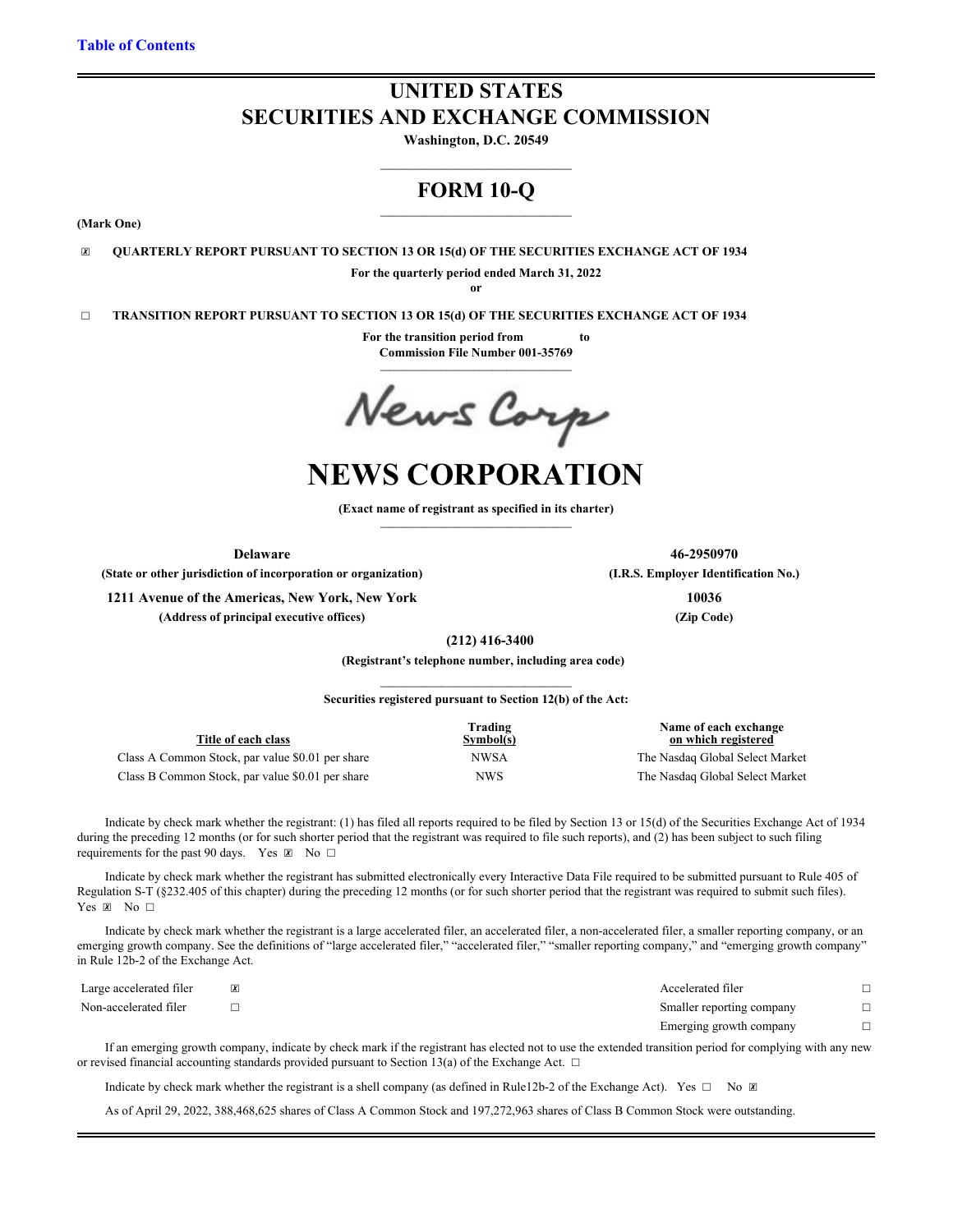## **FORM 10-Q TABLE OF CONTENTS**

<span id="page-1-0"></span>

|                                                                                                                            | Page           |
|----------------------------------------------------------------------------------------------------------------------------|----------------|
| Part I. Financial Information                                                                                              |                |
| <b>Item 1. Financial Statements</b>                                                                                        |                |
| Consolidated Statements of Operations for the three and nine months ended March 31, 2022 and 2021<br>(unaudited)           | $\overline{2}$ |
| Consolidated Statements of Comprehensive Income for the three and nine months ended March 31, 2022<br>and 2021 (unaudited) | 3              |
| Consolidated Balance Sheets as of March 31, 2022 (unaudited) and June 30, 2021 (audited)                                   | 4              |
| Consolidated Statements of Cash Flows for the nine months ended March 31, 2022 and 2021 (unaudited)                        | 5              |
| Notes to the Unaudited Consolidated Financial Statements                                                                   | 6              |
| Item 2. Management's Discussion and Analysis of Financial Condition and Results of Operations                              | 29             |
| Item 3. Quantitative and Qualitative Disclosures About Market Risk                                                         | 50             |
| Item 4. Controls and Procedures                                                                                            | 50             |
| Part II. Other Information                                                                                                 |                |
| Item 1. Legal Proceedings                                                                                                  | -51            |
| Item 1A. Risk Factors                                                                                                      | 51             |
| Item 2. Unregistered Sales of Equity Securities and Use of Proceeds                                                        | 51             |
| Item 3. Defaults Upon Senior Securities                                                                                    | 51             |
| Item 4. Mine Safety Disclosures                                                                                            | 51             |
| Item 5. Other Information                                                                                                  | -51            |
| Item 6. Exhibits                                                                                                           | 52             |
| Signature                                                                                                                  | 53             |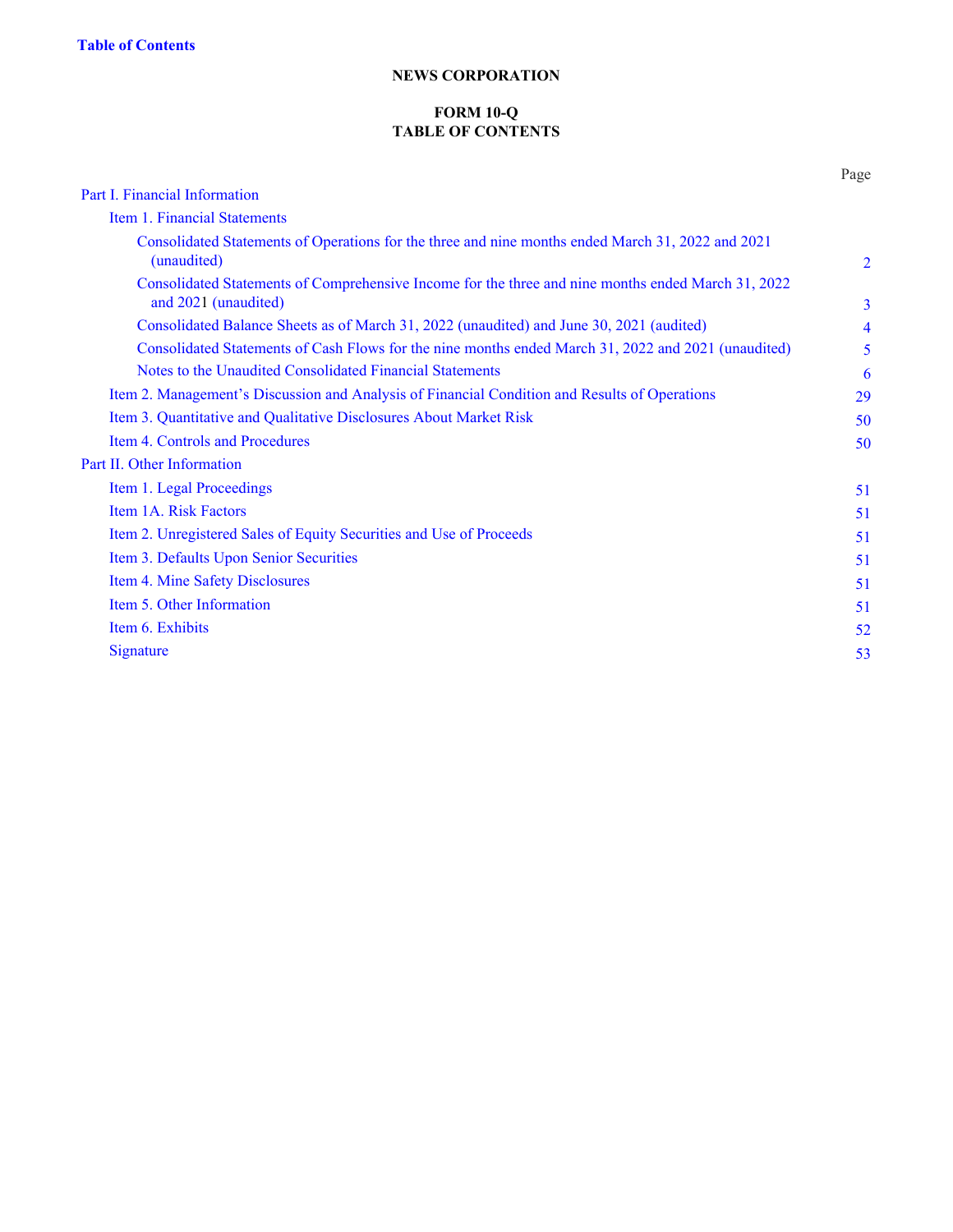## **PART I**

## <span id="page-2-0"></span>**ITEM 1. FINANCIAL STATEMENTS**

## **NEWS CORPORATION**

## **CONSOLIDATED STATEMENTS OF OPERATIONS**

(Unaudited; millions, except per share amounts)

|                                                                        |                |               | For the three months ended<br>March 31. |             |             | For the nine months ended<br>March 31. |         |  |
|------------------------------------------------------------------------|----------------|---------------|-----------------------------------------|-------------|-------------|----------------------------------------|---------|--|
|                                                                        | <b>Notes</b>   |               | 2022                                    | 2021        | 2022        |                                        | 2021    |  |
| Revenues:                                                              |                |               |                                         |             |             |                                        |         |  |
| Circulation and subscription                                           |                | \$            | 1,099                                   | \$<br>1,076 | \$<br>3,248 | $\mathbb{S}$                           | 3,108   |  |
| Advertising                                                            |                |               | 418                                     | 374         | 1,342       |                                        | 1,154   |  |
| Consumer                                                               |                |               | 497                                     | 472         | 1,615       |                                        | 1,436   |  |
| Real estate                                                            |                |               | 316                                     | 291         | 988         |                                        | 807     |  |
| Other                                                                  |                |               | 162                                     | 122         | 518         |                                        | 361     |  |
| <b>Total Revenues</b>                                                  | $\overline{2}$ |               | 2,492                                   | 2,335       | 7,711       |                                        | 6,866   |  |
| Operating expenses                                                     |                |               | (1,246)                                 | (1,186)     | (3,769)     |                                        | (3,548) |  |
| Selling, general and administrative                                    |                |               | (888)                                   | (851)       | (2,588)     |                                        | (2,255) |  |
| Depreciation and amortization                                          |                |               | (172)                                   | (173)       | (505)       |                                        | (504)   |  |
| Impairment and restructuring charges                                   | $\overline{4}$ |               | (37)                                    | (30)        | (82)        |                                        | (93)    |  |
| Equity losses of affiliates                                            | 5              |               | (4)                                     | (5)         | (10)        |                                        | (9)     |  |
| Interest expense, net                                                  |                |               | (25)                                    | (12)        | (68)        |                                        | (32)    |  |
| Other, net                                                             | 13             |               | 13                                      | 61          | 143         |                                        | 132     |  |
| Income before income tax expense                                       |                |               | 133                                     | 139         | 832         |                                        | 557     |  |
| Income tax expense                                                     | 11             |               | (29)                                    | (43)        | (199)       |                                        | (153)   |  |
| Net income                                                             |                |               | 104                                     | 96          | 633         |                                        | 404     |  |
| Less: Net income attributable to noncontrolling interests              |                |               | (22)                                    | (17)        | (120)       |                                        | (60)    |  |
| Net income attributable to News Corporation stockholders               |                | $\mathcal{S}$ | 82                                      | \$<br>79    | \$<br>513   | $\mathcal{S}$                          | 344     |  |
| Net income attributable to News Corporation stockholders per<br>share: | 9              |               |                                         |             |             |                                        |         |  |
| <b>Basic</b>                                                           |                | \$            | 0.14                                    | \$<br>0.13  | \$<br>0.87  | $\mathbb{S}$                           | 0.58    |  |
| Diluted                                                                |                | \$            | 0.14                                    | \$<br>0.13  | \$<br>0.86  | \$                                     | 0.58    |  |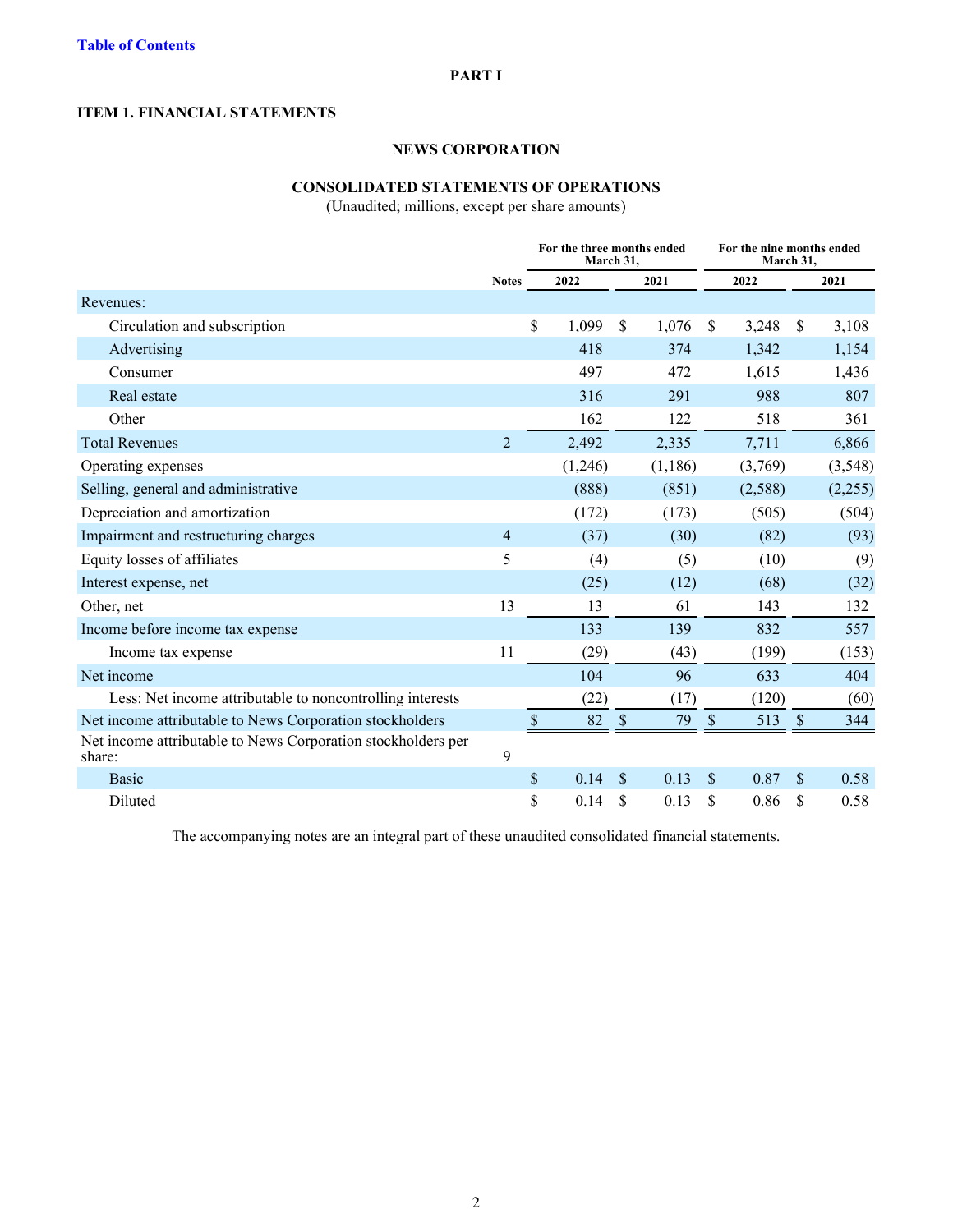## **CONSOLIDATED STATEMENTS OF COMPREHENSIVE INCOME**

(Unaudited; millions)

<span id="page-3-0"></span>

|                                                                                                    |   | For the three months ended<br>March 31, |          |      | For the nine months ended<br>March 31, |       |    |      |  |  |
|----------------------------------------------------------------------------------------------------|---|-----------------------------------------|----------|------|----------------------------------------|-------|----|------|--|--|
|                                                                                                    |   | 2022                                    |          | 2021 |                                        | 2022  |    | 2021 |  |  |
| Net income                                                                                         | S | 104                                     | <b>S</b> | 96   |                                        | 633   | -S | 404  |  |  |
| Other comprehensive income (loss):                                                                 |   |                                         |          |      |                                        |       |    |      |  |  |
| Foreign currency translation adjustments                                                           |   | 111                                     |          | 28   |                                        | (89)  |    | 450  |  |  |
| Net change in the fair value of cash flow hedges <sup>(a)</sup>                                    |   |                                         |          |      |                                        | 9     |    | (2)  |  |  |
| Benefit plan adjustments, net <sup>(b)</sup>                                                       |   | 5                                       |          |      |                                        | 17    |    |      |  |  |
| Other comprehensive income (loss)                                                                  |   | 123                                     |          | 29   |                                        | (63)  |    | 450  |  |  |
| Comprehensive income                                                                               |   | 227                                     |          | 125  |                                        | 570   |    | 854  |  |  |
| Less: Net income attributable to noncontrolling interests                                          |   | (22)                                    |          | (17) |                                        | (120) |    | (60) |  |  |
| Less: Other comprehensive (income) loss attributable to<br>noncontrolling interests <sup>(c)</sup> |   | (35)                                    |          | (4)  |                                        | 3     |    | (84) |  |  |
| Comprehensive income attributable to News Corporation stockholders                                 |   | 170                                     |          | 104  | S.                                     | 453   |    | 710  |  |  |

(a) Net of income tax expense of nil for both the three months ended March 31, 2022 and 2021, and income tax expense of \$1 million and nil for the nine months ended March 31, 2022 and 2021, respectively.

(b) Net of income tax expense of \$1 million and nil for the three months ended March 31, 2022 and 2021, respectively, and income tax expense of \$5 million and nil for the nine months ended March 31, 2022 and 2021, respectively.

(c) Primarily consists of foreign currency translation adjustment.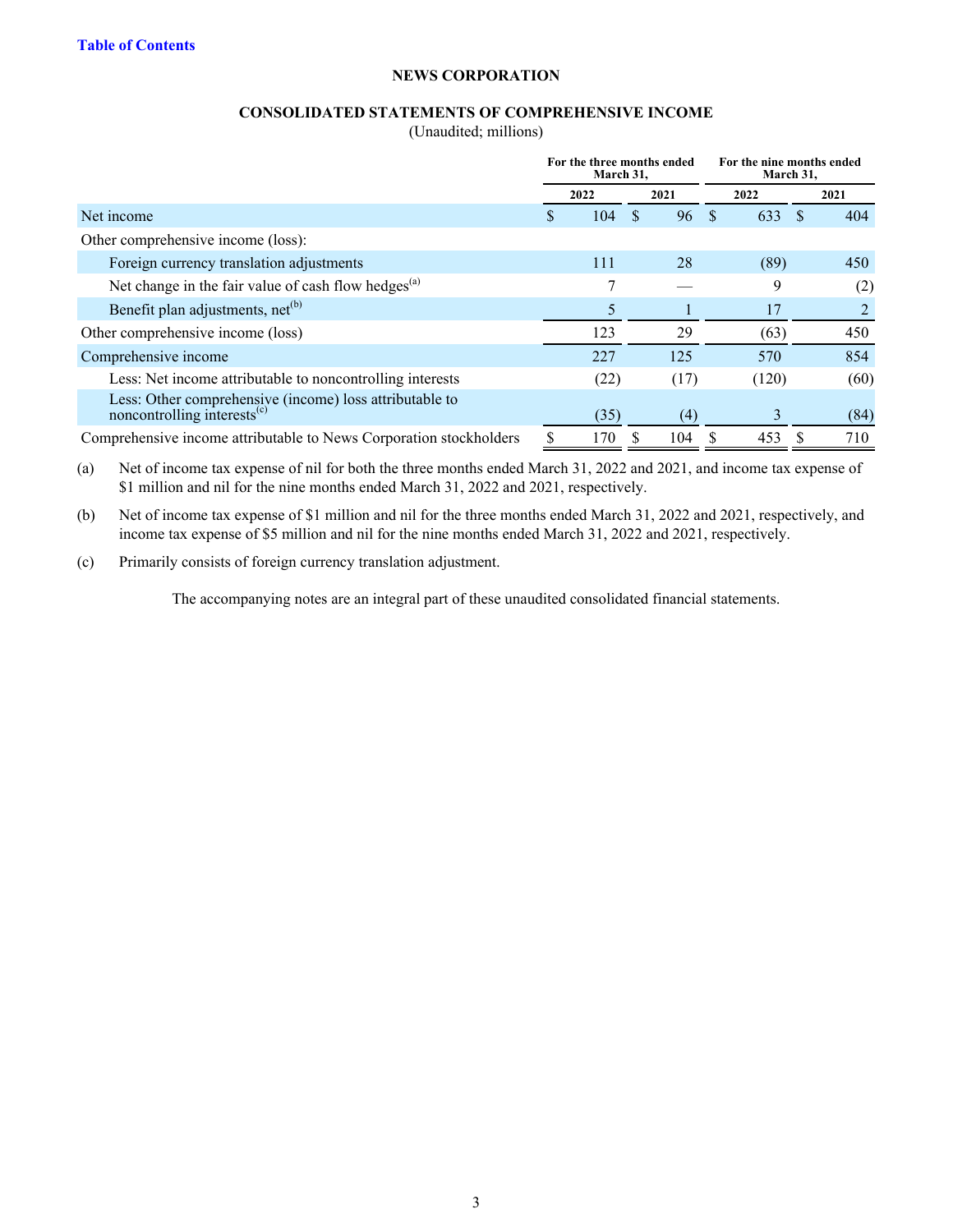#### **CONSOLIDATED BALANCE SHEETS**

(Millions, except share and per share amounts)

<span id="page-4-0"></span>

|                                             | <b>Notes</b>   | As of<br>March 31, 2022 | As of<br>June 30, 2021             |
|---------------------------------------------|----------------|-------------------------|------------------------------------|
|                                             |                | (unaudited)             | (audited)                          |
| Assets:                                     |                |                         |                                    |
| Current assets:                             |                |                         |                                    |
| Cash and cash equivalents                   |                | $\$$<br>1,865           | $\boldsymbol{\mathsf{S}}$<br>2,236 |
| Receivables, net                            | 13             | 1,532                   | 1,498                              |
| Inventory, net                              |                | 308                     | 253                                |
| Other current assets                        |                | 457                     | 469                                |
| Total current assets                        |                | 4,162                   | 4,456                              |
| Non-current assets:                         |                |                         |                                    |
| Investments                                 | 5              | 564                     | 351                                |
| Property, plant and equipment, net          |                | 2,167                   | 2,272                              |
| Operating lease right-of-use assets         |                | 976                     | 1,035                              |
| Intangible assets, net                      |                | 2,651                   | 2,179                              |
| Goodwill                                    |                | 5,174                   | 4,653                              |
| Deferred income tax assets                  | 11             | 273                     | 378                                |
| Other non-current assets                    | 13             | 1,452                   | 1,447                              |
| Total assets                                |                | $\$$<br>17,419          | $\mathbb{S}$<br>16,771             |
| <b>Liabilities and Equity:</b>              |                |                         |                                    |
| Current liabilities:                        |                |                         |                                    |
| Accounts payable                            |                | $\$$<br>317             | $\$$<br>321                        |
| Accrued expenses                            |                | 1,285                   | 1,339                              |
| Deferred revenue                            | $\overline{2}$ | 528                     | 473                                |
| Current borrowings                          | 6              | 306                     | 28                                 |
| Other current liabilities                   | 13             | 1,091                   | 1,073                              |
| Total current liabilities                   |                | 3,527                   | 3,234                              |
| Non-current liabilities:                    |                |                         |                                    |
| Borrowings                                  | 6              | 2,496                   | 2,285                              |
| Retirement benefit obligations              |                | 197                     | 211                                |
| Deferred income tax liabilities             | 11             | 230                     | 260                                |
| Operating lease liabilities                 |                | 1,040                   | 1,116                              |
| Other non-current liabilities               |                | 513                     | 519                                |
| Commitments and contingencies               | 10             |                         |                                    |
| Class A common stock $(a)$                  |                | 4                       | 4                                  |
| Class B common stock $(b)$                  |                | $\overline{2}$          | $\overline{2}$                     |
| Additional paid-in capital                  |                | 11,823                  | 12,057                             |
| Accumulated deficit                         |                | (2, 403)                | (2,911)                            |
| Accumulated other comprehensive loss        |                | (1,001)                 | (941)                              |
| Total News Corporation stockholders' equity |                | 8,425                   | 8,211                              |
| Noncontrolling interests                    |                | 991                     | 935                                |
| Total equity                                | $\overline{7}$ | 9,416                   | 9,146                              |
| Total liabilities and equity                |                | \$<br>17,419            | $\sqrt{3}$<br>16,771               |

(a) **Class A common stock**, \$0.01 par value per share ("Class A Common Stock"), 1,500,000,000 shares authorized, 389,442,082 and 391,212,047 shares issued and outstanding, net of 27,368,413 treasury shares at par at March 31, 2022 and June 30, 2021, respectively.

(b) **Class B common stock**, \$0.01 par value per share ("Class B Common Stock"), 750,000,000 shares authorized, 197,755,081 and 199,630,240 shares issued and outstanding, net of 78,430,424 treasury shares at par at March 31, 2022 and June 30, 2021, respectively.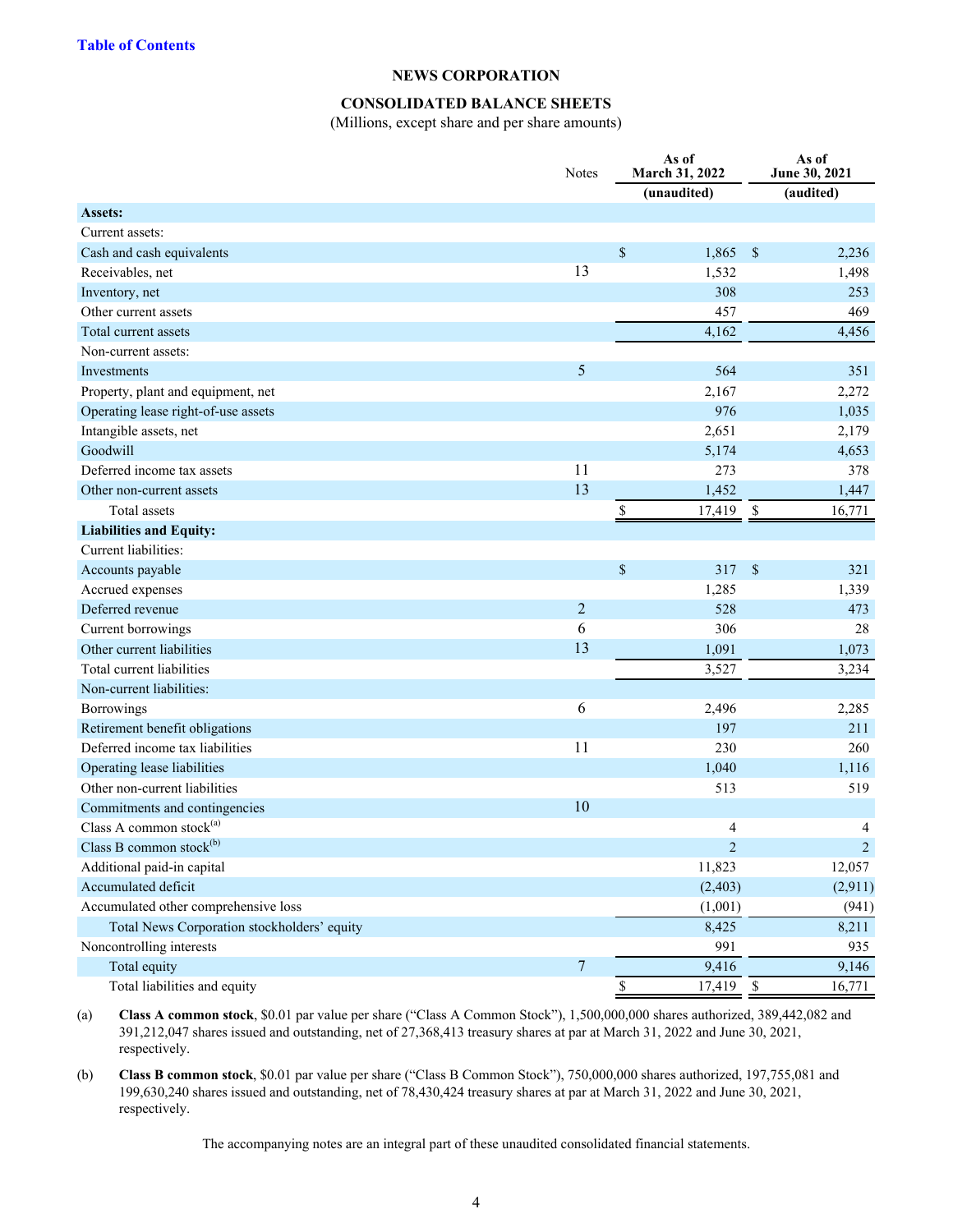## **CONSOLIDATED STATEMENTS OF CASH FLOWS**

(Unaudited; millions)

<span id="page-5-0"></span>

|                                                                                   |                | For the nine months ended<br>March 31, |                                   |
|-----------------------------------------------------------------------------------|----------------|----------------------------------------|-----------------------------------|
|                                                                                   | Notes          | 2022                                   | 2021                              |
| <b>Operating activities:</b>                                                      |                |                                        |                                   |
| Net income                                                                        |                | \$<br>633                              | \$<br>404                         |
| Adjustments to reconcile net income to net cash provided by operating activities: |                |                                        |                                   |
| Depreciation and amortization                                                     |                | 505                                    | 504                               |
| Operating lease expense                                                           |                | 95                                     | 96                                |
| Equity losses of affiliates                                                       | 5              | 10                                     | 9                                 |
| Cash distributions received from affiliates                                       |                | 20                                     | 14                                |
| Impairment charges                                                                | $\overline{4}$ | 15                                     |                                   |
| Other, net                                                                        | 13             | (143)                                  | (132)                             |
| Deferred income taxes and taxes payable                                           | 11             | 69                                     | 33                                |
| Change in operating assets and liabilities, net of acquisitions:                  |                |                                        |                                   |
| Receivables and other assets                                                      |                | (62)                                   | (67)                              |
| Inventories, net                                                                  |                | (82)                                   | (21)                              |
| Accounts payable and other liabilities                                            |                | (30)                                   | 220                               |
| Net cash provided by operating activities                                         |                | 1,030                                  | 1,060                             |
| <b>Investing activities:</b>                                                      |                |                                        |                                   |
| Capital expenditures                                                              |                | (315)                                  | (253)                             |
| Acquisitions, net of cash acquired                                                |                | (1,167)                                | (91)                              |
| Investments in equity affiliates and other                                        |                | (99)                                   | (25)                              |
| Proceeds from property, plant and equipment and other asset dispositions          |                | (2)                                    | 24                                |
| Other, net                                                                        |                | 29                                     | (1)                               |
| Net cash used in investing activities                                             |                | (1, 554)                               | (346)                             |
| <b>Financing activities:</b>                                                      |                |                                        |                                   |
| Borrowings                                                                        | 6              | 1,157                                  | 165                               |
| Repayment of borrowings                                                           | 6              | (662)                                  | (326)                             |
| Repurchase of shares                                                              | 7              | (125)                                  |                                   |
| Dividends paid                                                                    |                | (114)                                  | (104)                             |
| Other, net                                                                        |                | (82)                                   | (64)                              |
| Net cash provided by (used in) financing activities                               |                | 174                                    | (329)                             |
| Net change in cash and cash equivalents                                           |                | (350)                                  | 385                               |
| Cash and cash equivalents, beginning of period                                    |                | 2,236                                  | 1,517                             |
| Exchange movement on opening cash balance                                         |                | (21)                                   | 72                                |
| Cash and cash equivalents, end of period                                          |                | $\overline{\$}$<br>1,865               | $\overline{\mathcal{S}}$<br>1,974 |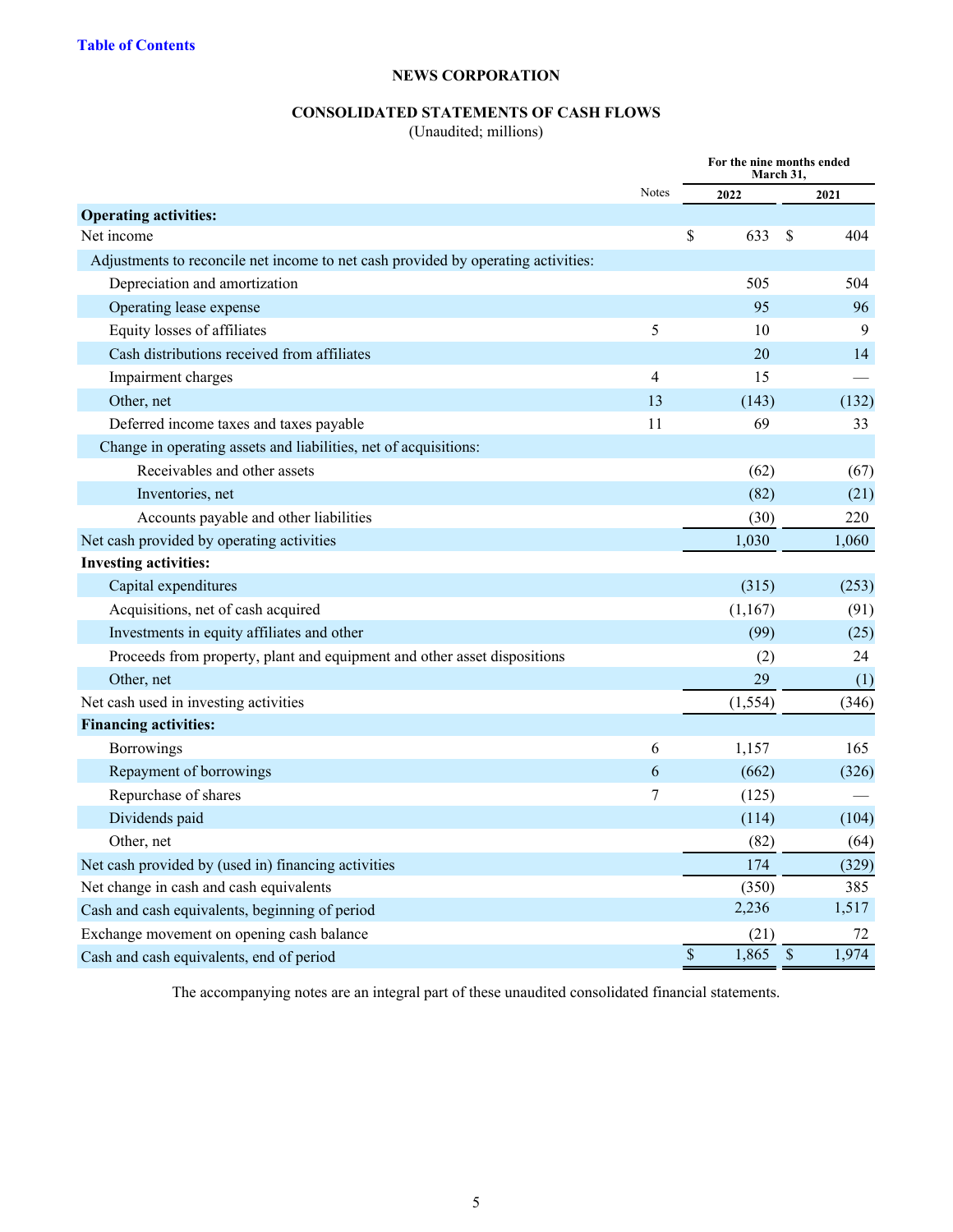#### <span id="page-6-0"></span>**NOTE 1. DESCRIPTION OF BUSINESS AND BASIS OF PRESENTATION**

News Corporation (together with its subsidiaries, "News Corporation," "News Corp," the "Company," "we" or "us") is a global diversified media and information services company comprised of businesses across a range of media, including: digital real estate services, subscription video services in Australia, news and information services and book publishing.

#### *Basis of Presentation*

The accompanying unaudited consolidated financial statements of the Company, which are referred to herein as the "Consolidated Financial Statements," have been prepared in accordance with generally accepted accounting principles in the United States of America ("GAAP") for interim financial information and with the instructions to Form 10-Q and Article 10 of Regulation S-X. In the opinion of management, all adjustments consisting only of normal recurring adjustments necessary for a fair presentation have been reflected in these Consolidated Financial Statements. Operating results for the interim period presented are not necessarily indicative of the results that may be expected for the fiscal year ending June 30, 2022. The preparation of the Company's Consolidated Financial Statements in conformity with GAAP requires management to make estimates and assumptions that affect the amounts that are reported in the Consolidated Financial Statements and accompanying disclosures. Actual results could differ from those estimates.

Intercompany transactions and balances have been eliminated. Equity investments in which the Company exercises significant influence but does not exercise control and is not the primary beneficiary are accounted for using the equity method. Investments in which the Company is not able to exercise significant influence over the investee are measured at fair value, if the fair value is readily determinable. If an investment's fair value is not readily determinable, the Company will measure the investment at cost, less any impairment, plus or minus changes resulting from observable price changes in orderly transactions for an identical or similar investment of the same issuer.

The consolidated statements of operations are referred to herein as the "Statements of Operations." The consolidated balance sheets are referred to herein as the "Balance Sheets." The consolidated statements of cash flows are referred to herein as the "Statements of Cash Flows."

The accompanying Consolidated Financial Statements and notes thereto should be read in conjunction with the audited consolidated financial statements and notes thereto included in the Company's Annual Report on Form 10-K for the fiscal year ended June 30, 2021 as filed with the Securities and Exchange Commission (the "SEC") on August 10, 2021 (the "2021 Form 10-K").

The Company's fiscal year ends on the Sunday closest to June 30. Fiscal 2022 and fiscal 2021 include 53 and 52 weeks, respectively. All references to the three and nine months ended March 31, 2022 and 2021 relate to the three and nine months ended March 27, 2022 and March 28, 2021, respectively. For convenience purposes, the Company continues to date its Consolidated Financial Statements as of March 31.

#### *Recently Adopted Accounting Pronouncements*

In December 2019, the Financial Accounting Standards Board ("FASB") issued Accounting Standards Update ("ASU") 2019-12, "Income Taxes (Topic 740): Simplifying the Accounting for Income Taxes" ("ASU 2019-12"). The amendments in ASU 2019-12 remove certain exceptions to the general principles in Topic 740 and simplify other areas of Topic 740 including the accounting for and recognition of intraperiod tax allocation, deferred tax liabilities for outside basis differences for certain foreign subsidiaries, year-to-date losses in interim periods, deferred tax assets for goodwill in business combinations and franchise taxes in income tax expense. The Company adopted ASU 2019-12 on a prospective basis as of July 1, 2021 and the adoption did not have a material effect on the Company's Consolidated Financial Statements.

In October 2021, the FASB issued ASU 2021-08, "Business Combinations (Topic 805): Accounting for Contract Assets and Contract Liabilities from Contracts with Customers" ("ASU 2021-08"). The amendments in ASU 2021-08 require that an entity (acquirer) recognize and measure contract assets and contract liabilities acquired in a business combination in accordance with Accounting Standards Codification 606, "Revenue From Contracts with Customers." The Company elected to early adopt ASU 2021-08 on a prospective basis during the second quarter of fiscal 2022 (which includes retroactive adoptions for any acquisitions in the current fiscal year). The adoption did not have a material effect on the Company's Consolidated Financial Statements.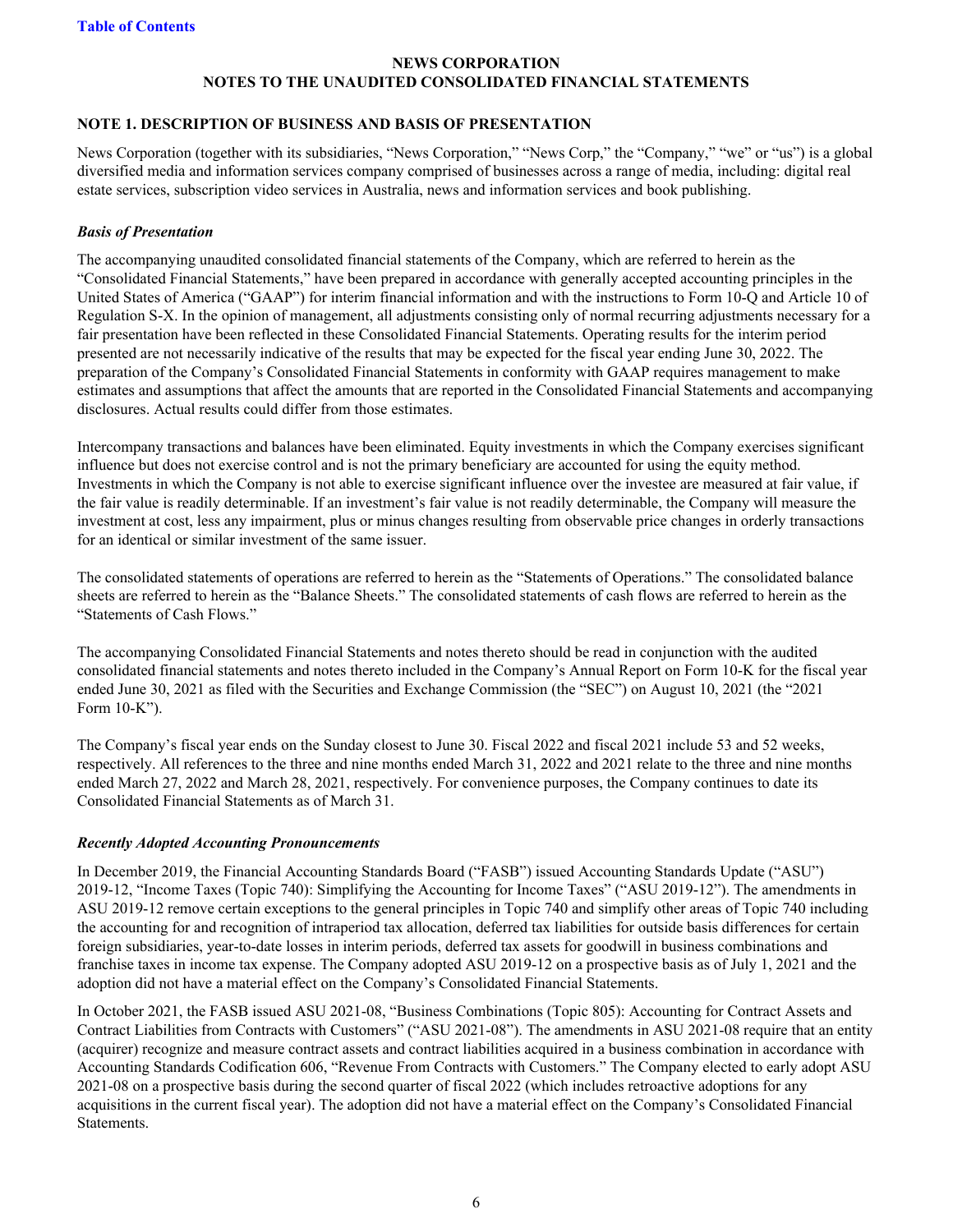## **NOTE 2. REVENUES**

The following tables present the Company's disaggregated revenues by type and segment for the three and nine months ended March 31, 2022 and 2021:

|                                 |                                                         |                                                 |     |                  |     |                           | For the three months ended March 31, 2022 |                   |        |               |       |                                 |
|---------------------------------|---------------------------------------------------------|-------------------------------------------------|-----|------------------|-----|---------------------------|-------------------------------------------|-------------------|--------|---------------|-------|---------------------------------|
|                                 | <b>Digital Real</b><br><b>Estate</b><br><b>Services</b> | <b>Subscription</b><br>Video<br><b>Services</b> |     | <b>Dow Jones</b> |     | <b>Book</b><br>Publishing |                                           | <b>News Media</b> |        |               | Other | <b>Total</b><br><b>Revenues</b> |
|                                 |                                                         |                                                 |     |                  |     |                           | (in millions)                             |                   |        |               |       |                                 |
| Revenues:                       |                                                         |                                                 |     |                  |     |                           |                                           |                   |        |               |       |                                 |
| Circulation and subscription \$ | $\mathfrak{Z}$                                          | -S                                              | 434 | -S               | 377 | - \$                      |                                           | S                 | 285 \$ |               |       | \$<br>1,099                     |
| Advertising                     | 33                                                      |                                                 | 51  |                  | 102 |                           |                                           |                   | 232    |               |       | 418                             |
| Consumer                        |                                                         |                                                 |     |                  |     |                           | 497                                       |                   |        |               |       | 497                             |
| Real estate                     | 316                                                     |                                                 |     |                  |     |                           |                                           |                   |        |               |       | 316                             |
| Other                           | 64                                                      |                                                 | 9   |                  | 8   |                           | 18                                        |                   | 63     |               |       | 162                             |
| <b>Total Revenues</b>           | 416                                                     |                                                 | 494 | <sup>\$</sup>    | 487 |                           | 515                                       |                   | 580    | <sup>\$</sup> |       | 2,492                           |

|                                 |                                                  |                                          |     |                  |     |                           | For the three months ended March 31, 2021 |                   |        |    |       |                                 |
|---------------------------------|--------------------------------------------------|------------------------------------------|-----|------------------|-----|---------------------------|-------------------------------------------|-------------------|--------|----|-------|---------------------------------|
|                                 | <b>Digital Real</b><br>Estate<br><b>Services</b> | Subscription<br>Video<br><b>Services</b> |     | <b>Dow Jones</b> |     | <b>Book</b><br>Publishing |                                           | <b>News Media</b> |        |    | Other | <b>Total</b><br><b>Revenues</b> |
|                                 |                                                  |                                          |     |                  |     |                           | (in millions)                             |                   |        |    |       |                                 |
| Revenues:                       |                                                  |                                          |     |                  |     |                           |                                           |                   |        |    |       |                                 |
| Circulation and subscription \$ | 6                                                | -\$                                      | 469 | -S               | 329 | - \$                      |                                           | \$                | 272 \$ |    |       | \$<br>1,076                     |
| Advertising                     | 31                                               |                                          | 46  |                  | 85  |                           |                                           |                   | 212    |    |       | 374                             |
| Consumer                        |                                                  |                                          |     |                  |     |                           | 472                                       |                   |        |    |       | 472                             |
| Real estate                     | 291                                              |                                          |     |                  |     |                           |                                           |                   |        |    |       | 291                             |
| Other                           | 23                                               |                                          | 8   |                  | 7   |                           | 18                                        |                   | 66     |    |       | 122                             |
| <b>Total Revenues</b>           | 351                                              | \$.                                      | 523 |                  | 421 | S                         | 490                                       | \$.               | 550    | -S |       | 2,335                           |

|                              |              |                                                  |    |                                          |   |                  |     | For the nine months ended March 31, 2022 |                   |              |       |    |                          |
|------------------------------|--------------|--------------------------------------------------|----|------------------------------------------|---|------------------|-----|------------------------------------------|-------------------|--------------|-------|----|--------------------------|
|                              |              | <b>Digital Real</b><br>Estate<br><b>Services</b> |    | Subscription<br>Video<br><b>Services</b> |   | <b>Dow Jones</b> |     | <b>Book</b><br>Publishing                | <b>News Media</b> |              | Other |    | Total<br><b>Revenues</b> |
|                              |              |                                                  |    |                                          |   |                  |     | (in millions)                            |                   |              |       |    |                          |
| Revenues:                    |              |                                                  |    |                                          |   |                  |     |                                          |                   |              |       |    |                          |
| Circulation and subscription | <sup>S</sup> | 9                                                | \$ | 1,307                                    | S | $1,082$ \$       |     |                                          | \$<br>850         | -S           |       | \$ | 3,248                    |
| Advertising                  |              | 99                                               |    | 165                                      |   | 333              |     |                                          | 745               |              |       |    | 1,342                    |
| Consumer                     |              |                                                  |    |                                          |   |                  |     | 1,615                                    |                   |              |       |    | 1,615                    |
| Real estate                  |              | 988                                              |    |                                          |   |                  |     |                                          |                   |              |       |    | 988                      |
| Other                        |              | 202                                              |    | 30                                       |   | 24               |     | 63                                       | 199               |              |       |    | 518                      |
| <b>Total Revenues</b>        |              | 1,298                                            | S. | 1,502                                    |   | 1,439            | \$. | 1,678                                    | 1,794             | <sup>S</sup> |       | S  | 7,711                    |

7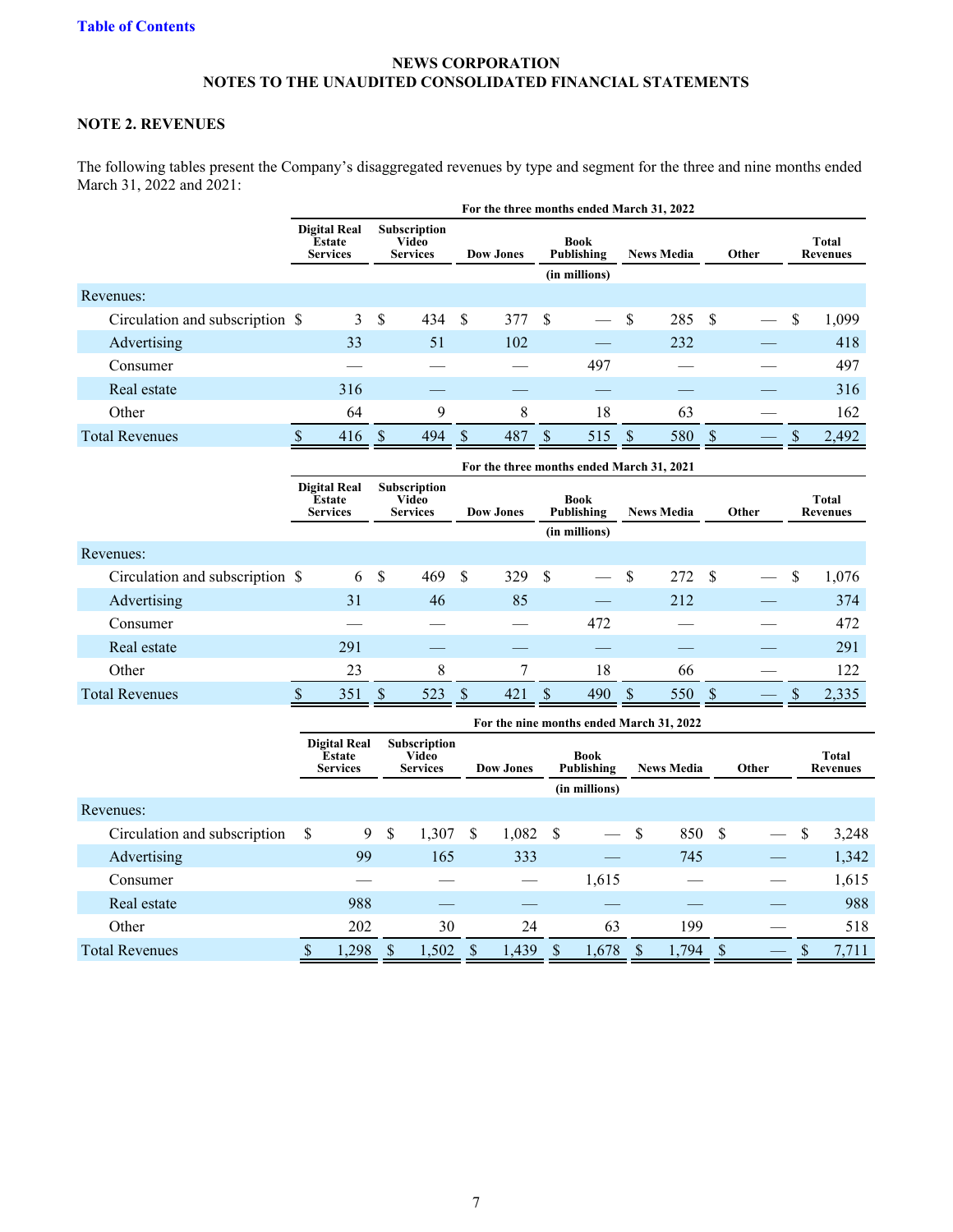|                              |              |                                                                                              |   |       |                  |       |                           | For the nine months ended March 31, 2021 |   |       |              |  |                                 |       |
|------------------------------|--------------|----------------------------------------------------------------------------------------------|---|-------|------------------|-------|---------------------------|------------------------------------------|---|-------|--------------|--|---------------------------------|-------|
|                              |              | <b>Digital Real</b><br>Subscription<br>Video<br>Estate<br><b>Services</b><br><b>Services</b> |   |       | <b>Dow Jones</b> |       | <b>Book</b><br>Publishing | <b>News Media</b>                        |   | Other |              |  | <b>Total</b><br><b>Revenues</b> |       |
|                              |              |                                                                                              |   |       |                  |       |                           | (in millions)                            |   |       |              |  |                                 |       |
| Revenues:                    |              |                                                                                              |   |       |                  |       |                           |                                          |   |       |              |  |                                 |       |
| Circulation and subscription | <sup>S</sup> | 22                                                                                           | S | 1,352 | <sup>S</sup>     | 959   | - \$                      |                                          | S | 775   | - \$         |  | S                               | 3,108 |
| Advertising                  |              | 89                                                                                           |   | 151   |                  | 270   |                           |                                          |   | 644   |              |  |                                 | 1,154 |
| Consumer                     |              |                                                                                              |   |       |                  |       |                           | 1,436                                    |   |       |              |  |                                 | 1,436 |
| Real estate                  |              | 807                                                                                          |   |       |                  |       |                           |                                          |   |       |              |  |                                 | 807   |
| Other                        |              | 62                                                                                           |   | 27    |                  | 24    |                           | 56                                       |   | 191   |              |  |                                 | 361   |
| <b>Total Revenues</b>        |              | 980                                                                                          |   | 1,530 |                  | 1,253 |                           | 1,492                                    |   | 1,610 | <sup>S</sup> |  | S                               | 6,866 |

#### **Contract liabilities and assets**

The Company's deferred revenue balance primarily relates to amounts received from customers for subscriptions paid in advance of the services being provided. The following table presents changes in the deferred revenue balance for the three and nine months ended March 31, 2022 and 2021:

|                                                | For the three months ended<br>March 31. |               |     | For the nine months ended<br>March 31. |  |         |
|------------------------------------------------|-----------------------------------------|---------------|-----|----------------------------------------|--|---------|
|                                                | 2022                                    | 2021          |     | 2022                                   |  | 2021    |
|                                                |                                         | (in millions) |     |                                        |  |         |
| Balance, beginning of period                   | \$<br>462                               | 400           | \$. | 473                                    |  | 398     |
| Deferral of revenue                            | 900                                     | 823           |     | 2,574                                  |  | 2,285   |
| Recognition of deferred revenue <sup>(a)</sup> | (841)                                   | (780)         |     | (2,519)                                |  | (2,260) |
| Other                                          | 7                                       | 6             |     |                                        |  | 26      |
| Balance, end of period                         | 528                                     | 449           |     | 528                                    |  | 449     |

(a) For the three and nine months ended March 31, 2022, the Company recognized \$271 million and \$414 million, respectively, of revenue which was included in the opening deferred revenue balance. For the three and nine months ended March 31, 2021, the Company recognized \$224 million and \$359 million, respectively, of revenue which was included in the opening deferred revenue balance.

Contract assets were immaterial for disclosure as of March 31, 2022 and 2021.

#### **Other revenue disclosures**

The Company typically expenses sales commissions to obtain a customer contract as incurred as the amortization period is 12 months or less. These costs are recorded within Selling, general and administrative in the Statements of Operations. The Company also does not capitalize significant financing components when the transfer of the good or service is paid within 12 months or less, or the receipt of consideration is received within 12 months or less of the transfer of the good or service.

For the three and nine months ended March 31, 2022, the Company recognized approximately \$107 million and \$296 million, respectively, in revenues related to performance obligations that were satisfied or partially satisfied in a prior reporting period. The remaining transaction price related to unsatisfied performance obligations as of March 31, 2022 was approximately \$1,127 million, of which approximately \$146 million is expected to be recognized over the remainder of fiscal 2022, approximately \$377 million is expected to be recognized in fiscal 2023 and approximately \$279 million is expected to be recognized in fiscal 2024, with the remainder to be recognized thereafter. These amounts do not include (i) contracts with an expected duration of one year or less, (ii) contracts for which variable consideration is determined based on the customer's subsequent sale or usage and (iii) variable consideration allocated to performance obligations accounted for under the series guidance that meets the allocation objective under Accounting Standards Codification ("ASC") 606, "Revenue From Contracts With Customers."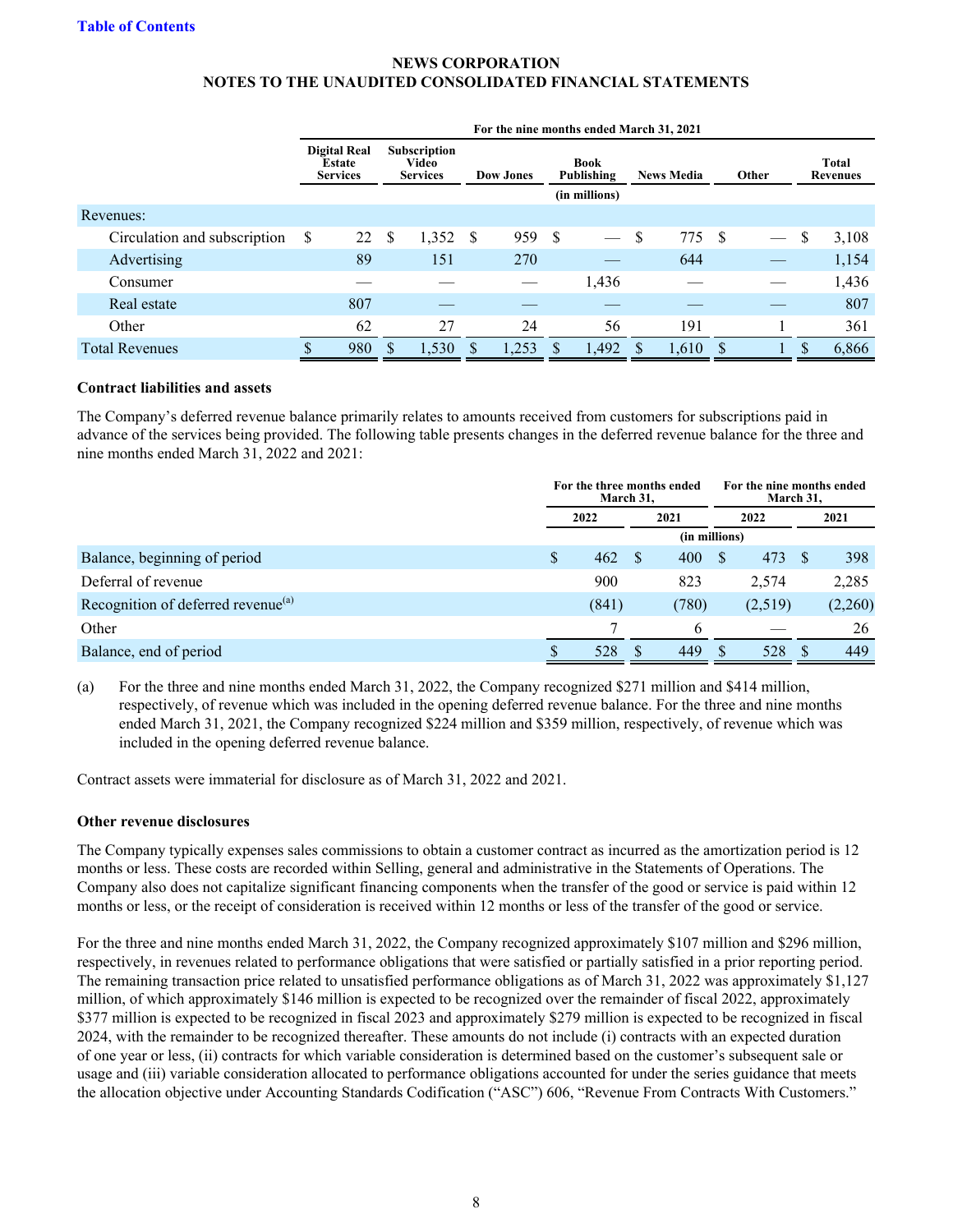## **NOTE 3. ACQUISITIONS**

#### *Investor's Business Daily*

In May 2021, the Company acquired Investor's Business Daily ("IBD") for \$275 million in cash. IBD is a digital-first financial news and research business with unique investing content, analytical products and educational resources, including the Investors.com website. The acquisition expands Dow Jones's offerings with the addition of proprietary data and tools to help professional and retail investors identify top-performing stocks. IBD is operated by Dow Jones, and its results are included within the Dow Jones segment.

The purchase price allocation has been prepared on a preliminary basis and changes to the preliminary purchase price allocations may occur as additional information concerning asset and liability valuations is finalized. As a result of the acquisition, the Company recorded net tangible liabilities of approximately \$16 million primarily related to deferred revenue and approximately \$123 million of identifiable intangible assets, consisting primarily of approximately \$51 million related to the IBD tradename with an indefinite life, approximately \$43 million of subscriber relationships with a useful life of seven years and approximately \$20 million related to technology with a useful life of seven years. In accordance with ASC 350, "Intangibles—Goodwill and Other" ("ASC 350"), the excess of the total consideration over the fair values of the net tangible and intangible assets of approximately \$166 million was recorded as goodwill on the transaction.

#### *HMH Books & Media*

In May 2021, the Company acquired the Books & Media segment of Houghton Mifflin Harcourt ("HMH Books & Media") for \$349 million in cash. HMH Books & Media publishes renowned and awarded children's, young adult, fiction, non-fiction, culinary and reference titles. The acquisition adds an extensive and successful backlist, a strong frontlist in the lifestyle and children's segments and a productions business that provides opportunities to expand HarperCollins's intellectual property across different formats. HMH Books & Media is a subsidiary of HarperCollins and its results are included in the Book Publishing segment.

The purchase price allocation has been prepared on a preliminary basis and changes to the preliminary purchase price allocations may occur as additional information concerning asset and liability valuations is finalized. As a result of the acquisition, the Company recorded net tangible assets of approximately \$82 million, primarily consisting of accounts receivable, accounts payable, author advances and royalty payables and inventory. In addition, the Company recorded approximately \$141 million of intangible assets, consisting primarily of \$104 million of publishing rights for backlist titles with a useful life of nine years and \$32 million of publishing licenses with a useful life of nine years. In accordance with ASC 350, the excess of the total consideration over the fair values of the net tangible and intangible assets of approximately \$126 million was recorded as goodwill on the transaction.

#### *Mortgage Choice*

In June 2021, REA Group acquired Mortgage Choice Limited ("Mortgage Choice") for approximately A\$244 million in cash (approximately \$183 million based on exchange rates as of the closing date), funded by an increase in REA Group's debt facilities. Control was transferred and the acquisition became effective and binding on Mortgage Choice shareholders on June 18, 2021 upon court approval. Mortgage Choice is a leading Australian mortgage broking business, and the acquisition complements REA Group's existing Smartline broker footprint and accelerates REA Group's financial services strategy to establish a leading mortgage broking business with national scale. Mortgage Choice is a subsidiary of REA Group and its results are included in the Digital Real Estate Services segment.

The purchase price allocation has been prepared on a preliminary basis and changes to the preliminary purchase price allocations may occur as additional information concerning asset and liability valuations is finalized. As a result of the acquisition, the Company recorded net tangible assets of A\$75 million (US\$57 million) consisting primarily of commission contract receivables and payables and approximately A\$74 million (US\$56 million) of identifiable intangible assets, consisting of A\$46 million (US\$35 million) related to franchisee relationships with a useful life of 17 years, A\$17 million (US\$13 million) of software with useful lives ranging from one to five years and A\$11 million (US\$8 million) primarily related to the Mortgage Choice tradenames with indefinite lives. In accordance with ASC 350, the excess of the total consideration over the fair values of the net tangible and intangible assets of approximately A\$95 million (US\$72 million) was recorded as goodwill on the transaction.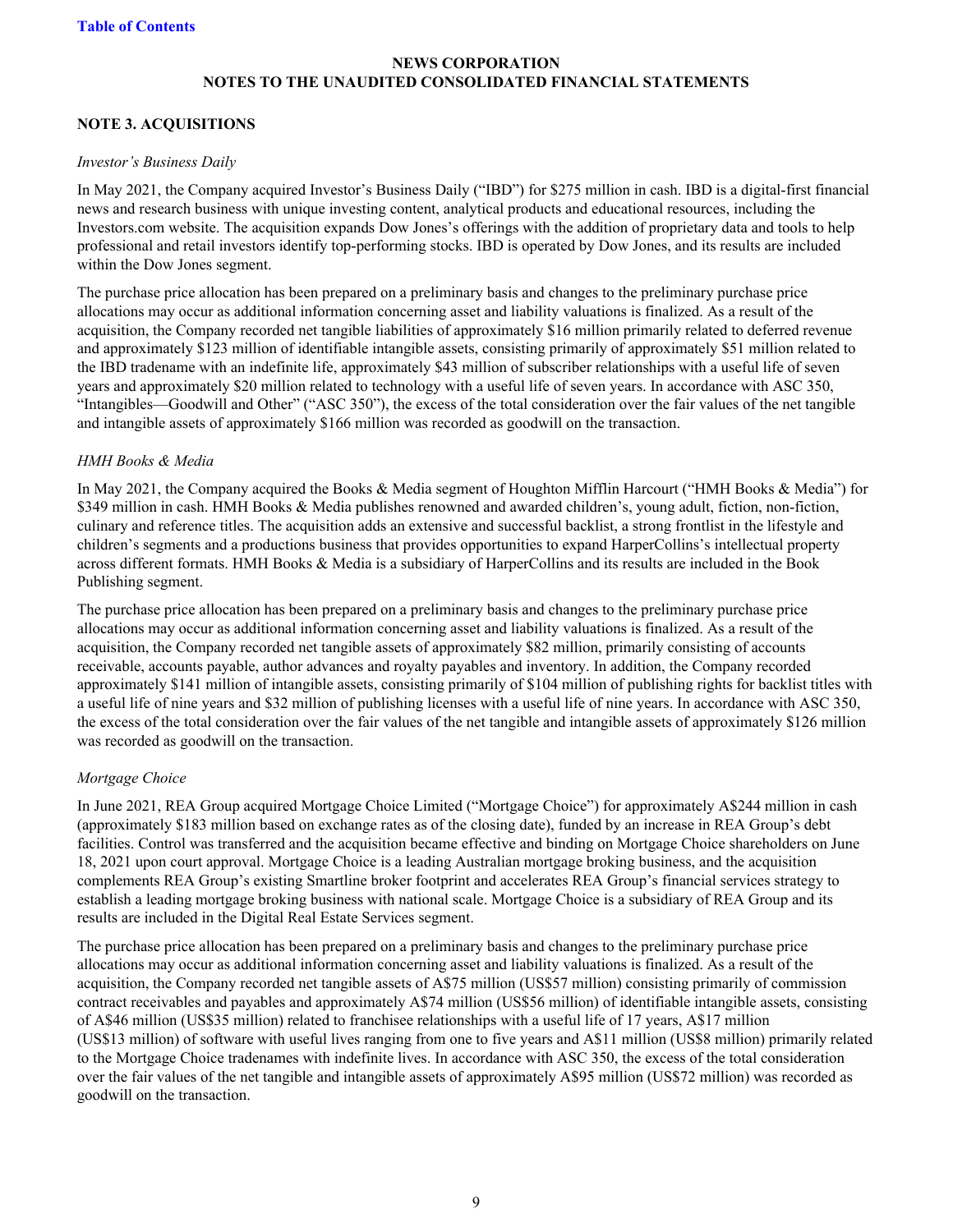#### *Agreement to acquire Base Chemicals*

In December 2021, the Company entered into an agreement to acquire the Base Chemicals business ("Base Chemicals") from S&P Global Inc. ("S&P") and IHS Markit Ltd. ("IHS") for \$295 million in cash, subject to customary purchase price adjustments. Base Chemicals provides pricing data, insights, analysis and forecasting for key base chemicals through its leading Market Advisory and World Analysis services. Base Chemicals will be a subsidiary of Dow Jones, and its results will be included in the Dow Jones segment. The acquisition is subject to customary closing conditions, including regulatory approvals, and is expected to close in the fourth quarter of fiscal 2022.

#### *OPIS*

In February 2022, the Company acquired the Oil Price Information Service business and related assets ("OPIS") from S&P and IHS for \$1.15 billion in cash, subject to customary purchase price adjustments. OPIS is a global industry standard for benchmark and reference pricing and news and analytics for the oil, natural gas liquids and biofuels industries. The business also provides pricing and news and analytics for the coal, mining and metals end markets and insights and analytics in renewables and carbon pricing. The acquisition enables Dow Jones to become a leading provider of energy and renewables information and furthers its goal of building the leading global business news and information platform for professionals. OPIS is a subsidiary of Dow Jones, and its results are included in the Dow Jones segment.

The purchase price allocation has been prepared on a preliminary basis and changes to the preliminary purchase price allocations may occur as additional information concerning asset and liability valuations is finalized. As a result of the acquisition, the Company recorded net tangible liabilities of approximately \$1 million primarily related to deferred revenue and accounts receivable and \$621 million of identifiable intangible assets, consisting primarily of \$528 million of customer relationships with a useful life of 20 years, \$55 million in tradenames, including \$49 million related to the OPIS tradename with an indefinite life and \$38 million related to technology with a weighted average useful life of six years. In accordance with ASC 350, the excess of the total consideration over the fair values of the net tangible and intangible assets of \$536 million was recorded as goodwill on the transaction.

#### **NOTE 4. IMPAIRMENT AND RESTRUCTURING CHARGES**

#### *Fiscal 2022 Impairment*

During the three and nine months ended March 31, 2022, the Company recognized non-cash impairment charges of \$15 million related to the write-down of fixed assets associated with the shutdown and anticipated sale of certain U.S. printing facilities at the Dow Jones segment.

#### *Fiscal 2022 Restructuring*

During the three and nine months ended March 31, 2022, the Company recorded restructuring charges of \$22 million and \$67 million, respectively, of which \$5 million and \$29 million, respectively, related to the News Media segment. The restructuring charges recorded in fiscal 2022 primarily related to employee termination benefits.

#### *Fiscal 2021 Restructuring*

During the three and nine months ended March 31, 2021, the Company recorded restructuring charges of \$30 million and \$93 million, respectively, of which \$18 million and \$61 million, respectively, related to the News Media segment. The restructuring charges recorded in fiscal 2021 primarily related to employee termination benefits and exit costs associated with the closure of the Company's Bronx print plant.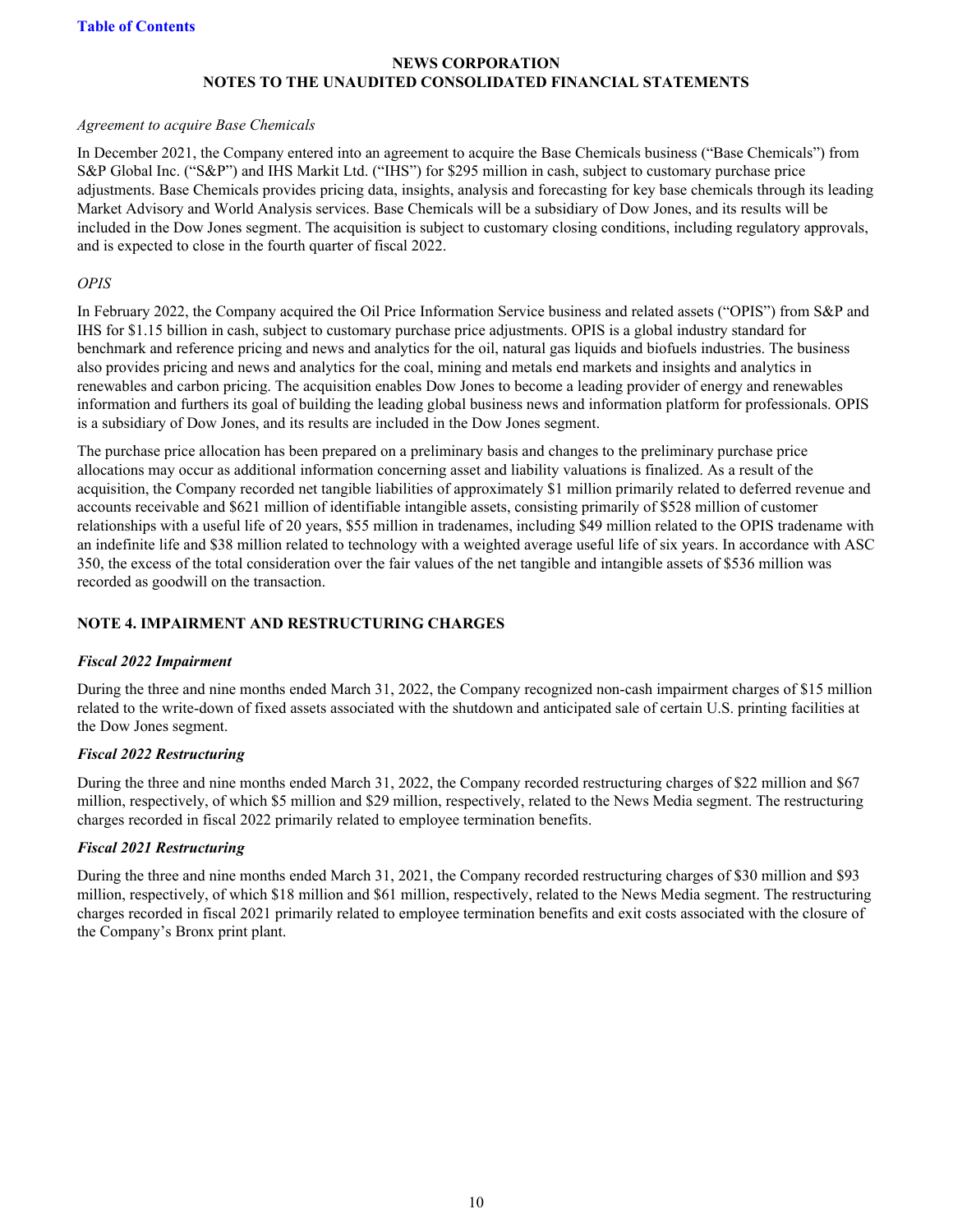Changes in restructuring program liabilities were as follows:

|                              |                                                 |   |             |              | For the three months ended March 31, |                                                 |      |             |      |              |       |
|------------------------------|-------------------------------------------------|---|-------------|--------------|--------------------------------------|-------------------------------------------------|------|-------------|------|--------------|-------|
|                              |                                                 |   | 2022        |              |                                      |                                                 |      |             | 2021 |              |       |
|                              | One time<br>employee<br>termination<br>benefits |   | Other costs | <b>Total</b> |                                      | One time<br>employee<br>termination<br>benefits |      | Other costs |      |              | Total |
|                              |                                                 |   |             |              | (in millions)                        |                                                 |      |             |      |              |       |
| Balance, beginning of period | \$<br>23                                        | S | 36          | -S           | 59                                   | S                                               | 32   | -S          | 34   | <sup>S</sup> | 66    |
| Additions                    | 9                                               |   | 13          |              | 22                                   |                                                 | 20   |             | 10   |              | 30    |
| Payments                     | (15)                                            |   | (8)         |              | (23)                                 |                                                 | (12) |             | (8)  |              | (20)  |
| Other                        | (2)                                             |   |             |              | (2)                                  |                                                 | (2)  |             |      |              | (2)   |
| Balance, end of period       | 15                                              |   | 41          |              | 56                                   |                                                 | 38   |             | 36   |              | 74    |

|                              |                                                                |      |    |              |   | For the nine months ended March 31,             |              |             |    |       |   |      |
|------------------------------|----------------------------------------------------------------|------|----|--------------|---|-------------------------------------------------|--------------|-------------|----|-------|---|------|
|                              |                                                                |      |    | 2022         |   |                                                 |              |             |    | 2021  |   |      |
|                              | One time<br>employee<br>termination<br>benefits<br>Other costs |      |    | <b>Total</b> |   | One time<br>employee<br>termination<br>benefits |              | Other costs |    | Total |   |      |
|                              |                                                                |      |    |              |   | (in millions)                                   |              |             |    |       |   |      |
| Balance, beginning of period | \$                                                             | 51   | \$ | 35           | S | 86                                              | <sup>S</sup> | 64          | -S | 9     | S | 73   |
| <b>Additions</b>             |                                                                | 46   |    | 21           |   | 67                                              |              | 55          |    | 38    |   | 93   |
| Payments                     |                                                                | (80) |    | (15)         |   | (95)                                            |              | (81)        |    | (11)  |   | (92) |
| Other                        |                                                                | (2)  |    |              |   | (2)                                             |              |             |    |       |   |      |
| Balance, end of period       |                                                                | 15   |    | 41           |   | 56                                              |              | 38          |    | 36    |   | 74   |

As of March 31, 2022, restructuring liabilities of approximately \$29 million were included in the Balance Sheet in Other current liabilities and \$27 million were included in Other non-current liabilities.

## **NOTE 5. INVESTMENTS**

The Company's investments were comprised of the following:

|                                          | Ownership<br>Percentage as of<br><b>March 31, 2022</b> | As of<br><b>March 31, 2022</b> |               | As of<br>June 30, 2021 |
|------------------------------------------|--------------------------------------------------------|--------------------------------|---------------|------------------------|
|                                          |                                                        |                                | (in millions) |                        |
| Equity method investments <sup>(a)</sup> | various                                                | 279                            |               |                        |
| Equity securities <sup>(b)</sup>         | various                                                | 285                            |               | 280                    |
| Total Investments                        |                                                        | 564                            |               | 351                    |

- (a) In the first quarter of fiscal 2022, REA Group acquired an 18% interest (16.6% on a diluted basis) in PropertyGuru Pte. Ltd. ("PropertyGuru"), a leading digital property technology company operating marketplaces in Southeast Asia, in exchange for all shares of REA Group's entities in Malaysia and Thailand. During the three months ended March 31, 2022, PropertyGuru completed its merger with Bridgetown 2 Holdings Limited. As a result of the merger and subsequent investments made in connection with the transaction, REA Group's ownership interest in PropertyGuru was diluted to 17.5% as of March 31, 2022 and a gain of approximately \$15 million was recorded in Other, net.
- (b) Equity securities are primarily comprised of Tremor, certain investments in China and the Company's investment in HT&E Limited, which operates a portfolio of Australian radio and outdoor media assets.

The Company has equity securities with quoted prices in active markets as well as equity securities without readily determinable fair market values. Equity securities without readily determinable fair market values are valued at cost, less any impairment, plus or minus changes in fair value resulting from observable price changes in orderly transactions for an identical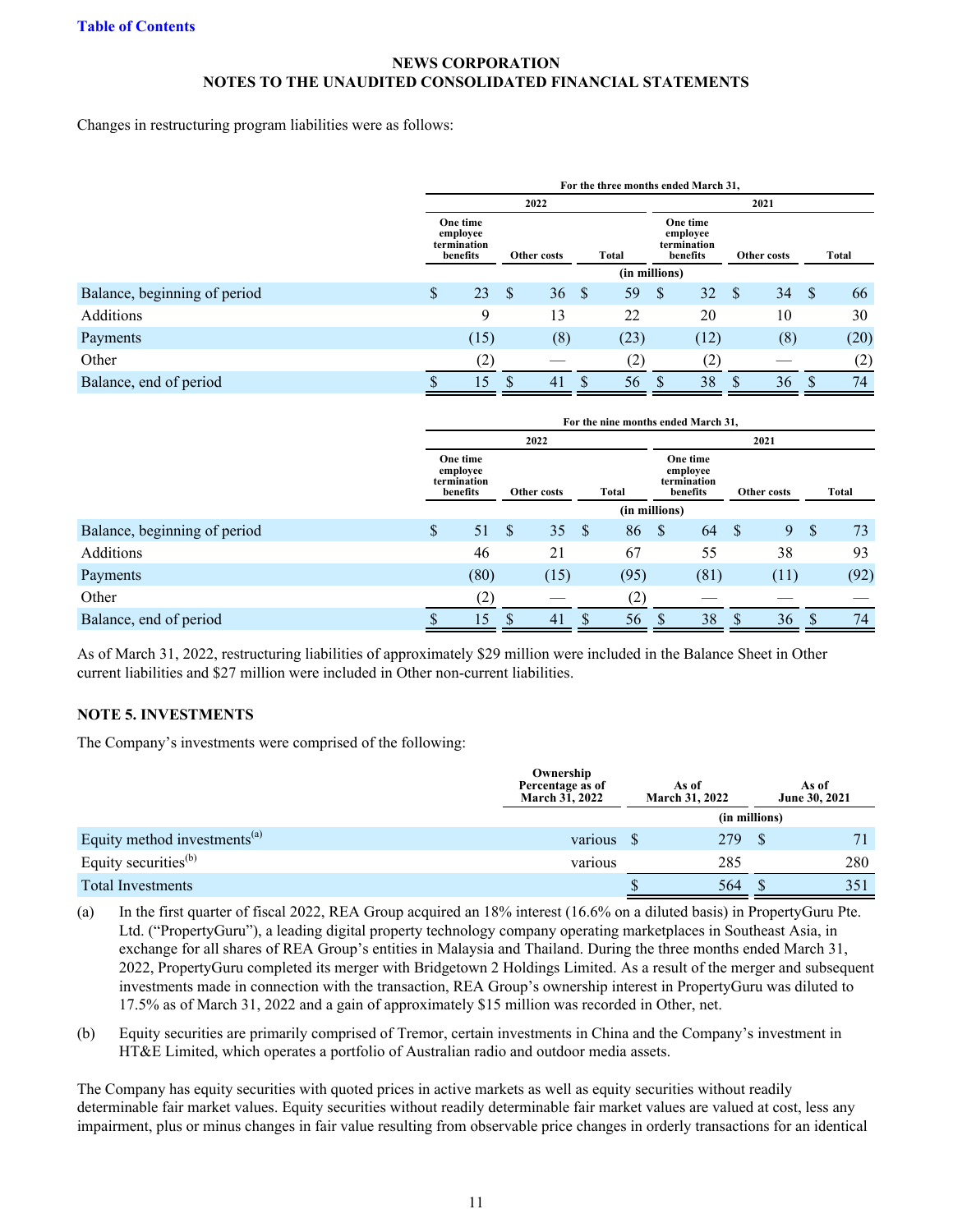or similar investment of the same issuer. The components comprising total gains and losses on equity securities are set forth below:

|                                                                                    | For the three months ended<br>March 31. |               |  |      | March 31.     | For the nine months ended |  |  |
|------------------------------------------------------------------------------------|-----------------------------------------|---------------|--|------|---------------|---------------------------|--|--|
|                                                                                    |                                         | 2022          |  | 2021 | 2022          | 2021                      |  |  |
|                                                                                    |                                         | (in millions) |  |      | (in millions) |                           |  |  |
| Total (losses) gains recognized on equity securities                               |                                         | $(18)$ \$     |  | 31   |               | 73                        |  |  |
| Less: Net gains recognized on equity securities sold                               |                                         |               |  |      |               |                           |  |  |
| Unrealized (losses) gains recognized on equity securities held at end<br>of period |                                         | (18)          |  | 31   |               |                           |  |  |

#### **Equity Losses of Affiliates**

The Company's share of the losses of its equity affiliates was \$4 million and \$10 million for the three and nine months ended March 31, 2022, respectively, and \$5 million and \$9 million, respectively, for the corresponding periods of fiscal 2021.

#### **NOTE 6. BORROWINGS**

The Company's total borrowings consist of the following:

|                                                                  | Interest rate at<br><b>March 31, 2022</b> | Maturity at<br>March 31, 2022 | As of<br>March 31, 2022 | As of<br>June 30, 2021        |
|------------------------------------------------------------------|-------------------------------------------|-------------------------------|-------------------------|-------------------------------|
|                                                                  |                                           |                               | (in millions)           |                               |
| <b>News Corporation</b>                                          |                                           |                               |                         |                               |
| 2022 Senior notes                                                | 5.125 %                                   | Feb 15, 2032 \$               | 492                     | \$                            |
| 2021 Senior notes                                                | 3.875 %                                   | May 15, 2029                  | 987                     | 985                           |
| <b>Foxtel Group</b> <sup>(a)</sup>                               |                                           |                               |                         |                               |
| 2019 Credit facility <sup>(b)</sup>                              | 2.76%                                     | May 31, 2024                  | 225                     | 232                           |
| 2019 Term loan facility                                          | $6.25 \%$                                 | Nov 22, 2024                  | 188                     | 190                           |
| 2017 Working capital facility $^{(b)}$                           | 2.76 %                                    | May 31, 2024                  |                         |                               |
| <b>Telstra Facility</b>                                          | 7.87%                                     | Dec 22, 2027                  | 91                      | 60                            |
| $2012$ US private placement — USD portion —<br>tranche $2^{(c)}$ | 4.27%                                     | Jul 25, 2022                  | 203                     | 202                           |
| 2012 US private placement $-$ USD portion $-$<br>tranche $3(c)$  | 4.42 $\%$                                 | Jul 25, 2024                  | 152                     | 152                           |
| $2012$ US private placement $-$ AUD portion                      | 7.04%                                     | Jul 25, 2022                  | 76                      | 78                            |
| REA Group <sup>(a)</sup>                                         |                                           |                               |                         |                               |
| 2021 Bridge facility                                             | $-$ %                                     | Jul 31, 2022                  |                         | 314                           |
| 2022 Credit facility — tranche $1^{(d)}$                         | 1.20 %                                    | Sep 16, 2024                  | 301                     |                               |
| 2022 Credit facility — tranche $2^{(d)}$                         | $1.35\%$                                  | Sep 16, 2025                  | 9                       |                               |
| <b>Finance lease and other liabilities</b>                       |                                           |                               | 78                      | 100                           |
| Total borrowings                                                 |                                           |                               | 2,802                   | 2,313                         |
| Less: current portion $(e)$                                      |                                           |                               | (306)                   | (28)                          |
| Long-term borrowings                                             |                                           |                               | \$<br>2,496             | 2,285<br>$\sqrt{\frac{2}{5}}$ |

(a) These borrowings were incurred by certain subsidiaries of NXE Australia Pty Limited (the "Foxtel Group" and together with such subsidiaries, the "Foxtel Debt Group") and REA Group and certain of its subsidiaries (REA Group and certain of its subsidiaries, the "REA Debt Group"), consolidated but non wholly-owned subsidiaries of News Corp, and are only guaranteed by the Foxtel Group and REA Group and their respective subsidiaries, as applicable, and are non-recourse to News Corp.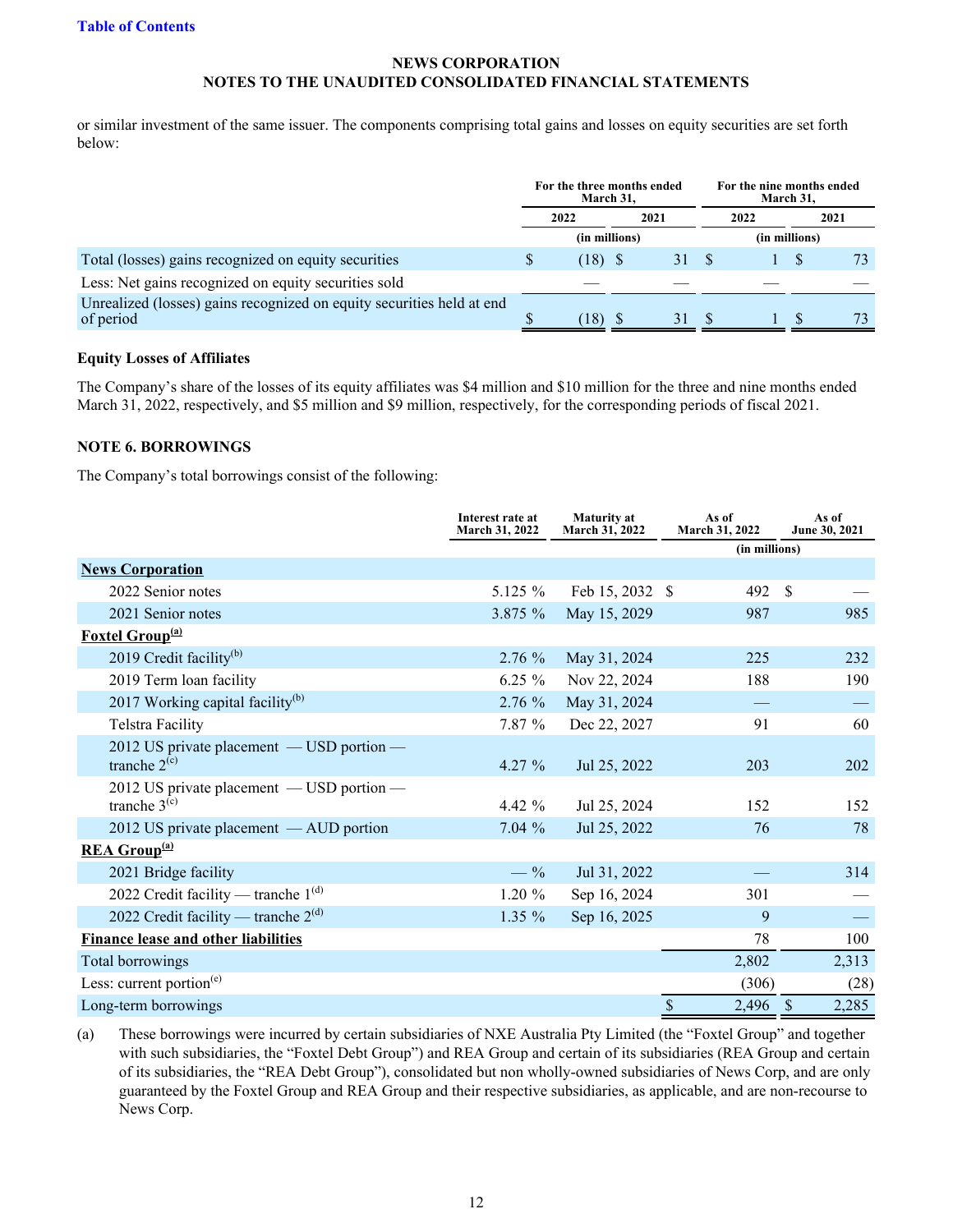- (b) As of March 31, 2022, the Foxtel Debt Group had undrawn commitments of A\$339 million available under these facilities.
- (c) The carrying values of the borrowings include any fair value adjustments related to the Company's fair value hedges. See Note 8—Financial Instruments and Fair Value Measurements.
- (d) As of March 31, 2022, REA Group had total undrawn commitments of A\$187 million available under the 2022 Credit Facility (as defined below).
- (e) The Company classifies the current portion of long term debt as non-current liabilities on the Balance Sheets when it has the intent and ability to refinance the obligation on a long-term basis, in accordance with ASC 470-50 "Debt." \$27 million and \$28 million relates to the current portion of finance lease liabilities as of March 31, 2022 and June 30, 2021, respectively.

#### *News Corporation Borrowings*

#### *2022 Senior Notes*

In February 2022, the Company issued \$500 million of senior notes due 2032 (the "2022 Senior Notes"). The 2022 Senior Notes bear interest at a fixed rate of 5.125% per annum, payable in cash semi-annually on February 15 and August 15 of each year, commencing on August 15, 2022. The notes will mature on February 15, 2032.

The 2022 Senior Notes are the senior unsecured obligations of the Company and rank equally in right of payment with the Company's existing and future senior debt, including the 2021 Senior notes and its Term A Loan (as defined below) and revolving credit facilities, which are described below. The Company may redeem all or a part of the 2022 Senior Notes upon payment of the redemption prices and applicable premiums, if any, set forth in the indenture governing the 2022 Senior Notes (the "Indenture"), plus any accrued and unpaid interest. In addition, prior to February 15, 2025, the Company may redeem up to 40% of the aggregate principal amount of the 2022 Senior Notes with the net cash proceeds of certain equity offerings at the redemption price set forth in the Indenture, plus any accrued and unpaid interest. In the event of specified change in control events, the Company must offer to purchase the outstanding 2022 Senior Notes from the holders at a purchase price equal to 101% of the principal amount, plus any accrued and unpaid interest.

There are no financial maintenance covenants with respect to the 2022 Senior Notes. The Indenture contains other covenants that, among other things and subject to certain exceptions, (i) limit the Company's ability and the ability of its subsidiaries to incur any liens securing indebtedness for borrowed money and (ii) limit the Company's ability to consolidate or merge with or into another person or sell or otherwise dispose of all or substantially all of the assets of the Company and its subsidiaries (taken as a whole).

#### *Term Loan A and Revolving Credit Facilities*

On March 29, 2022, the Company terminated its existing unsecured \$750 million revolving credit facility and entered into a new credit agreement (the "2022 Credit Agreement") that provides for \$1,250 million of unsecured credit facilities comprised of a \$500 million unsecured term loan A credit facility (the "Term A Facility" and the loans under the Term A Facility are collectively referred to as "Term A Loans") and a \$750 million unsecured revolving credit facility (the "Revolving Facility" and, together with the Term A Facility, the "Facilities") that can be used for general corporate purposes. The Revolving Facility has a sublimit of \$100 million available for issuances of letters of credit. Under the 2022 Credit Agreement, the Company may request increases with respect to either Facility in an aggregate principal amount not to exceed \$250 million.

The Term A Loans will amortize in equal quarterly installments in an aggregate annual amount equal to 0.0%, 2.5%, 2.5%, 5.0% and 5.0%, respectively, of the original principal amount of the Term A Facility for each 12-month period commencing on June 30, 2022. The loans under the Revolving Facility will not amortize. All amounts under the 2022 Credit Agreement with respect to the Facilities are due on March 31, 2027, unless earlier terminated in the circumstances set forth in the 2022 Credit Agreement. The Company may request that the maturity date of the Term A Facility be extended under certain circumstances as set forth in the 2022 Credit Agreement by at least one year. The Company may also request that the maturity date of the revolving credit commitments under the Revolving Facility be extended under certain circumstances as set forth in the 2022 Credit Agreement for up to two additional one-year periods.

Interest on borrowings is based on either (a) an Alternative Currency Term Rate formula, (b) a Term SOFR formula, (c) an Alternative Currency Daily Rate formula ((a) through (c) each, a "Relevant Rate") or (d) the Base Rate formula, each as set forth in the 2022 Credit Agreement. The applicable margin for borrowings under the Facilities and the commitment fee for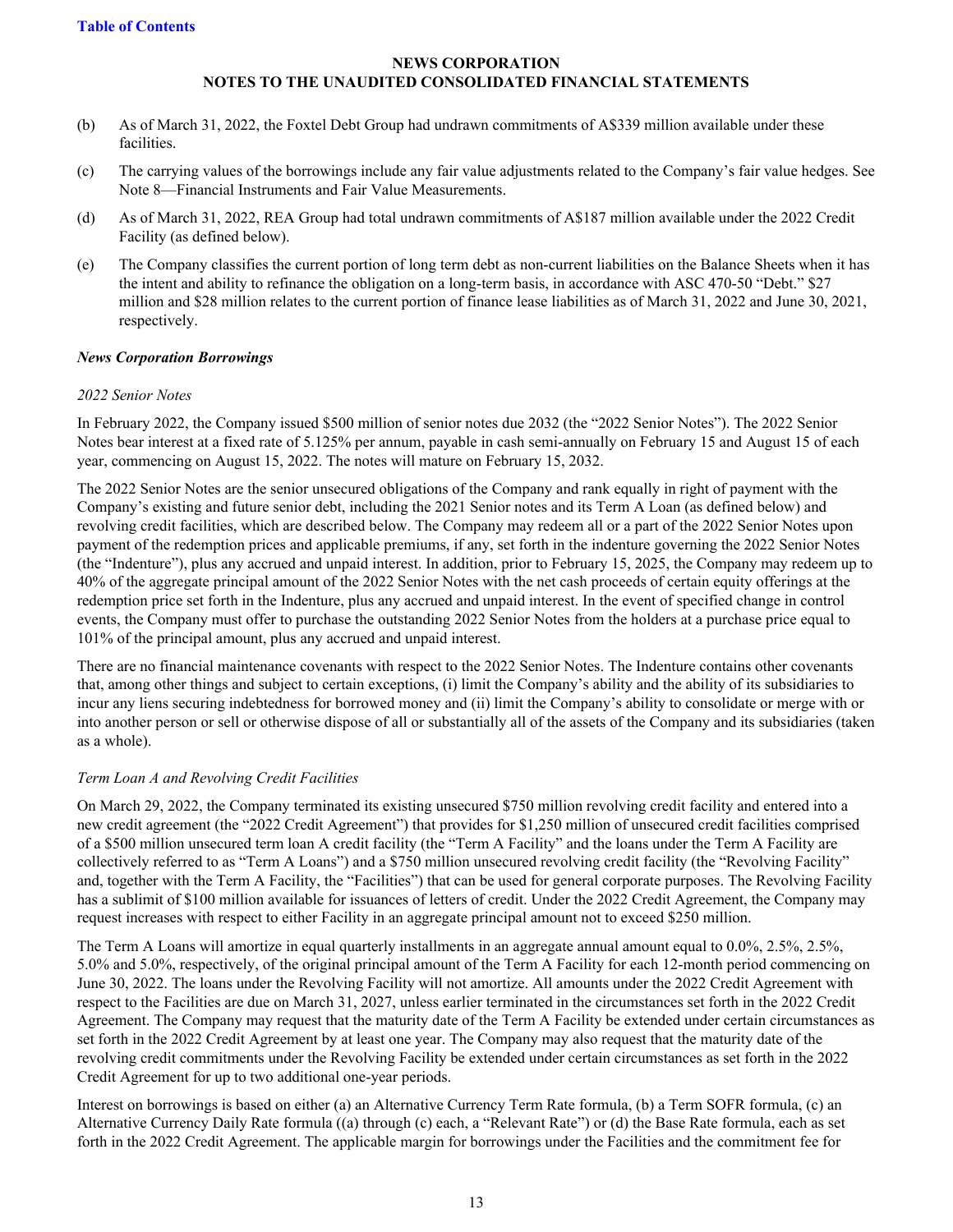undrawn balances under the Revolving Facility are based on the pricing grid in the 2022 Credit Agreement, which varies based on the Company's adjusted operating income net leverage ratio. At inception, the Company was paying a commitment fee of 0.20% on any undrawn balance under the Revolving Facility and, with respect to any outstanding borrowings under the Facilities, an applicable margin of 0.375% for a Base Rate borrowing and 1.375% for a Relevant Rate borrowing. The Company entered into an interest rate swap derivative to fix the floating rate interest component of its Term A Loans at 2.083%. Refer to Note 8—Financial Instruments and Fair Value Measurements for further detail.

The Company borrowed the full amount of the Term A Facility on March 31, 2022 (during the fourth quarter of fiscal 2022) and had not borrowed any funds under the Revolving Facility as of that date.

The 2022 Credit Agreement contains certain customary affirmative and negative covenants and events of default with customary exceptions, including limitations on the ability of the Company and the Company's subsidiaries to engage in transactions with affiliates, incur liens, merge into or consolidate with any other entity, incur subsidiary debt or dispose of all or substantially all of its assets or all or substantially all of the stock of all subsidiaries taken as a whole. In addition, the 2022 Credit Agreement requires the Company to maintain an adjusted operating income net leverage ratio of not more than 3.0 to 1.0, subject to certain adjustments following a material acquisition, and a net interest coverage ratio of not less than 3.0 to 1.0.

## *REA Group Refinancing*

During the nine months ended March 31, 2022, REA Group completed a debt refinancing in which it repaid all amounts outstanding under its 2021 Bridge facility with the proceeds from a new A\$600 million unsecured syndicated credit facility (the "2022 Credit Facility") consisting of two sub-facilities: (i) a three year, A\$400 million revolving loan facility (the "2022 Credit facility — tranche 1") and (ii) a four year, A\$200 million revolving loan facility (the "2022 Credit facility — tranche 2"). REA Group may request increases in the amount of the 2022 Credit Facility up to a maximum amount of A\$500 million, subject to the terms and limitations set forth in the syndicated facility agreement.

Borrowings under the 2022 Credit facility — tranche 1 accrue interest at a rate of the Australian BBSY plus a margin of between 1.00% and 2.10%, depending on REA Group's net leverage ratio. Borrowings under the 2022 Credit facility — tranche 2 accrue interest at a rate of the Australian BBSY plus a margin of between 1.15% and 2.25%, depending on REA Group's net leverage ratio. Both tranches carry a commitment fee of 40% of the applicable margin on any undrawn balance.

The 2022 Credit Facility requires REA Group to maintain (i) a net leverage ratio of not more than 3.5 to 1.0 and (ii) an interest coverage ratio of not less than 3.0 to 1.0. The syndicated facility agreement also contains certain other customary affirmative and negative covenants. Subject to certain exceptions, these covenants restrict or prohibit REA Group and its subsidiaries from, among other things, incurring or guaranteeing debt, disposing of certain properties or assets, merging or consolidating with any other person, making financial accommodation available, entering into certain other financing arrangements, creating or permitting certain liens, engaging in non arms' length transactions with affiliates, undergoing fundamental business changes and making restricted payments.

#### *Covenants*

The Company's borrowings and those of its consolidated subsidiaries contain customary representations, covenants and events of default, including those discussed above and in the Company's 2021 Form 10-K. If any of the events of default occur and are not cured within applicable grace periods or waived, any unpaid amounts under the applicable debt agreements may be declared immediately due and payable. The Company was in compliance with all such covenants at March 31, 2022.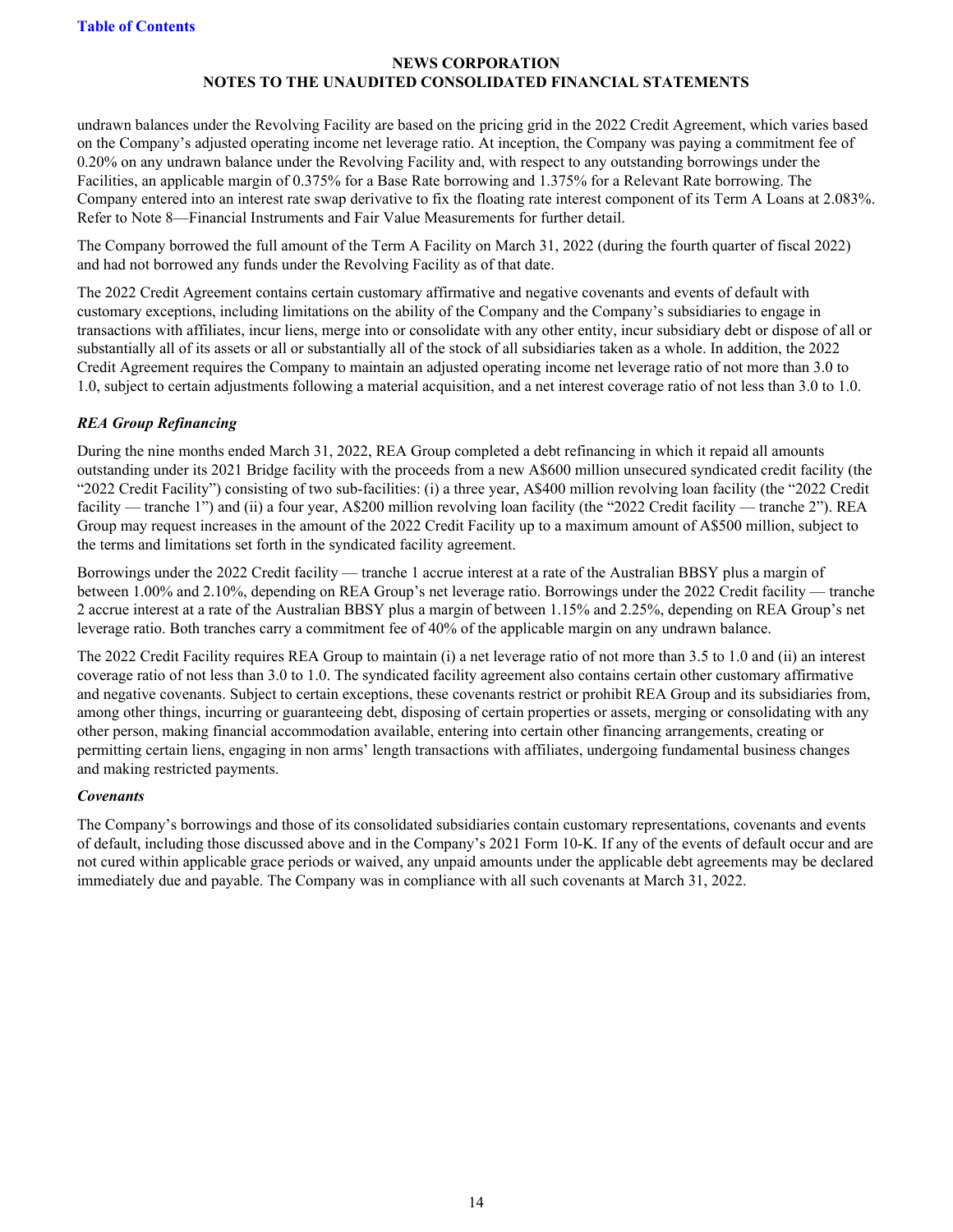## **NOTE 7. EQUITY**

The following tables summarize changes in equity for the three and nine months ended March 31, 2022 and 2021:

|                               | For the three months ended March 31, 2022 |              |                |                                |    |                              |             |    |                                       |  |                              |                   |                     |                  |                |               |
|-------------------------------|-------------------------------------------|--------------|----------------|--------------------------------|----|------------------------------|-------------|----|---------------------------------------|--|------------------------------|-------------------|---------------------|------------------|----------------|---------------|
|                               | <b>Class A Common</b>                     | <b>Stock</b> |                | <b>Class B Common</b><br>Stock |    | <b>Additional</b><br>Paid-in | Accumulated |    | Accumulated<br>Other<br>Comprehensive |  | Total<br><b>News</b><br>Corp |                   | Non-<br>controlling |                  | Total          |               |
|                               | <b>Shares</b>                             |              | Amount         | <b>Shares</b>                  |    | Amount                       | Capital     |    | Deficit                               |  | Loss                         | Equity            |                     | <b>Interests</b> |                | <b>Equity</b> |
|                               |                                           |              |                |                                |    |                              |             |    | (in millions)                         |  |                              |                   |                     |                  |                |               |
| Balance, December 31,<br>2021 | 392                                       | \$.          | $\overline{4}$ | 199                            | S. | 2                            | \$11,948    | S. | $(2,482)$ \$                          |  |                              | $(1,089)$ \$8,383 | S                   | 964              | $\mathbb{S}^-$ | 9,347         |
| Net income                    |                                           |              |                |                                |    |                              |             |    | 82                                    |  |                              | 82                |                     | 22               |                | 104           |
| Other comprehensive<br>mcome  |                                           |              |                |                                |    |                              |             |    |                                       |  | 88                           | 88                |                     | 35               |                | 123           |
| Dividends                     |                                           |              |                |                                |    |                              | (59)        |    |                                       |  |                              | (59)              |                     | (28)             |                | (87)          |
| Share repurchases             | (3)                                       |              |                | (1)                            |    |                              | (78)        |    | (3)                                   |  |                              | (81)              |                     |                  |                | (81)          |
| Other                         |                                           |              |                |                                |    |                              | 12          |    |                                       |  |                              | 12                |                     | (2)              |                | 10            |
| Balance, March 31, 2022       | 389                                       |              |                | 198                            |    |                              | \$11,823    |    | (2,403)                               |  | (1,001)                      | \$8,425           |                     | 991              | <sup>\$</sup>  | 9,416         |

|                               | For the three months ended March 31, 2021 |              |                |               |                                       |                |                              |             |               |  |                                       |                              |                     |               |
|-------------------------------|-------------------------------------------|--------------|----------------|---------------|---------------------------------------|----------------|------------------------------|-------------|---------------|--|---------------------------------------|------------------------------|---------------------|---------------|
|                               | <b>Class A Common</b>                     | <b>Stock</b> |                |               | <b>Class B Common</b><br><b>Stock</b> |                | <b>Additional</b><br>Paid-in | Accumulated |               |  | Accumulated<br>Other<br>Comprehensive | Total<br><b>News</b><br>Corp | Non-<br>controlling | Total         |
|                               | Shares                                    |              | Amount         | <b>Shares</b> |                                       | Amount         | Capital                      |             | Deficit       |  | Loss                                  | <b>Equity</b>                | <b>Interests</b>    | <b>Equity</b> |
|                               |                                           |              |                |               |                                       |                |                              |             | (in millions) |  |                                       |                              |                     |               |
| Balance, December 31,<br>2020 | 391                                       | S            | $\overline{4}$ | <b>200</b>    | S                                     | $\overline{2}$ | \$12,091                     | S           | $(2,976)$ \$  |  | (990)                                 | \$8,131                      | \$<br>943           | \$<br>9,074   |
| Net income                    |                                           |              |                |               |                                       |                |                              |             | 79            |  |                                       | 79                           | 17                  | 96            |
| Other comprehensive<br>mcome  |                                           |              |                |               |                                       |                |                              |             |               |  | 25                                    | 25                           | $\overline{4}$      | 29            |
| Dividends                     |                                           |              |                |               |                                       |                | (59)                         |             |               |  |                                       | (59)                         | (24)                | (83)          |
| Other                         |                                           |              |                |               |                                       |                | 12                           |             |               |  |                                       | 12                           |                     | 13            |
| Balance, March 31, 2021       | 391                                       |              | 4              | 200           |                                       |                | \$12,044                     |             | (2,897)       |  | (965)                                 | \$8,188                      | 941                 | \$<br>9,129   |

|                          | For the nine months ended March 31, 2022 |              |        |               |                                       |        |                       |             |               |                                       |         |                                     |                     |   |        |
|--------------------------|------------------------------------------|--------------|--------|---------------|---------------------------------------|--------|-----------------------|-------------|---------------|---------------------------------------|---------|-------------------------------------|---------------------|---|--------|
|                          | Class A Common                           | <b>Stock</b> |        |               | <b>Class B Common</b><br><b>Stock</b> |        | Additional<br>Paid-in | Accumulated |               | Accumulated<br>Other<br>Comprehensive |         | <b>Total</b><br><b>News</b><br>Corp | Non-<br>controlling |   | Total  |
|                          | <b>Shares</b>                            |              | Amount | <b>Shares</b> |                                       | Amount | Capital               |             | Deficit       |                                       | Loss    | Equity                              | <b>Interests</b>    |   | Equity |
|                          |                                          |              |        |               |                                       |        |                       |             | (in millions) |                                       |         |                                     |                     |   |        |
| Balance, June 30, 2021   | 391                                      | $\mathbb{S}$ | 4      | <b>200</b>    |                                       | 2      | \$12,057              |             | $(2,911)$ \$  |                                       | (941)   | \$8,211                             | \$<br>935           | S | 9,146  |
| Net income               |                                          |              |        |               |                                       |        |                       |             | 513           |                                       |         | 513                                 | 120                 |   | 633    |
| Other comprehensive loss |                                          |              |        |               |                                       |        |                       |             |               |                                       | (60)    | (60)                                | (3)                 |   | (63)   |
| Dividends                |                                          |              |        |               |                                       |        | (118)                 |             |               |                                       |         | (118)                               | (55)                |   | (173)  |
| Share repurchases        | (4)                                      |              |        | (2)           |                                       |        | (122)                 |             | (5)           |                                       |         | (127)                               |                     |   | (127)  |
| Other                    |                                          |              |        |               |                                       |        | 6                     |             |               |                                       |         | $\mathfrak b$                       | (6)                 |   |        |
| Balance, March 31, 2022  | 389                                      |              | 4      | 198           |                                       |        | \$11,823              |             | (2, 403)      |                                       | (1,001) | \$8,425                             | 991                 | S | 9.416  |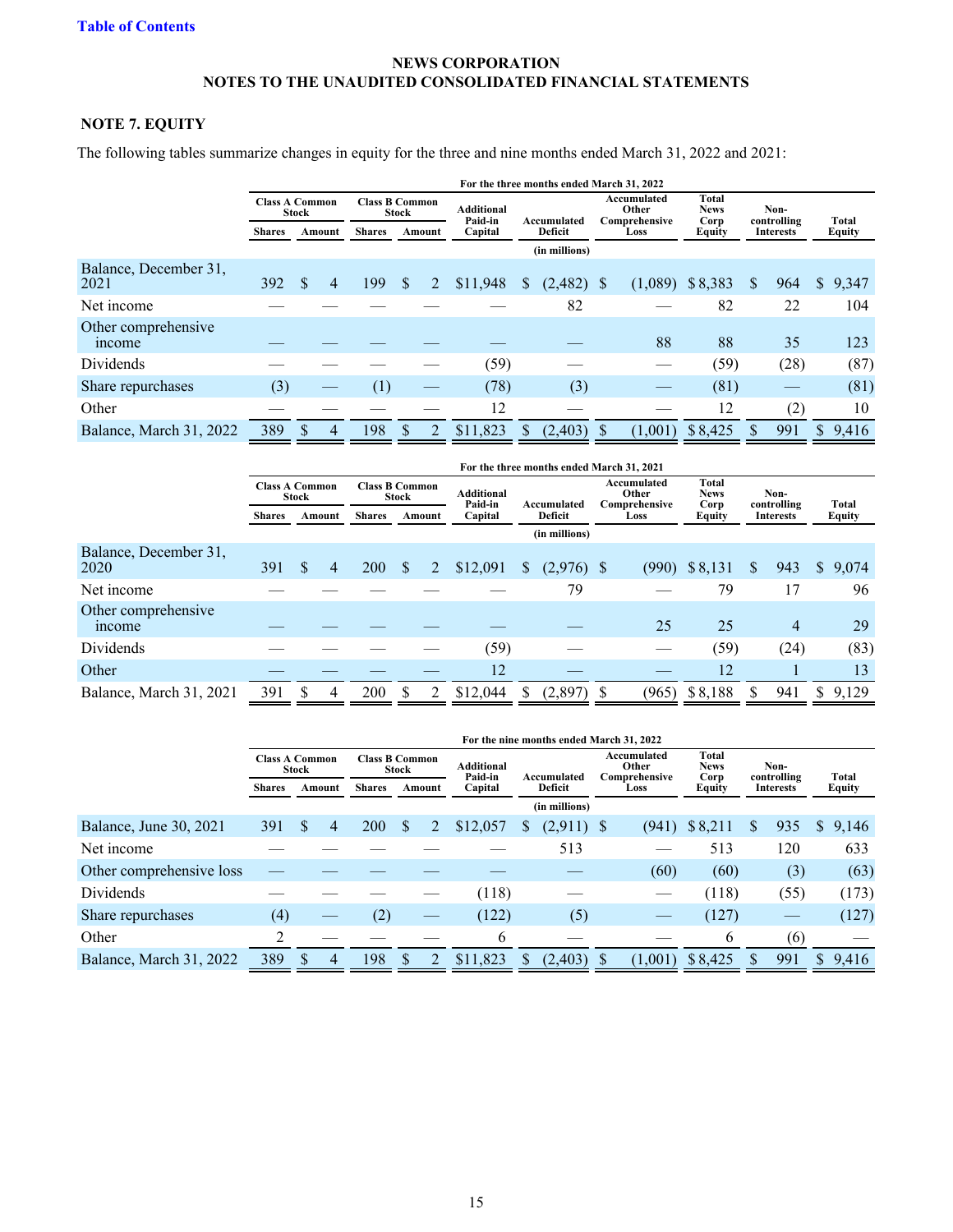|                              | For the nine months ended March 31, 2021 |                |                                |               |  |                       |          |             |               |                                       |                                     |                     |   |           |       |               |
|------------------------------|------------------------------------------|----------------|--------------------------------|---------------|--|-----------------------|----------|-------------|---------------|---------------------------------------|-------------------------------------|---------------------|---|-----------|-------|---------------|
|                              | <b>Common Stock</b>                      | <b>Class A</b> | <b>Class B</b><br>Common Stock |               |  | Additional<br>Paid-in |          | Accumulated |               | Accumulated<br>Other<br>Comprehensive | <b>Total</b><br><b>News</b><br>Corp | Non-<br>controlling |   |           | Total |               |
|                              | <b>Shares</b>                            |                | Amount                         | <b>Shares</b> |  | Amount                | Capital  |             | Deficit       |                                       | Loss                                | Equity              |   | Interests |       | <b>Equity</b> |
|                              |                                          |                |                                |               |  |                       |          |             | (in millions) |                                       |                                     |                     |   |           |       |               |
| Balance, June 30, 2020       | 389                                      | \$             | 4                              | 200           |  | 2                     | \$12,148 | S           | $(3,241)$ \$  |                                       | (1,331)                             | \$7,582             | S | 807       | S     | 8,389         |
| Net income                   |                                          |                |                                |               |  |                       |          |             | 344           |                                       |                                     | 344                 |   | 60        |       | 404           |
| Other comprehensive<br>mcome |                                          |                |                                |               |  |                       |          |             |               |                                       | 366                                 | 366                 |   | 84        |       | 450           |
| Dividends                    |                                          |                |                                |               |  |                       | (118)    |             |               |                                       |                                     | (118)               |   | (45)      |       | (163)         |
| Other                        |                                          |                |                                |               |  |                       | 14       |             |               |                                       |                                     | 14                  |   | 35        |       | 49            |
| Balance, March 31, 2021      | 391                                      | ה.             | 4                              | 200           |  |                       | \$12,044 |             | (2,897)       |                                       | (965)                               | \$8,188             |   | 941       | S     | 9,129         |

#### **Stock Repurchases**

On September 22, 2021, the Company announced a new stock repurchase program authorizing the Company to purchase up to \$1 billion in the aggregate of its outstanding Class A Common Stock and Class B Common Stock (the "Repurchase Program"). The Repurchase Program replaces the Company's \$500 million Class A Common Stock repurchase program approved by the Company's Board of Directors (the "Board of Directors") in May 2013. The manner, timing, number and share price of any repurchases will be determined by the Company at its discretion and will depend upon such factors as the market price of the stock, general market conditions, applicable securities laws, alternative investment opportunities and other factors. The Repurchase Program has no time limit and may be modified, suspended or discontinued at any time. As of March 31, 2022, the remaining authorized amount under the Repurchase Program was approximately \$873 million.

Stock repurchases commenced on November 9, 2021. During the three and nine months ended March 31, 2022, the Company repurchased and subsequently retired 2.5 million and 3.9 million shares of Class A Common Stock for approximately \$54 million and \$85 million, respectively, and 1.2 million and 1.9 million shares of Class B Common Stock for approximately \$27 million and \$42 million, respectively. The Company did not purchase any of its Class A Common Stock or Class B Common Stock during the nine months ended March 31, 2021.

#### **Stockholder Rights Agreement**

On September 21, 2021, the Company amended the Fourth Amended and Restated Rights Agreement (as discussed in the Notes to the Consolidated Financial Statements included in the 2021 Form 10-K) (the "Rights Agreement") to accelerate the expiration of the rights under the Rights Agreement to 11:59 P.M. (New York City time) on September 21, 2021, thereby terminating the Rights Agreement at such time. On the same date, the Company also entered into a stockholders agreement (the "Stockholders Agreement") by and between the Company and the Murdoch Family Trust (the "MFT"). Pursuant to the Stockholders Agreement, the MFT and the Company have agreed not to take actions that would result in the MFT and Murdoch family members, including K. Rupert Murdoch, the Company's Executive Chairman, and Lachlan K. Murdoch, the Company's Co-Chairman, together owning more than 44% of the outstanding voting power of the shares of the Company's Class B Common Stock ("Class B Shares"), or would increase the MFT's voting power by more than 1.75% in any rolling twelvemonth period. The MFT would forfeit votes in connection with an annual or special Company stockholders meeting to the extent necessary to ensure that the MFT and the Murdoch family collectively do not exceed 44% of the outstanding voting power of the Class B Shares at such meeting, except where a Murdoch family member votes their own shares differently from the MFT on any matter. The Stockholders Agreement will terminate upon the MFT's distribution of all or substantially all of its Class B Shares.

#### **Dividends**

In February 2022, the Board of Directors declared a semi-annual cash dividend of \$0.10 per share for Class A Common Stock and Class B Common Stock. The dividend was paid on April 13, 2022 to stockholders of record as of March 16, 2022. The timing, declaration, amount and payment of future dividends to stockholders, if any, is within the discretion of the Board of Directors. The Board of Directors' decisions regarding the payment of future dividends will depend on many factors, including the Company's financial condition, earnings, capital requirements and debt facility covenants, other contractual restrictions, as well as legal requirements, regulatory constraints, industry practice, market volatility and other factors that the Board of Directors deems relevant.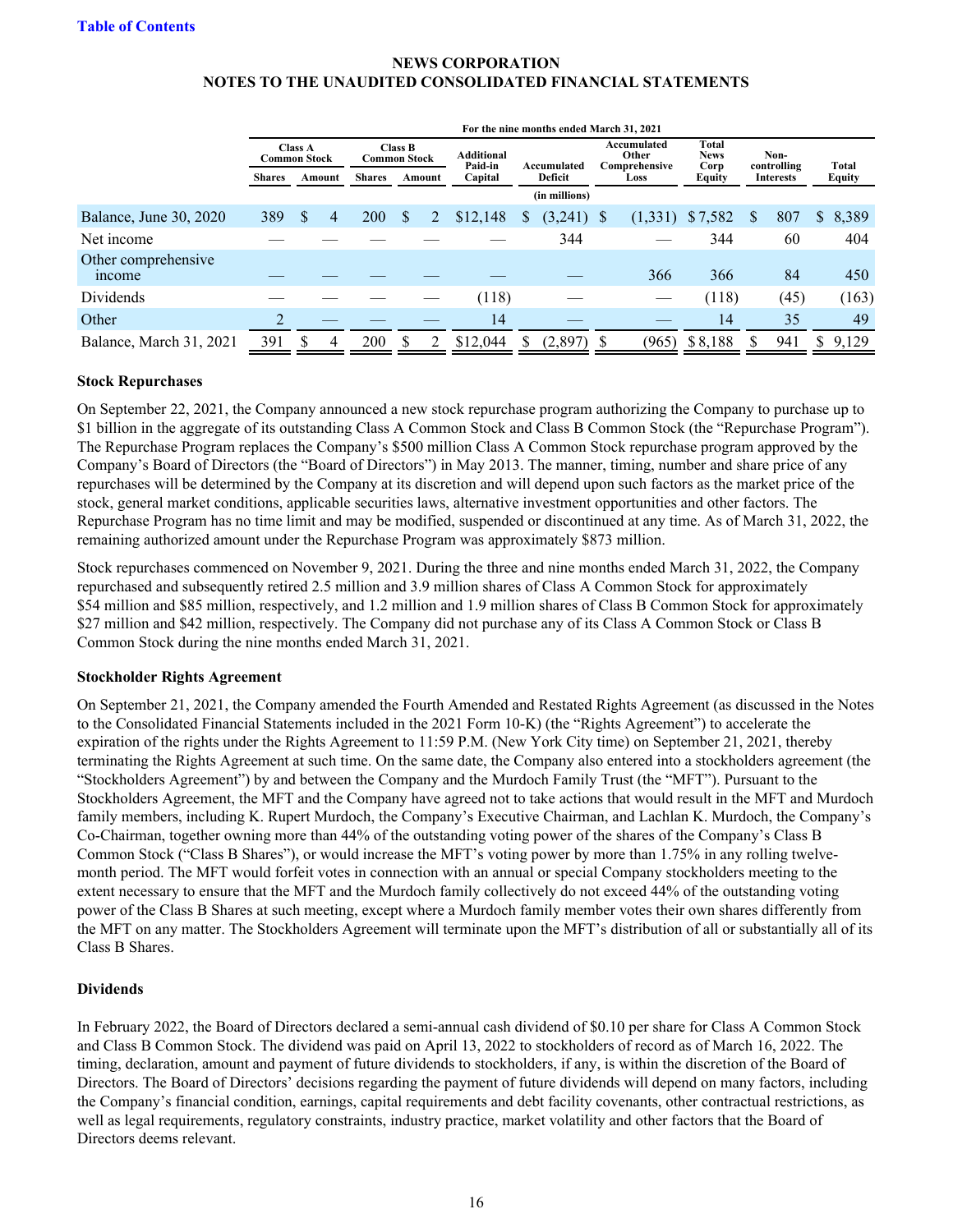#### **NOTE 8. FINANCIAL INSTRUMENTS AND FAIR VALUE MEASUREMENTS**

In accordance with ASC 820, "Fair Value Measurements" ("ASC 820") fair value measurements are required to be disclosed using a three-tiered fair value hierarchy which distinguishes market participant assumptions into the following categories:

- Level  $1 -$ Quoted prices in active markets for identical assets or liabilities.
- Level 2 Observable inputs other than quoted prices included in Level 1. The Company could value assets and liabilities included in this level using dealer and broker quotations, certain pricing models, bid prices, quoted prices for similar assets and liabilities in active markets or other inputs that are observable or can be corroborated by observable market data.
- Level 3 Unobservable inputs that are supported by little or no market activity and that are significant to the fair value of the assets or liabilities. For the Company, this primarily includes the use of forecasted financial information and other valuation related assumptions such as discount rates and long term growth rates in the income approach as well as the market approach which utilizes certain market and transaction multiples.

Under ASC 820, certain assets and liabilities are required to be remeasured to fair value at the end of each reporting period.

The following table summarizes those assets and liabilities measured at fair value on a recurring basis:

|                                                                 | As of March 31, 2022 |         |     |         |               |         |    |               | As of June 30, 2021 |                |               |                |    |         |    |       |
|-----------------------------------------------------------------|----------------------|---------|-----|---------|---------------|---------|----|---------------|---------------------|----------------|---------------|----------------|----|---------|----|-------|
|                                                                 |                      | Level 1 |     | Level 2 |               | Level 3 |    | Total         |                     | <b>Level 1</b> |               | <b>Level 2</b> |    | Level 3 |    | Total |
|                                                                 |                      |         |     |         |               |         |    | (in millions) |                     |                |               |                |    |         |    |       |
| <b>Assets:</b>                                                  |                      |         |     |         |               |         |    |               |                     |                |               |                |    |         |    |       |
| Interest rate derivatives - cash flow hedges                    | \$                   |         | \$  | 11      | -S            |         | \$ | 11            | \$.                 |                |               |                |    |         |    |       |
| Cross-currency interest rate derivatives - fair<br>value hedges |                      |         |     | 17      |               |         |    | 17            |                     |                |               | 18             |    |         |    | 18    |
| Cross-currency interest rate derivatives                        |                      |         |     | 70      |               |         |    | 70            |                     |                |               | 73             |    |         |    | 73    |
| Equity securities <sup>(a)</sup>                                |                      | 180     |     |         |               | 105     |    | 285           |                     | 164            |               |                |    | 116     |    | 280   |
| <b>Total assets</b>                                             |                      | 180     |     | 98      |               | 105     |    | 383           | S.                  | 164            |               | 91             |    | 116     |    | 371   |
| <b>Liabilities:</b>                                             |                      |         |     |         |               |         |    |               |                     |                |               |                |    |         |    |       |
| Interest rate derivatives - cash flow hedges                    | \$                   |         | \$. | 3       | <sup>\$</sup> |         | S  | $\mathcal{E}$ | <sup>\$</sup>       |                | <sup>\$</sup> | 9              | \$ |         | \$ | 9     |
| Cross-currency interest rate derivatives                        |                      |         |     | 4       |               |         |    | 4             |                     |                |               | 13             |    |         |    | 13    |
| <b>Total liabilities</b>                                        |                      |         |     |         |               |         |    |               |                     |                |               | 22             |    |         |    |       |

(a) See Note 5—Investments.

During the nine months ended March 31, 2022, the Company reclassified its investment in an equity security from Level 3 to Level 1 within the fair value hierarchy as the investment became publicly traded in the first quarter of fiscal 2022.

#### **Equity securities**

The fair values of equity securities with quoted prices in active markets are determined based on the closing price at the end of each reporting period. These securities are classified as Level 1 in the fair value hierarchy outlined above. The fair values of equity securities without readily determinable fair market values are determined based on cost, less any impairment, plus or minus changes in fair value resulting from observable price changes in orderly transactions for an identical or similar investment of the same issuer. These securities are classified as Level 3 in the fair value hierarchy outlined above.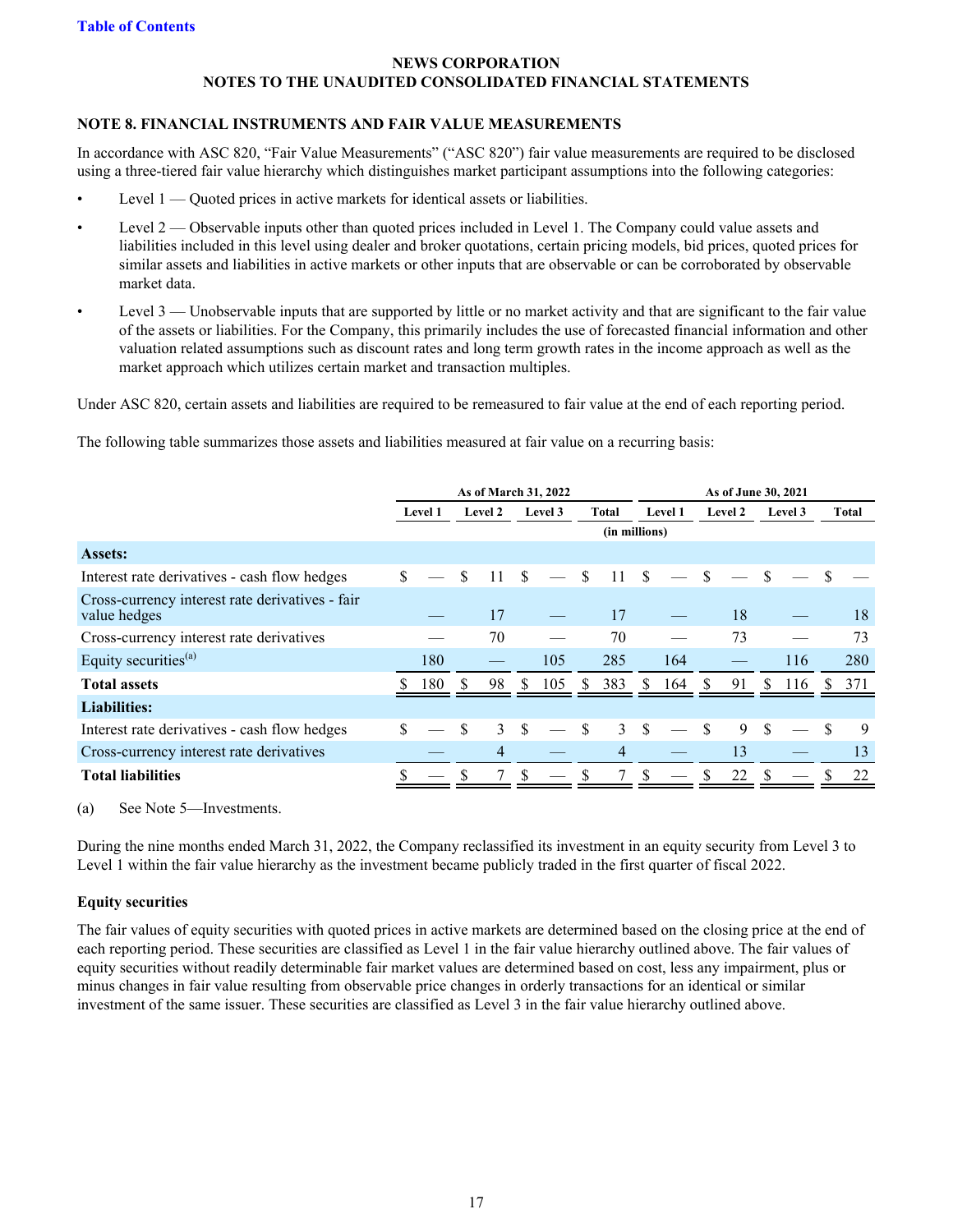## **NEWS CORPORATION NOTES TO THE UNAUDITED CONSOLIDATED FINANCIAL STATEMENTS**

A rollforward of the Company's equity securities classified as Level 3 is as follows:

|                                           | For the nine months ended<br>March 31, |               |      |  |  |  |  |  |
|-------------------------------------------|----------------------------------------|---------------|------|--|--|--|--|--|
|                                           | 2022                                   | 2021          |      |  |  |  |  |  |
|                                           |                                        | (in millions) |      |  |  |  |  |  |
| Balance - beginning of period             | \$<br>116S                             |               | 123  |  |  |  |  |  |
| <b>Additions</b>                          | 17                                     |               | 10   |  |  |  |  |  |
| Returns of capital                        | (33)                                   |               | (7)  |  |  |  |  |  |
| Measurement adjustments                   | 23                                     |               | 21   |  |  |  |  |  |
| Foreign exchange and other <sup>(a)</sup> | (18)                                   |               | (31) |  |  |  |  |  |
| Balance - end of period                   | 105                                    |               | 116  |  |  |  |  |  |

(a) During the nine months ended March 31, 2022, the Company reclassified its investment in an equity security from Level 3 to Level 1 within the fair value hierarchy as the investment became publicly traded in the first quarter of fiscal 2022. During the three months ended December 31, 2020, the Company reclassified its investment in Tremor from Level 3 to Level 1 within the fair value hierarchy, as the sale restrictions were expected to lapse within 12 months.

#### **Derivative Instruments**

The Company is directly and indirectly affected by risks associated with changes in certain market conditions. When deemed appropriate, the Company uses derivative instruments to mitigate the potential impact of these market risks. The primary market risks managed by the Company through the use of derivative instruments include:

- foreign currency exchange rate risk: arising primarily through Foxtel Debt Group borrowings denominated in United States ("U.S.") dollars, payments for customer premise equipment and certain programming rights; and
- interest rate risk: arising from fixed and floating rate Foxtel Debt Group and News Corporation borrowings.

During the three months ended March 31, 2022, the Company entered into an interest rate swap derivative with a \$500 million notional amount to exchange the floating rate interest component of its Term A Loans for a fixed rate of 2.083%. This interest rate swap derivative will be accounted for as a cash flow hedge under ASC 815, "Derivatives and Hedging".

The Company formally designates qualifying derivatives as hedge relationships ("hedges") and applies hedge accounting when considered appropriate. The Company does not use derivative financial instruments for trading or speculative purposes.

Derivatives are classified as current or non-current in the Balance Sheets based on their maturity dates. Refer to the table below for further details:

|                                                              | <b>Balance Sheet Location</b> | As of<br>March 31, 2022 | As of<br>June 30, 2021 |
|--------------------------------------------------------------|-------------------------------|-------------------------|------------------------|
|                                                              |                               |                         | (in millions)          |
| Cross currency interest rate derivatives - fair value hedges | Other current assets \$       | 10                      | - S                    |
| Cross currency interest rate derivatives                     | Other current assets          | 40                      |                        |
| Interest rate derivatives - cash flow hedges                 | Other non-current assets      | 11                      |                        |
| Cross-currency interest rate derivatives - fair value hedges | Other non-current assets      |                         | 18                     |
| Cross-currency interest rate derivatives                     | Other non-current assets      | 30                      | 73                     |
| Interest rate derivatives - cash flow hedges                 | Other current liabilities     | (3)                     | (6)                    |
| Cross-currency interest rate derivatives                     | Other current liabilities     | (1)                     |                        |
| Interest rate derivatives - cash flow hedges                 | Other non-current liabilities |                         | (3)                    |
| Cross-currency interest rate derivatives                     | Other non-current liabilities | (3)                     | (13)                   |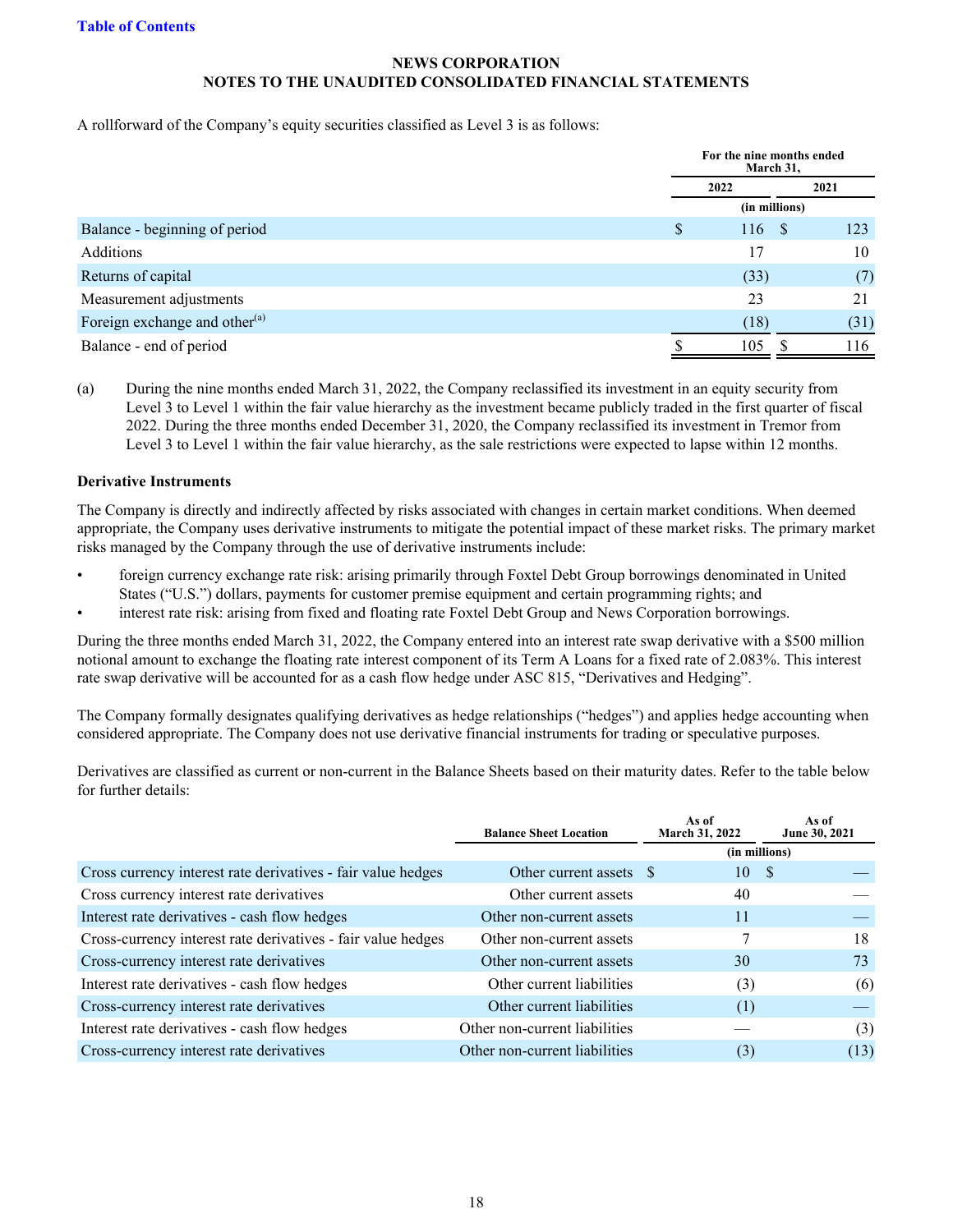#### *Cash flow hedges*

The Company utilizes a combination of foreign currency derivatives and interest rate derivatives to mitigate currency exchange rate risk and interest rate risk in relation to future interest and principal payments and payments for customer premise equipment and certain programming rights.

The total notional value of foreign currency contract derivatives designated for hedging was \$32 million as of March 31, 2022. The maximum hedged term over which the Company is hedging exposure to foreign currency fluctuations is less than one year. As of March 31, 2022, the Company estimates that approximately \$1 million of net derivative losses related to its foreign currency contract derivative cash flow hedges included in Accumulated other comprehensive loss will be reclassified into the Statements of Operations within the next 12 months.

The total notional value of interest rate swap derivatives designated for hedging was approximately A\$550 million and \$500 million as of March 31, 2022 for Foxtel Group and News Corporation borrowings, respectively. The maximum hedged term over which the Company is hedging exposure to variability in interest payments is to March 2027. As of March 31, 2022, the Company estimates that approximately \$2 million of net derivative losses related to its interest rate swap derivative cash flow hedges included in Accumulated other comprehensive loss will be reclassified into the Statements of Operations within the next 12 months.

#### *Cash flow derivatives*

The Company utilizes cross-currency interest rate derivatives to mitigate currency exchange and interest rate risk in relation to future interest and principal payments. The Company determined that these cash flow hedges no longer qualified as highly effective as of December 31, 2020 primarily due to changes in foreign exchange and interest rates. Amounts recognized in Accumulated other comprehensive loss during the periods the hedges were considered highly effective will continue to be reclassified out of Accumulated other comprehensive loss over the remaining term of the derivatives. Changes in the fair values of these derivatives will be recognized within Other, net in the Statements of Operations on a prospective basis.

The total notional value of cross-currency interest rate swaps for which the Company discontinued hedge accounting was approximately \$280 million as of March 31, 2022. The maximum hedged term over which the Company is hedging exposure to variability in interest and principal payments is to July 2024. As of March 31, 2022, the Company estimates that approximately \$2 million of net derivative gains related to its cross-currency interest rate swap derivative cash flow hedges included in Accumulated other comprehensive loss will be reclassified into the Statements of Operations within the next 12 months.

The following tables present the impact that changes in the fair values had on Accumulated other comprehensive loss and the Statements of Operations during the three and nine months ended March 31, 2022 and 2021 for both derivatives designated as cash flow hedges that continue to be highly effective and derivatives initially designated as cash flow hedges but for which hedge accounting was discontinued as of December 31, 2020:

|                                                    | (Gain) loss reclassified from<br>Gain (loss) recognized in<br><b>Accumulated Other</b><br><b>Accumulated Other</b><br><b>Comprehensive Loss for the three</b><br><b>Comprehensive Loss for the three</b><br>months ended March 31.<br>months ended March 31. |      |                      |   |               | Income statement<br>location |  |     |                       |
|----------------------------------------------------|--------------------------------------------------------------------------------------------------------------------------------------------------------------------------------------------------------------------------------------------------------------|------|----------------------|---|---------------|------------------------------|--|-----|-----------------------|
|                                                    |                                                                                                                                                                                                                                                              | 2022 | 2021<br>2022<br>2021 |   |               |                              |  |     |                       |
|                                                    |                                                                                                                                                                                                                                                              |      |                      |   | (in millions) |                              |  |     |                       |
| Foreign currency derivatives - cash flow<br>hedges |                                                                                                                                                                                                                                                              | (1)  | -S                   | 3 | - S           | $\overline{\phantom{0}}$     |  |     | Operating expenses    |
| Cross-currency interest rate derivatives           |                                                                                                                                                                                                                                                              |      |                      |   |               | (1)                          |  | (1) | Interest expense, net |
| Interest rate derivatives - cash flow<br>hedges    |                                                                                                                                                                                                                                                              |      |                      |   |               | <sup>(1)</sup>               |  |     | Interest expense, net |
| Total                                              |                                                                                                                                                                                                                                                              | 10   |                      |   |               | (2)                          |  |     |                       |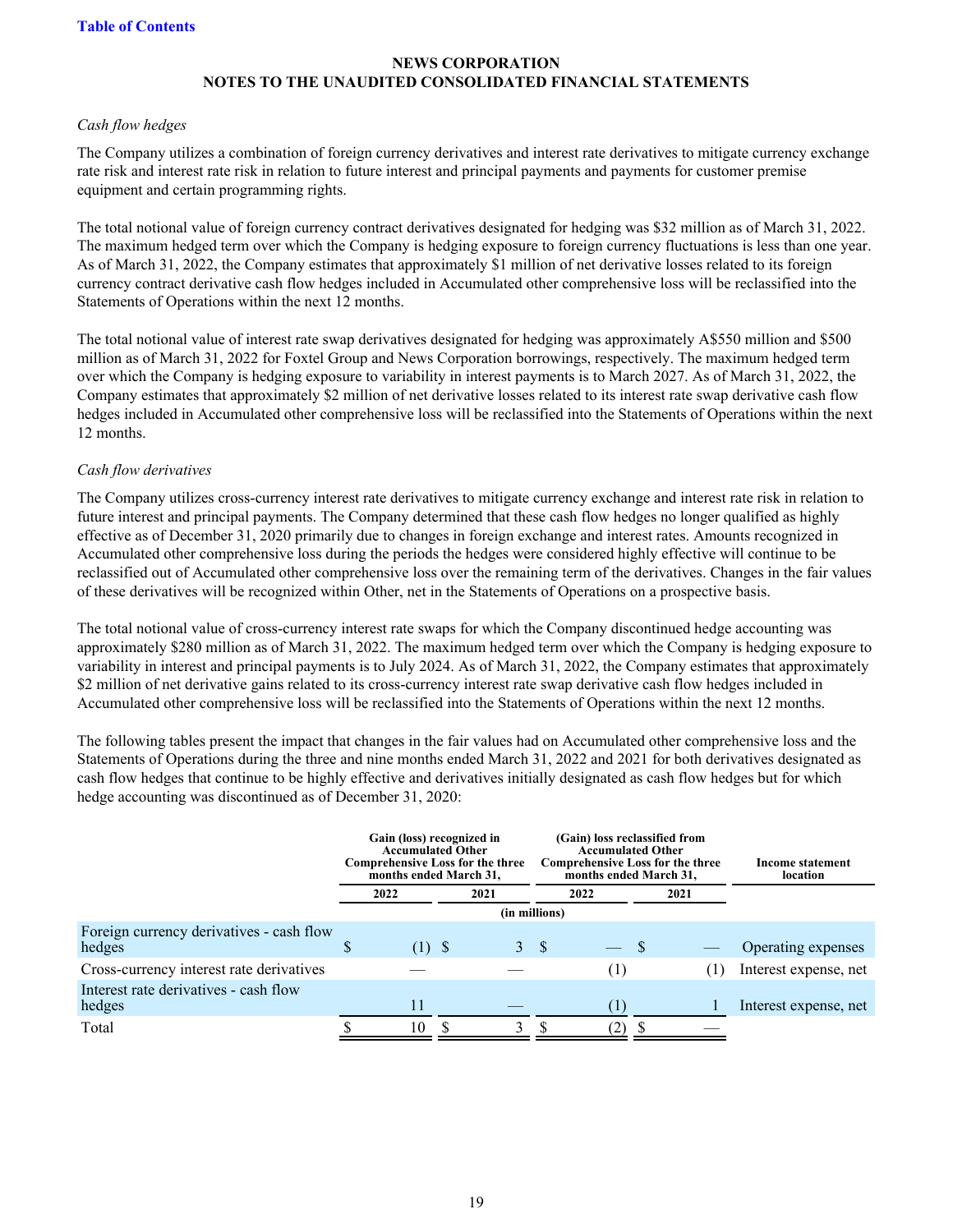|                                                    | (Gain) loss reclassified from<br>Gain (loss) recognized in<br><b>Accumulated Other</b><br><b>Accumulated Other</b><br><b>Comprehensive Loss for the nine</b><br>Comprehensive Loss for the nine<br>months ended March 31,<br>months ended March 31, |      |                      |      | Income statement<br>location |     |                       |
|----------------------------------------------------|-----------------------------------------------------------------------------------------------------------------------------------------------------------------------------------------------------------------------------------------------------|------|----------------------|------|------------------------------|-----|-----------------------|
|                                                    |                                                                                                                                                                                                                                                     | 2022 | 2021<br>2022<br>2021 |      |                              |     |                       |
|                                                    | (in millions)<br>S<br>$\mathfrak{Z}$<br>- \$                                                                                                                                                                                                        |      |                      |      |                              |     |                       |
| Foreign currency derivatives - cash flow<br>hedges |                                                                                                                                                                                                                                                     |      |                      |      | $\frac{1}{2}$                | (1) | Operating expenses    |
| Cross-currency interest rate derivatives           |                                                                                                                                                                                                                                                     |      |                      | (15) | (3)                          | 12  | Interest expense, net |
| Interest rate derivatives - cash flow<br>hedges    |                                                                                                                                                                                                                                                     | 17   |                      |      | (3)                          | 4   | Interest expense, net |
| Total                                              |                                                                                                                                                                                                                                                     |      |                      | 13)  | (6)                          | 15  |                       |

The amounts recognized in Other, net in the Statements of Operations resulting from the changes in fair value of cross-currency interest rate derivatives that were discontinued as cash flow hedges due to hedge ineffectiveness as of December 31, 2020 was a loss of approximately \$12 million and a gain of approximately \$5 million for the three and nine months ended March 31, 2022, respectively, and a gain of approximately \$5 million and \$7 million for the three and nine months ended March 31, 2021, respectively.

#### *Fair value hedges*

Borrowings issued at fixed rates and in U.S. dollars expose the Company to fair value interest rate risk and currency exchange rate risk. The Company manages fair value interest rate risk and currency exchange rate risk through the use of cross-currency interest rate swaps under which the Company exchanges fixed interest payments equivalent to the interest payments on the U.S. dollar denominated debt for floating rate Australian dollar denominated interest payments. The changes in fair value of derivatives designated as fair value hedges and the offsetting changes in fair value of the hedged items are recognized in Other, net. For the nine months ended March 31, 2022, such adjustments decreased the carrying value of borrowings by nil.

The total notional value of the fair value hedges was approximately \$70 million as of March 31, 2022. The maximum hedged term over which the Company is hedging exposure to variability in interest payments is to July 2024.

During the nine months ended March 31, 2022 and 2021, the amount recognized in the Statements of Operations on derivative instruments designated as fair value hedges related to the ineffective portion was nil and \$1 million, respectively, and the Company excluded the currency basis from the changes in fair value of the derivative instruments from the assessment of hedge effectiveness.

The following sets forth the effect of fair value hedging relationships on hedged items in the Balance Sheets as of March 31, 2022 and June 30, 2021:

|                                                                |               | As of<br><b>March 31, 2022</b> | As of<br>June 30, 2021 |  |  |  |  |
|----------------------------------------------------------------|---------------|--------------------------------|------------------------|--|--|--|--|
|                                                                | (in millions) |                                |                        |  |  |  |  |
| Borrowings:                                                    |               |                                |                        |  |  |  |  |
| Carrying amount of hedged item                                 |               | 70                             |                        |  |  |  |  |
| Cumulative hedging adjustments included in the carrying amount |               |                                |                        |  |  |  |  |

#### **Other Fair Value Measurements**

As of March 31, 2022, the carrying value of the Company's outstanding borrowings approximates the fair value. The 2022 Senior Notes, 2021 Senior Notes and U.S. private placement borrowings are classified as Level 2 and the remaining borrowings are classified as Level 3 in the fair value hierarchy.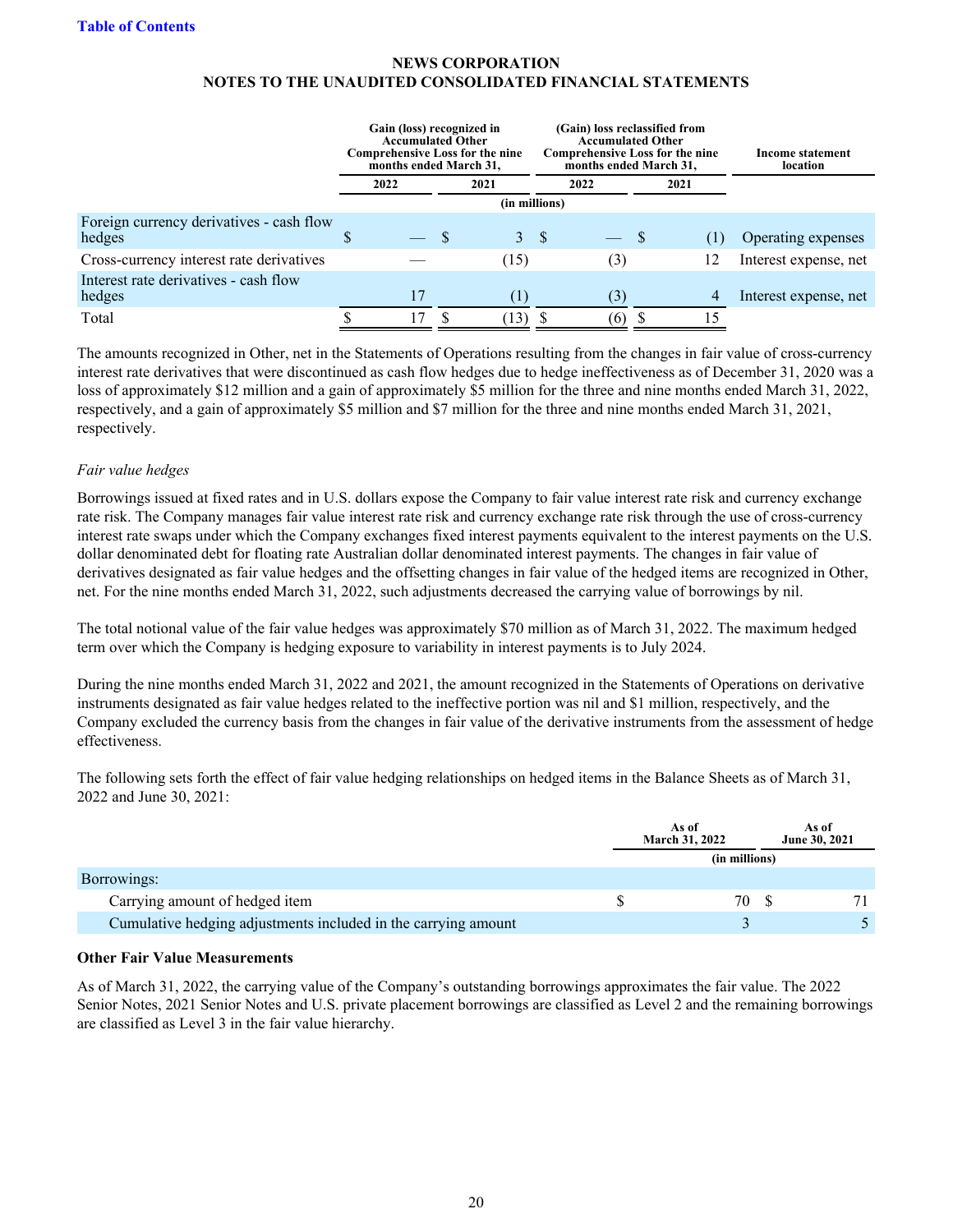## **NOTE 9. EARNINGS (LOSS) PER SHARE**

The following tables set forth the computation of basic and diluted earnings (loss) per share under ASC 260, "Earnings per Share":

|                                                                                 | For the three months ended<br>March 31, |       |          |       | For the nine months ended<br>March 31, |                                         |               |       |
|---------------------------------------------------------------------------------|-----------------------------------------|-------|----------|-------|----------------------------------------|-----------------------------------------|---------------|-------|
|                                                                                 |                                         | 2022  |          | 2021  |                                        | 2022                                    |               | 2021  |
|                                                                                 |                                         |       |          |       |                                        | (in millions, except per share amounts) |               |       |
| Net income                                                                      | \$.                                     | 104   | <b>S</b> | 96    | -8                                     | 633                                     | <b>S</b>      | 404   |
| Less: Net income attributable to noncontrolling interests                       |                                         | (22)  |          | (17)  |                                        | (120)                                   |               | (60)  |
| Net income attributable to News Corporation stockholders                        |                                         | 82    |          | 79    |                                        | 513                                     |               | 344   |
| Weighted-average number of shares of common stock outstanding -<br>basic        |                                         | 588.8 |          | 590.8 |                                        | 590.9                                   |               | 590.3 |
| Dilutive effect of equity awards                                                |                                         | 3.3   |          | 3.7   |                                        | 2.8                                     |               | 2.3   |
| Weighted-average number of shares of common stock outstanding -<br>diluted      |                                         | 592.1 |          | 594.5 |                                        | 593.7                                   |               | 592.6 |
| Net income attributable to News Corporation stockholders per share -<br>basic   | \$                                      | 0.14  | <b>S</b> | 0.13  | <sup>\$</sup>                          | 0.87                                    | <sup>\$</sup> | 0.58  |
| Net income attributable to News Corporation stockholders per share -<br>diluted | \$                                      | 0.14  | S        | 0.13  |                                        | 0.86                                    | S.            | 0.58  |

## **NOTE 10. COMMITMENTS AND CONTINGENCIES**

#### *Commitments*

The Company has commitments under certain firm contractual arrangements ("firm commitments") to make future payments. These firm commitments secure the current and future rights to various assets and services to be used in the normal course of operations. As a result of the issuance of the 2022 Senior Notes during the three months ended March 31, 2022, the Company has presented its commitments associated with its borrowings and the related interest payments in the table below. See Note 6 —Borrowings. The Company's remaining commitments as of March 31, 2022 have not changed significantly from the disclosures included in the 2021 Form 10-K.

|                                                |                               |              |                     |     |  | As of March 31, 2022 |  |           |  |                      |
|------------------------------------------------|-------------------------------|--------------|---------------------|-----|--|----------------------|--|-----------|--|----------------------|
|                                                | <b>Payments Due by Period</b> |              |                     |     |  |                      |  |           |  |                      |
|                                                |                               | <b>Total</b> | Less than 1<br>vear |     |  | 1-3 years            |  | 3-5 years |  | More than 5<br>years |
|                                                |                               |              |                     |     |  | (in millions)        |  |           |  |                      |
| Borrowings <sup>(a)</sup>                      |                               | 2,740        |                     | 276 |  | 864                  |  |           |  | 1,591                |
| Interest payments on borrowings <sup>(b)</sup> |                               | 657          |                     | 104 |  | 180                  |  | 143       |  | 230                  |
| Total commitments and contractual obligations  | S                             | 3.397        |                     | 380 |  | .044                 |  | 152       |  | 1,821                |

(a) See Note 6—Borrowings. The table above does not include amounts related to the Company's Term A Loan, as the amounts were drawn during the fourth quarter of fiscal 2022.

(b) Reflects the Company's expected future interest payments based on borrowings outstanding and interest rates applicable at March 31, 2022. Such rates are subject to change in future periods. See Note 6—Borrowings.

#### *Contingencies*

**\_\_\_\_\_\_\_\_\_\_\_\_\_\_\_\_\_\_\_\_\_\_\_\_**

The Company routinely is involved in various legal proceedings, claims and governmental inspections or investigations, including those discussed below. The outcome of these matters and claims is subject to significant uncertainty, and the Company often cannot predict what the eventual outcome of pending matters will be or the timing of the ultimate resolution of these matters. Fees, expenses, fines, penalties, judgments or settlement costs which might be incurred by the Company in connection with the various proceedings could adversely affect its results of operations and financial condition.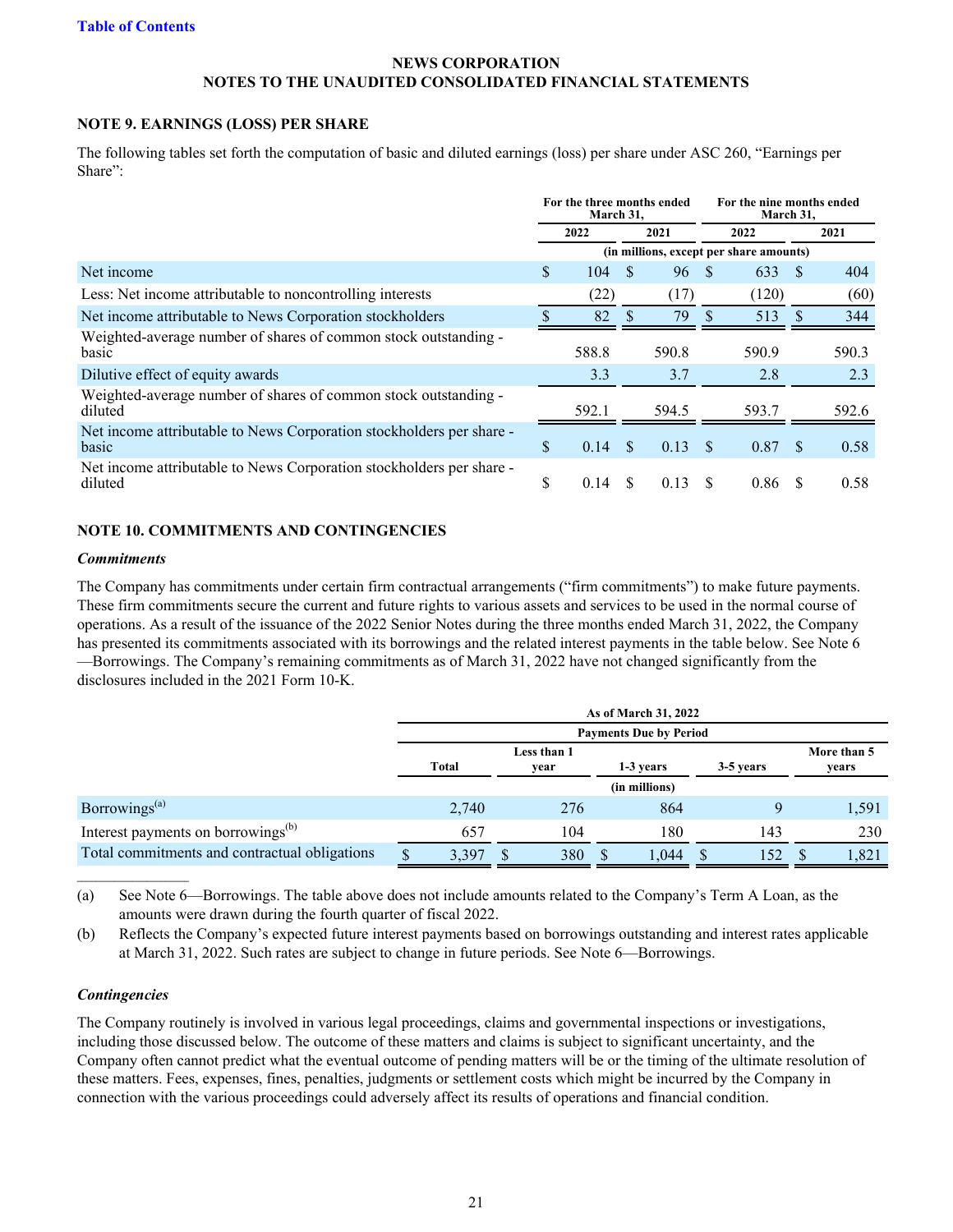The Company establishes an accrued liability for legal claims when it determines that a loss is both probable and the amount of the loss can be reasonably estimated. Once established, accruals are adjusted from time to time, as appropriate, in light of additional information. The amount of any loss ultimately incurred in relation to matters for which an accrual has been established may be higher or lower than the amounts accrued for such matters. Legal fees associated with litigation and similar proceedings are expensed as incurred. Except as otherwise provided below, for the contingencies disclosed for which there is at least a reasonable possibility that a loss may be incurred, the Company was unable to estimate the amount of loss or range of loss. The Company recognizes gain contingencies when the gain becomes realized or realizable.

#### *News America Marketing*

In May 2020, the Company sold its News America Marketing business. In the transaction, the Company retained certain liabilities, including those arising from the legal proceedings with Insignia Systems, Inc. ("Insignia") and Valassis Communications, Inc. ("Valassis") described below.

#### *Insignia Systems, Inc.*

On July 11, 2019, Insignia filed a complaint in the U.S. District Court for the District of Minnesota against News America Marketing FSI L.L.C. ("NAM FSI"), News America Marketing In-Store Services L.L.C. ("NAM In-Store") and News Corporation (together, the "NAM Parties") alleging violations of federal and state antitrust laws and common law business torts. The complaint seeks treble damages, injunctive relief and attorneys' fees and costs. On August 14, 2019, the NAM Parties answered the complaint and asserted a counterclaim against Insignia for breach of contract, alleging that Insignia violated a prior settlement agreement between NAM In-Store and Insignia. On July 10, 2020, the NAM Parties filed a motion for summary judgment on the counterclaim, which was granted in part and denied in part on December 7, 2020. The court found that Insignia had breached the prior settlement agreement and struck the allegations in Insignia's complaint that violated the agreement. On August 27, 2021, the NAM Parties filed a motion for summary judgment dismissing the case, which Insignia has opposed. While it is not possible at this time to predict with any degree of certainty the ultimate outcome of this action, the NAM Parties believe they have been compliant with applicable laws and intend to defend themselves vigorously.

#### *Valassis Communications, Inc.*

In November 2013, Valassis filed a complaint in the U.S. District Court for the Eastern District of Michigan against the NAM Parties and News America Incorporated, which was subsequently transferred to the U.S. District Court for the Southern District of New York (the "N.Y. District Court"). The complaint alleged violations of federal and state antitrust laws and common law business torts and sought treble damages, injunctive relief and attorneys' fees and costs. The trial began on June 29, 2021, and in July 2021, the parties agreed to settle the litigation and Valassis's claims were dismissed with prejudice.

#### *HarperCollins*

Beginning in February 2021, a number of purported class action complaints have been filed in the N.Y. District Court against Amazon.com, Inc. ("Amazon") and certain publishers, including the Company's subsidiary, HarperCollins Publishers, L.L.C. ("HarperCollins" and together with the other publishers, the "Publishers"), alleging violations of antitrust and competition laws. The complaints seek treble damages, injunctive relief and attorneys' fees and costs. In September 2021, Amazon and the Publishers filed motions to dismiss the complaints, which the plaintiffs have opposed. While it is not possible at this time to predict with any degree of certainty the ultimate outcome of these actions, HarperCollins believes it has been compliant with applicable laws and intends to defend itself vigorously.

#### *U.K. Newspaper Matters*

Civil claims have been brought against the Company with respect to, among other things, voicemail interception and inappropriate payments to public officials at the Company's former publication, *The News of the World*, and at *The Sun*, and related matters (the "U.K. Newspaper Matters"). The Company has admitted liability in many civil cases and has settled a number of cases. The Company also settled a number of claims through a private compensation scheme which was closed to new claims after April 8, 2013.

In connection with the separation of the Company from Twenty-First Century Fox, Inc. ("21st Century Fox") on June 28, 2013, the Company and 21st Century Fox agreed in the Separation and Distribution Agreement that 21st Century Fox would indemnify the Company for payments made after such date arising out of civil claims and investigations relating to the U.K.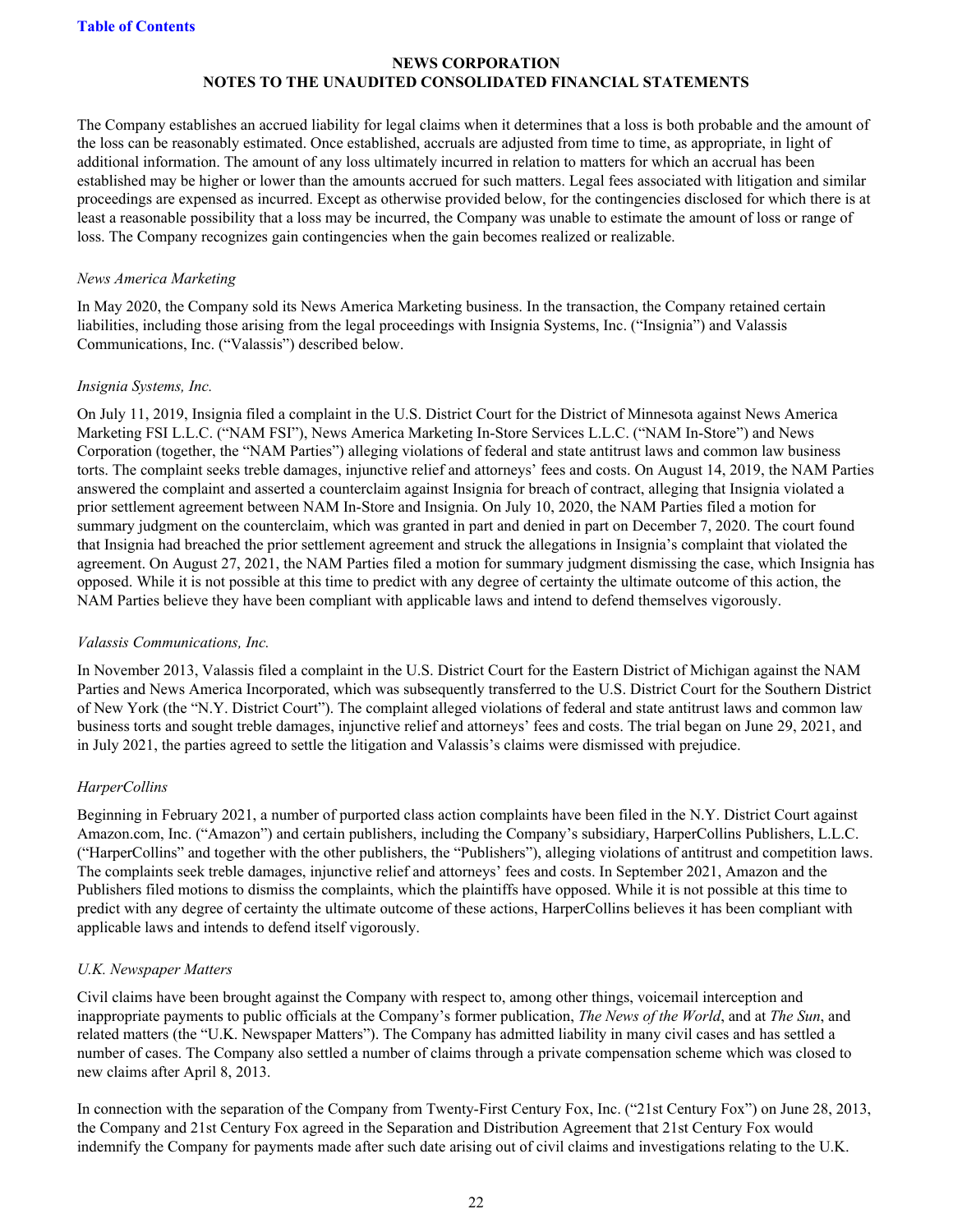Newspaper Matters as well as legal and professional fees and expenses paid in connection with the previously concluded criminal matters, other than fees, expenses and costs relating to employees (i) who are not directors, officers or certain designated employees or (ii) with respect to civil matters, who are not co-defendants with the Company or 21st Century Fox. 21st Century Fox's indemnification obligations with respect to these matters are settled on an after-tax basis. In March 2019, as part of the separation of FOX Corporation ("FOX") from 21st Century Fox, the Company, News Corp Holdings UK & Ireland, 21st Century Fox and FOX entered into a Partial Assignment and Assumption Agreement, pursuant to which, among other things, 21st Century Fox assigned, conveyed and transferred to FOX all of its indemnification obligations with respect to the U.K. Newspaper Matters.

The net expense related to the U.K. Newspaper Matters in Selling, general and administrative was \$3 million for both the three months ended March 31, 2022 and 2021 and \$9 million and \$8 million for the nine months ended March 31, 2022 and 2021, respectively. As of March 31, 2022, the Company has provided for its best estimate of the liability for the claims that have been filed and costs incurred, including liabilities associated with employment taxes, and has accrued approximately \$63 million. The amount to be indemnified by FOX of approximately \$66 million was recorded as a receivable in Other current assets on the Balance Sheet as of March 31, 2022. It is not possible to estimate the liability or corresponding receivable for any additional claims that may be filed given the information that is currently available to the Company. If more claims are filed and additional information becomes available, the Company will update the liability provision and corresponding receivable for such matters.

The Company is not able to predict the ultimate outcome or cost of the civil claims. It is possible that these proceedings and any adverse resolution thereof could damage its reputation, impair its ability to conduct its business and adversely affect its results of operations and financial condition.

#### *Other*

The Company's tax returns are subject to on-going review and examination by various tax authorities. Tax authorities may not agree with the treatment of items reported in the Company's tax returns, and therefore the outcome of tax reviews and examinations can be unpredictable.

The Company believes it has appropriately accrued for the expected outcome of uncertain tax matters and believes such liabilities represent a reasonable provision for taxes ultimately expected to be paid; however, these liabilities may need to be adjusted as new information becomes known and as tax examinations continue to progress, or as settlements or litigations occur.

#### **NOTE 11. INCOME TAXES**

At the end of each interim period, the Company estimates the annual effective tax rate and applies that rate to its ordinary quarterly earnings. The tax expense or benefit related to significant, unusual or extraordinary items that will be separately reported or reported net of their related tax effect are individually computed and recognized in the interim period in which those items occur. In addition, the effects of changes in enacted tax laws or rates or tax status are recognized in the interim period in which the change occurs.

For the three months ended March 31, 2022, the Company recorded income tax expense of \$29 million on pre-tax income of \$133 million, resulting in an effective tax rate that was higher than the U.S. statutory tax rate. The tax rate was impacted by foreign operations which are subject to higher tax rates, offset by the reversal of valuation allowances related to certain deferred tax assets.

For the nine months ended March 31, 2022, the Company recorded income tax expense of \$199 million on pre-tax income of \$832 million, resulting in an effective tax rate that was higher than the U.S. statutory tax rate. The tax rate was impacted by foreign operations which are subject to higher tax rates, offset by the reversal of valuation allowances related to certain deferred tax assets and the lower tax impact related to the sale of REA Group's Malaysia and Thailand businesses.

For the three months ended March 31, 2021, the Company recorded income tax expense of \$43 million on pre-tax income of \$139 million, resulting in an effective tax rate that was higher than the U.S. statutory tax rate. The higher tax rate was primarily due to valuation allowances being recorded against tax benefits in certain foreign jurisdictions with operating losses and the impact of foreign operations which are subject to higher tax rates.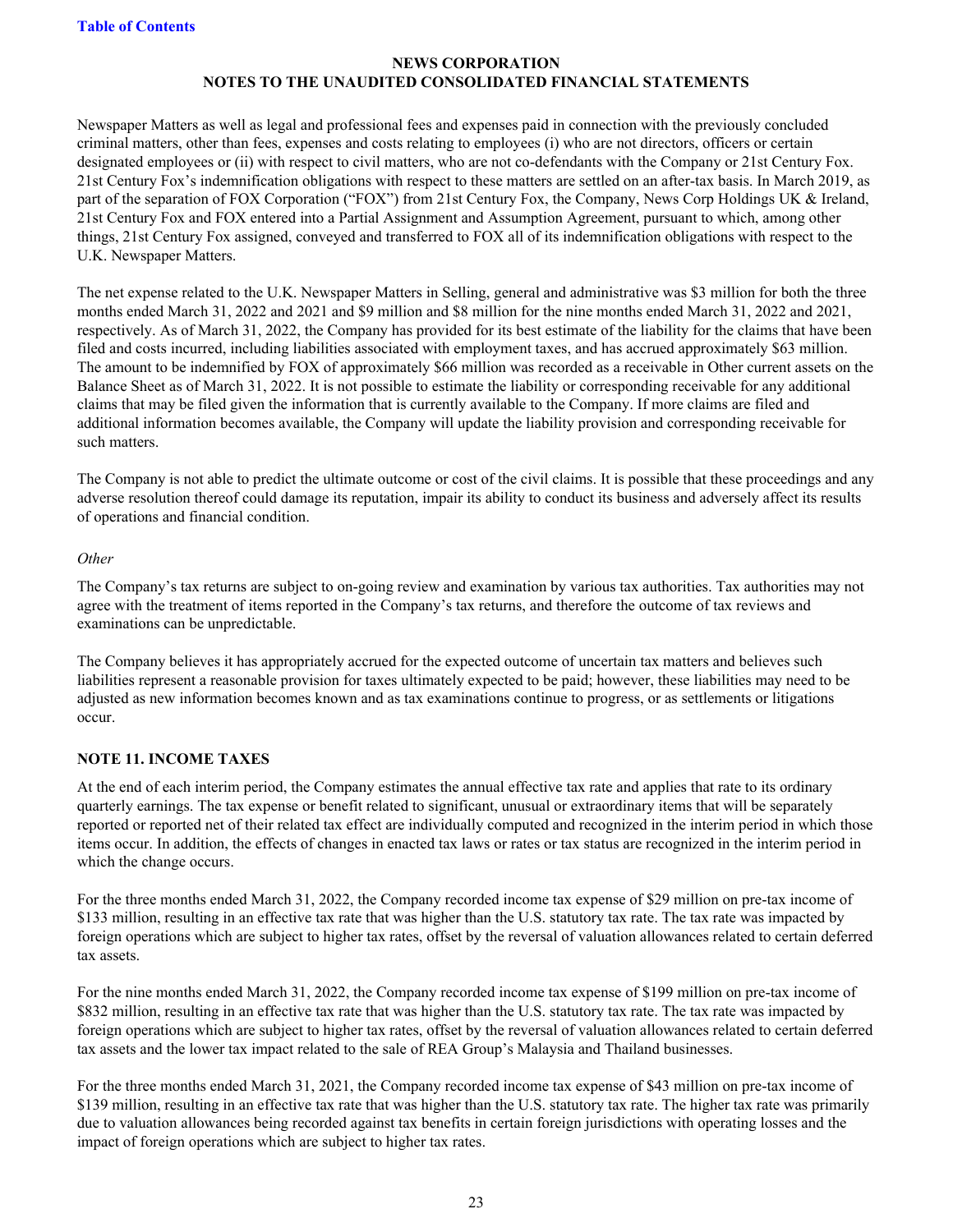For the nine months ended March 31, 2021, the Company recorded income tax expense of \$153 million on pre-tax income of \$557 million, resulting in an effective tax rate that was higher than the U.S. statutory tax rate. The higher tax rate was primarily due to valuation allowances being recorded against tax benefits in certain foreign jurisdictions with operating losses and the impact of foreign operations which are subject to higher tax rates, offset by a remeasurement of deferred taxes in the U.K.

Management assesses available evidence to determine whether sufficient future taxable income will be generated to permit the use of existing deferred tax assets. Based on management's assessment of available evidence, it has been determined that it is more likely than not that deferred tax assets in certain foreign jurisdictions may not be realized and therefore, a valuation allowance has been established against those tax assets.

The Company's tax returns are subject to on-going review and examination by various tax authorities. Tax authorities may not agree with the treatment of items reported in the Company's tax returns, and therefore the outcome of tax reviews and examinations can be unpredictable. The Company is currently undergoing tax examinations in various U.S. state and foreign jurisdictions. The Company is currently undergoing an audit with the Internal Revenue Service for the fiscal year ended June 30, 2018. The Company believes it has appropriately accrued for the expected outcome of uncertain tax matters and believes such liabilities represent a reasonable provision for taxes ultimately expected to be paid. However, the Company may need to accrue additional income tax expense and its liability may need to be adjusted as new information becomes known and as these tax examinations continue to progress, or as settlements or litigations occur.

The Company paid gross income taxes of \$132 million and \$131 million during the nine months ended March 31, 2022 and 2021, respectively, and received tax refunds of \$3 million and \$11 million, respectively.

## **NOTE 12. SEGMENT INFORMATION**

The Company manages and reports its businesses in the following six segments:

*• Digital Real Estate Services*—The Digital Real Estate Services segment consists of the Company's 61.4% interest in REA Group and 80% interest in Move. The remaining 20% interest in Move is held by REA Group. REA Group is a market-leading digital media business specializing in property and is listed on the Australian Securities Exchange ("ASX") (ASX: REA). REA Group advertises property and property-related services on its websites and mobile apps, including Australia's leading residential, commercial and share property websites, realestate.com.au, realcommercial.com.au and Flatmates.com.au, property.com.au and property portals in India. In addition, REA Group provides property-related data to the financial sector and financial services through an endto-end digital property search and financing experience and a mortgage broking offering.

Move is a leading provider of digital real estate services in the U.S. and primarily operates realtor.com<sup>®</sup>, a premier real estate information, advertising and services platform. Move offers real estate advertising solutions to agents and brokers, including its Connections<sup>SM</sup> Plus, Market VIP<sup>SM</sup> and Advantage<sup>SM</sup> Pro products as well as its referralbased service, ReadyConnect Concierge<sup>SM</sup>. Move also offers online tools and services to do-it-yourself landlords and tenants, as well as professional software and services products.

*• Subscription Video Services*—The Company's Subscription Video Services segment provides sports, entertainment and news services to pay-TV and streaming subscribers and other commercial licensees, primarily via cable, satellite and internet distribution, and consists of (i) the Company's 65% interest in the Foxtel Group (with the remaining 35% interest held by Telstra, an ASX-listed telecommunications company) and (ii) Australian News Channel ("ANC"). The Foxtel Group is the largest Australian-based subscription television provider, with nearly 200 channels covering sports, general entertainment, movies, documentaries, music, children's programming and news. Foxtel and the Kayo Sports streaming service offer the leading sports programming content in Australia, with broadcast rights to live sporting events including: National Rugby League, Australian Football League, Cricket Australia and various motorsports programming. The Foxtel Group also operates *BINGE*, its on-demand entertainment streaming service, and Foxtel Now, a streaming service that provides access across Foxtel's live and on-demand content. In October 2021, the Foxtel Group launched *Flash*, a news aggregation streaming service.

ANC operates the SKY NEWS network, Australia's 24-hour multi-channel, multi-platform news service. ANC channels are distributed throughout Australia and New Zealand and available on Foxtel and Sky Network Television NZ. ANC also owns and operates the international Australia Channel IPTV service and offers content across a variety of digital media platforms, including web, mobile and third-party providers.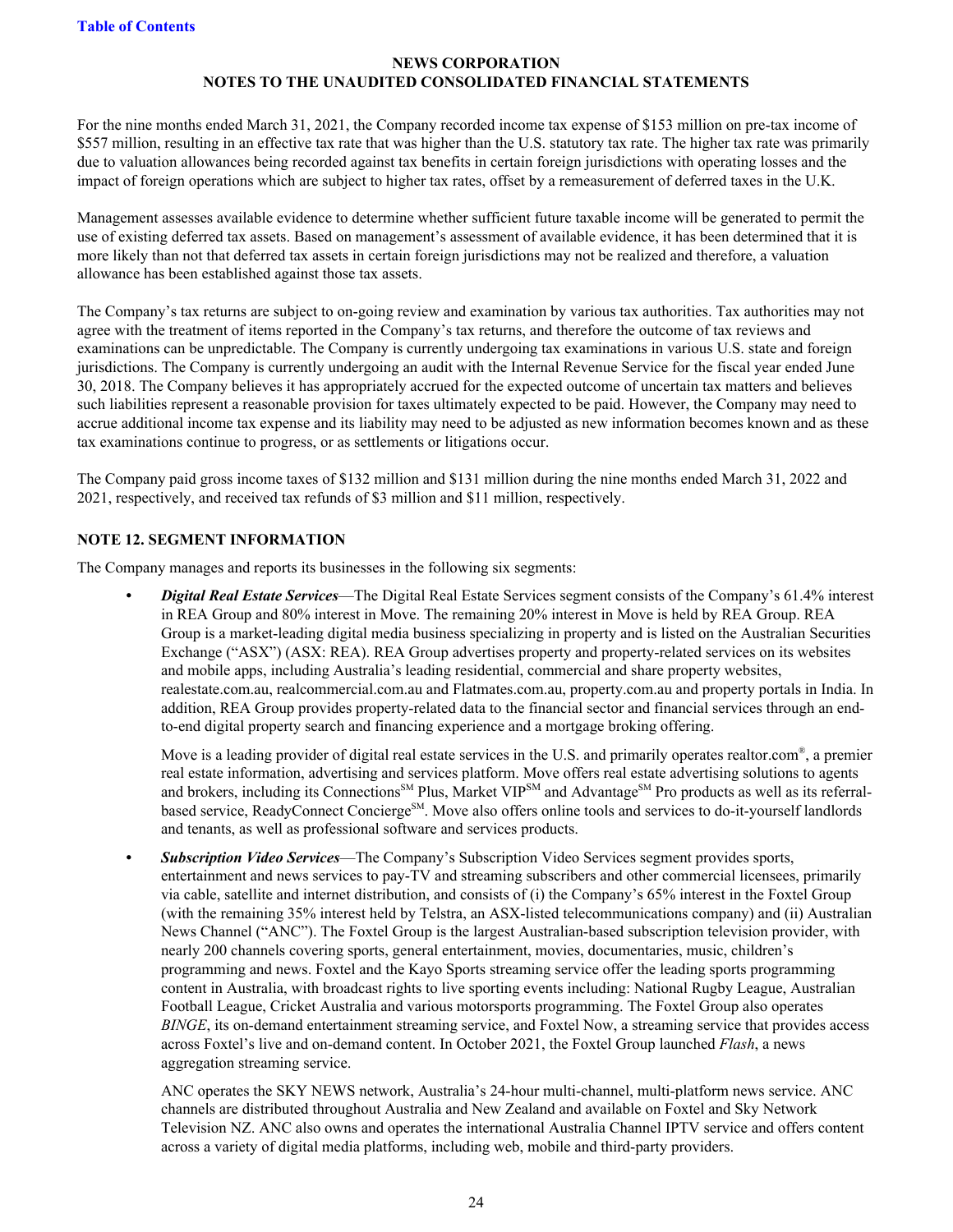- *• Dow Jones*—The Dow Jones segment consists of Dow Jones, a global provider of news and business information, which distributes its content and data through a variety of media channels including newspapers, newswires, websites, applications, or apps, for mobile devices, tablets and e-book readers, newsletters, magazines, proprietary databases, live journalism, video and podcasts. The Dow Jones segment's products, which target individual consumers and enterprise customers, include *The Wall Street Journal*, Factiva, Dow Jones Risk & Compliance, Dow Jones Newswires, *Barron's*, MarketWatch, Investor's Business Daily and, since February 2022, OPIS.
- *• Book Publishing*—The Book Publishing segment consists of HarperCollins, the second largest consumer book publisher in the world, with operations in 17 countries and particular strengths in general fiction, nonfiction, children's and religious publishing. HarperCollins owns more than 120 branded publishing imprints, including Harper, William Morrow, HarperCollins Children's Books, Avon, Harlequin and Christian publishers Zondervan and Thomas Nelson, and publishes works by well-known authors such as Harper Lee, George Orwell, Agatha Christie and Zora Neale Hurston, as well as global author brands including J.R.R. Tolkien, C.S. Lewis, Daniel Silva, Karin Slaughter and Dr. Martin Luther King, Jr. It is also home to many beloved children's books and authors and a significant Christian publishing business.
- *• News Media*—The News Media segment consists primarily of News Corp Australia, News UK and the *New York Post* and includes, among other publications, *The Australian, The Daily Telegraph, Herald Sun, The Courier Mail*  and *The Advertiser* in Australia and *The Times, The Sunday Times, The Sun* and *The Sun on Sunday* in the U.K. This segment also includes Wireless Group, operator of talkSPORT, the leading sports radio network in the U.K., and Storyful, a social media content agency.
- *Other***—The Other segment consists primarily of general corporate overhead expenses, costs related to the U.K.** Newspaper Matters and transformation costs associated with the Company's ongoing cost reduction initiatives.

Segment EBITDA is defined as revenues less operating expenses and selling, general and administrative expenses. Segment EBITDA does not include: depreciation and amortization, impairment and restructuring charges, equity losses of affiliates, interest (expense) income, net, other, net and income tax (expense) benefit. Segment EBITDA may not be comparable to similarly titled measures reported by other companies, since companies and investors may differ as to what items should be included in the calculation of Segment EBITDA.

Segment EBITDA is the primary measure used by the Company's chief operating decision maker to evaluate the performance of and allocate resources within the Company's businesses. Segment EBITDA provides management, investors and equity analysts with a measure to analyze the operating performance of each of the Company's business segments and its enterprise value against historical data and competitors' data, although historical results may not be indicative of future results (as operating performance is highly contingent on many factors, including customer tastes and preferences).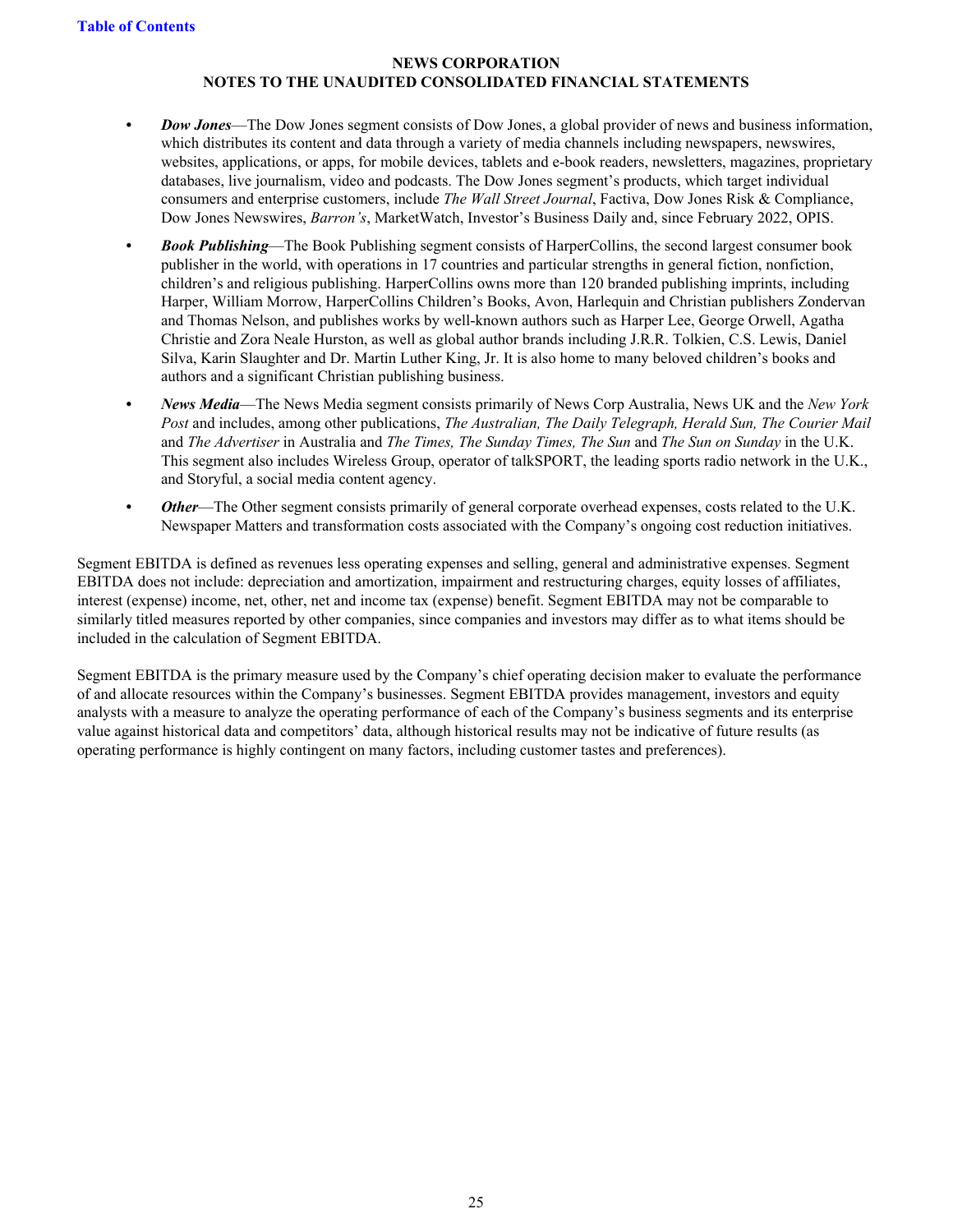Segment information is summarized as follows:

|                                      | For the three months ended<br>March 31. |              |               | For the nine months ended<br>March 31. |       |               |       |
|--------------------------------------|-----------------------------------------|--------------|---------------|----------------------------------------|-------|---------------|-------|
|                                      | 2022                                    |              | 2021          |                                        | 2022  |               | 2021  |
|                                      |                                         |              | (in millions) |                                        |       |               |       |
| Revenues:                            |                                         |              |               |                                        |       |               |       |
| Digital Real Estate Services         | \$<br>416                               | \$           | 351           | \$                                     | 1,298 | <sup>\$</sup> | 980   |
| <b>Subscription Video Services</b>   | 494                                     |              | 523           |                                        | 1,502 |               | 1,530 |
| Dow Jones                            | 487                                     |              | 421           |                                        | 1,439 |               | 1,253 |
| <b>Book Publishing</b>               | 515                                     |              | 490           |                                        | 1,678 |               | 1,492 |
| News Media                           | 580                                     |              | 550           |                                        | 1,794 |               | 1,610 |
| Other                                |                                         |              |               |                                        |       |               |       |
| Total revenues                       | \$<br>2,492                             | $\mathbb{S}$ | 2,335         | $\mathcal{S}$                          | 7,711 | $\mathsf{\$}$ | 6,866 |
| Segment EBITDA:                      |                                         |              |               |                                        |       |               |       |
| Digital Real Estate Services         | \$<br>137                               | \$           | 117           | \$                                     | 453   | \$            | 378   |
| <b>Subscription Video Services</b>   | 79                                      |              | 91            |                                        | 279   |               | 293   |
| Dow Jones                            | 88                                      |              | 82            |                                        | 327   |               | 263   |
| <b>Book Publishing</b>               | 67                                      |              | 80            |                                        | 259   |               | 255   |
| News Media                           | 39                                      |              | 8             |                                        | 184   | 52            |       |
| Other                                | (52)                                    |              | (80)          |                                        | (148) |               | (178) |
| Depreciation and amortization        | (172)                                   |              | (173)         |                                        | (505) |               | (504) |
| Impairment and restructuring charges | (37)                                    |              | (30)          |                                        | (82)  |               | (93)  |
| Equity losses of affiliates          | (4)                                     |              | (5)           |                                        | (10)  |               | (9)   |
| Interest expense, net                | (25)                                    |              | (12)          |                                        | (68)  |               | (32)  |
| Other, net                           | 13                                      |              | 61            |                                        | 143   |               | 132   |
| Income before income tax expense     | 133                                     |              | 139           |                                        | 832   |               | 557   |
| Income tax expense                   | (29)                                    |              | (43)          |                                        | (199) |               | (153) |
| Net income                           | \$<br>104                               | \$           | 96            | $\mathsf{\$}$                          | 633   | $\mathsf{\$}$ | 404   |

|                                    | As of<br>March 31, 2022 |  | As of<br>June 30, 2021 |  |  |  |
|------------------------------------|-------------------------|--|------------------------|--|--|--|
|                                    | (in millions)           |  |                        |  |  |  |
| Total assets:                      |                         |  |                        |  |  |  |
| Digital Real Estate Services       | \$<br>$3,069$ \$        |  | 3,146                  |  |  |  |
| <b>Subscription Video Services</b> | 3,514                   |  | 3,515                  |  |  |  |
| Dow Jones                          | 3,963                   |  | 2,798                  |  |  |  |
| <b>Book Publishing</b>             | 2,784                   |  | 2,713                  |  |  |  |
| News Media                         | 2,198                   |  | 2,209                  |  |  |  |
| Other $(a)$                        | 1,327                   |  | 2,039                  |  |  |  |
| Investments                        | 564                     |  | 351                    |  |  |  |
| Total assets                       | 17,419                  |  | 16,771                 |  |  |  |

(a) The Other segment primarily includes Cash and cash equivalents.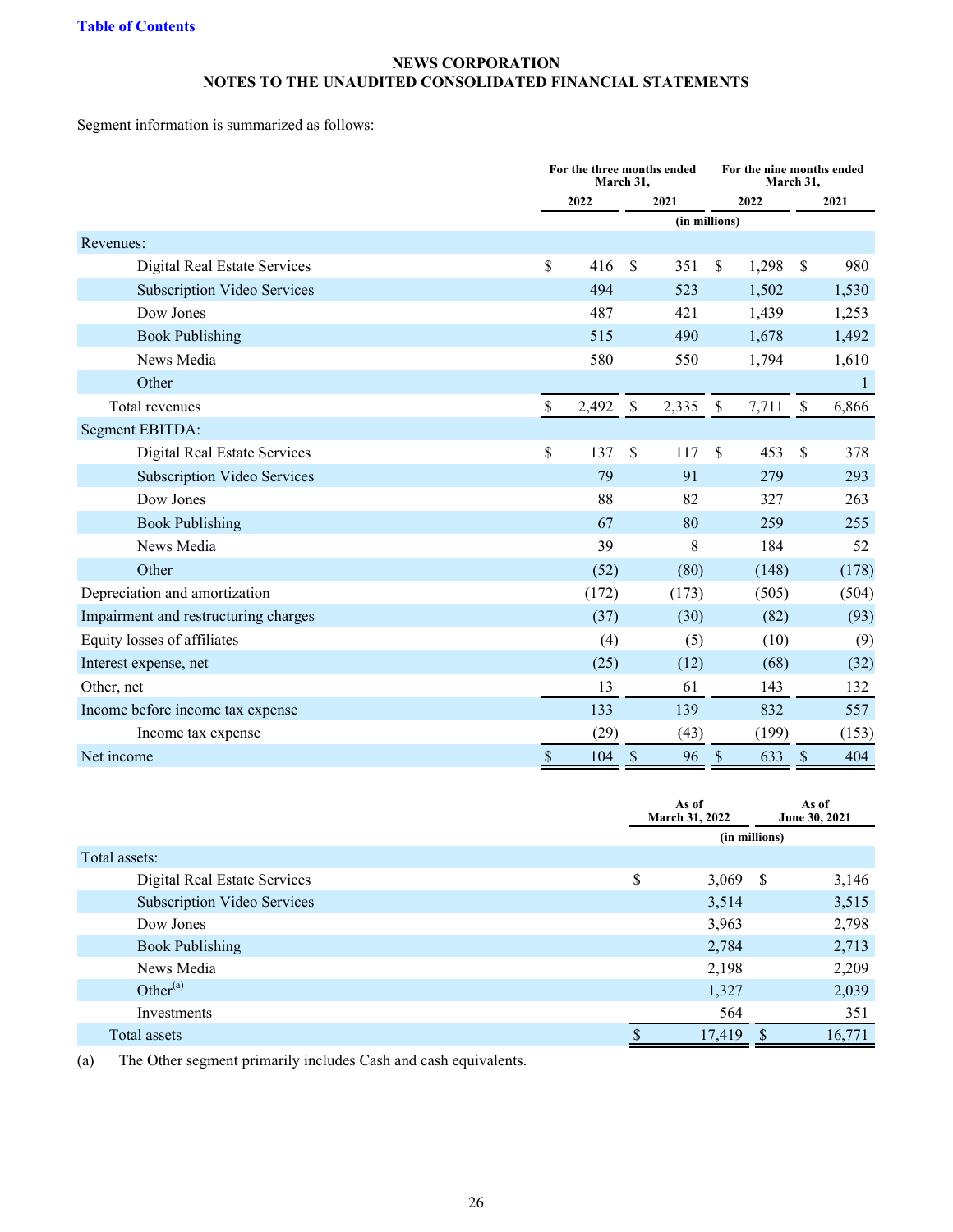|                                           | As of<br><b>March 31, 2022</b> |  | As of<br>June 30, 2021 |  |  |  |
|-------------------------------------------|--------------------------------|--|------------------------|--|--|--|
|                                           | (in millions)                  |  |                        |  |  |  |
| Goodwill and intangible assets, net:      |                                |  |                        |  |  |  |
| Digital Real Estate Services              | \$<br>$1,862$ \$               |  | 1,871                  |  |  |  |
| <b>Subscription Video Services</b>        | 1,552                          |  | 1,612                  |  |  |  |
| Dow Jones                                 | 3,097                          |  | 1,995                  |  |  |  |
| <b>Book Publishing</b>                    | 1,011                          |  | 1,046                  |  |  |  |
| News Media                                | 303                            |  | 308                    |  |  |  |
| Total Goodwill and intangible assets, net | 7,825                          |  | 6,832                  |  |  |  |

## **NOTE 13. ADDITIONAL FINANCIAL INFORMATION**

#### *Receivables, net*

Receivables are presented net of allowances, which reflect the Company's expected credit losses based on historical experience as well as current and expected economic conditions.

Receivables, net consist of:

|                  |    | As of<br><b>March 31, 2022</b> | As of<br>June 30, 2021 |       |  |
|------------------|----|--------------------------------|------------------------|-------|--|
|                  |    |                                | (in millions)          |       |  |
| Receivables      | \$ | 1,606                          |                        | 1,569 |  |
| Less: allowances |    | (74)                           |                        | 71)   |  |
| Receivables, net | S  | 1.532                          |                        | .498  |  |

#### *Other Non-Current Assets*

The following table sets forth the components of Other non-current assets:

|                                               |               | As of<br><b>March 31, 2022</b> |  | As of<br>June 30, 2021 |  |
|-----------------------------------------------|---------------|--------------------------------|--|------------------------|--|
|                                               | (in millions) |                                |  |                        |  |
| Royalty advances to authors                   | S             | 392 \$                         |  | 406                    |  |
| Retirement benefit assets                     |               | 139                            |  | 120                    |  |
| Inventory $(a)$                               |               | 303                            |  | 279                    |  |
| News America Marketing deferred consideration |               | 138                            |  | 128                    |  |
| Other                                         |               | 480                            |  | 514                    |  |
| Total Other non-current assets                |               | 1,452                          |  | 1.447                  |  |

(a) Primarily consists of the non-current portion of programming rights.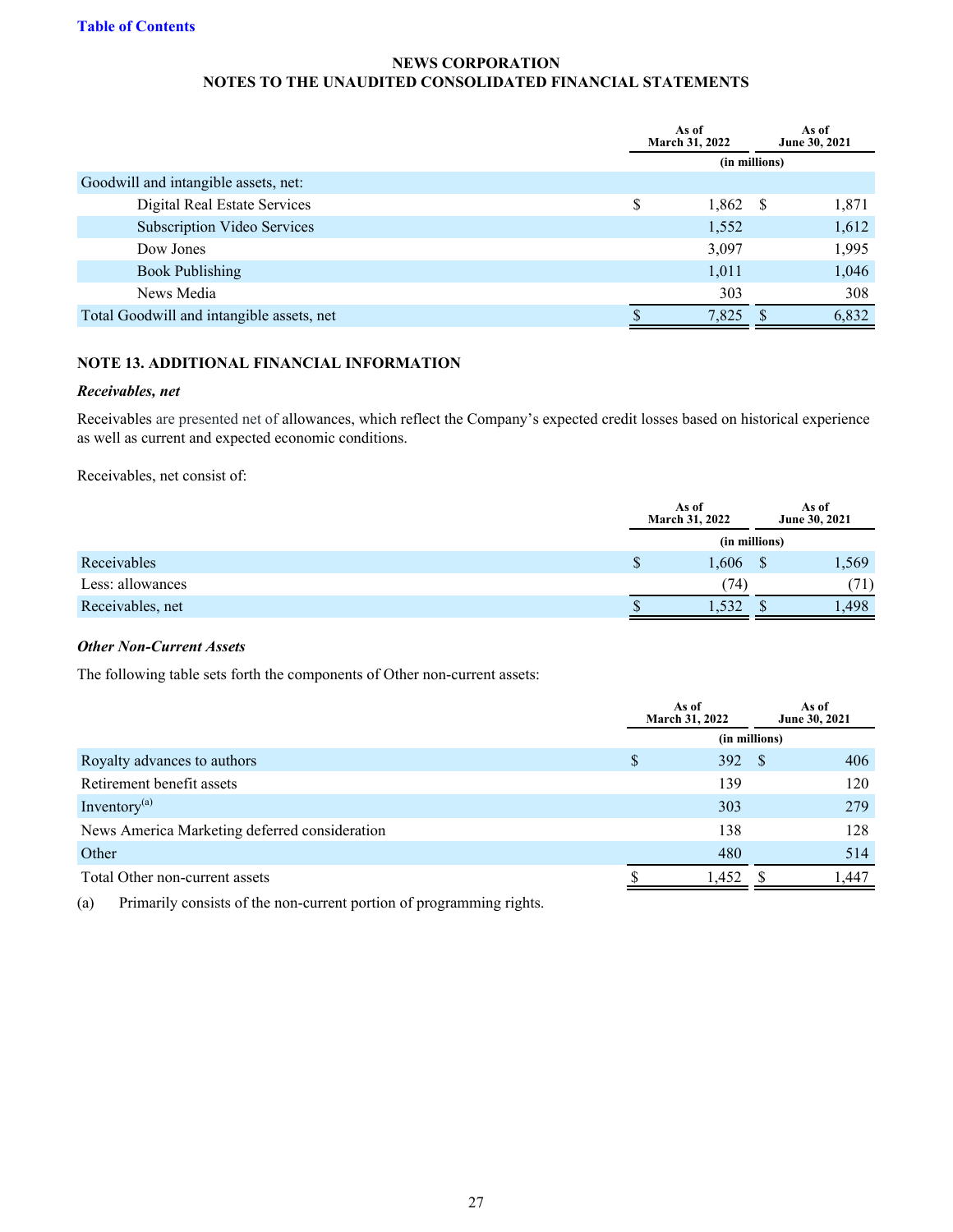## **NEWS CORPORATION NOTES TO THE UNAUDITED CONSOLIDATED FINANCIAL STATEMENTS**

#### *Other Current Liabilities*

The following table sets forth the components of Other current liabilities:

|                                     | As of<br>March 31, 2022 |  | As of<br>June 30, 2021 |
|-------------------------------------|-------------------------|--|------------------------|
|                                     | (in millions)           |  |                        |
| Royalties and commissions payable   | \$<br>265 \$            |  | 206                    |
| Current operating lease liabilities | 144                     |  | 143                    |
| Allowance for sales returns         | 190                     |  | 190                    |
| Current tax payable                 | 31                      |  | 30                     |
| Other                               | 461                     |  | 504                    |
| Total Other current liabilities     | 1,091                   |  | 1.073                  |

#### *Other, net*

The following table sets forth the components of Other, net:

|                                                                  | For the three months<br>ended March 31. |           |      |    |      |     | For the nine months<br>ended March 31, |      |
|------------------------------------------------------------------|-----------------------------------------|-----------|------|----|------|-----|----------------------------------------|------|
|                                                                  |                                         | 2022      | 2021 |    | 2022 |     |                                        | 2021 |
|                                                                  | (in millions)                           |           |      |    |      |     |                                        |      |
| Remeasurement of equity securities                               |                                         | $(19)$ \$ |      | 33 | -S   |     |                                        | 79   |
| Dividends received from equity security investments              |                                         | 8         |      | 6  |      | 18  |                                        | 9    |
| Gain on sale of businesses <sup>(a)</sup>                        |                                         |           |      | 18 |      | 98  |                                        | 18   |
| Gain on remeasurement of previously-held interest <sup>(b)</sup> |                                         |           |      |    |      |     |                                        |      |
| Gain on dilution of PropertyGuru investment <sup>(c)</sup>       |                                         | 15        |      |    |      | 15  |                                        |      |
| Other                                                            |                                         | 9         |      | 4  |      | 9   |                                        | 19   |
| Total Other, net                                                 |                                         | 13        |      | 61 |      | 143 |                                        | 132  |

(a) During the nine months ended March 31, 2022, REA Group acquired an 18% interest in PropertyGuru in exchange for all shares of REA Group's entities in Malaysia and Thailand. The Company recognized a gain of \$107 million on the disposition of such entities.

During the three and nine months ended March 31, 2021, Move sold the assets associated with its Top Producer professional software and service product and recognized an \$18 million gain on the sale.

- (b) Relates to the acquisition of Elara (which was rebranded to REA India) in the nine months ended March 31, 2021.
- (c) During the three months ended March 31, 2022, PropertyGuru completed its merger with Bridgetown 2 Holdings Limited. REA Group recognized a gain of approximately \$15 million resulting from its ownership dilution in the transaction. At March 31, 2022, REA Group held an ownership interest of 17.5% in PropertyGuru.

#### *Supplemental Cash Flow Information*

The following table sets forth the Company's cash paid for taxes and interest:

|                        | For the nine months ended March 31, |               |      |
|------------------------|-------------------------------------|---------------|------|
|                        | 2022                                |               | 2021 |
|                        |                                     | (in millions) |      |
| Cash paid for interest | 63 S                                |               | 41   |
| Cash paid for taxes    | 132                                 |               | 131  |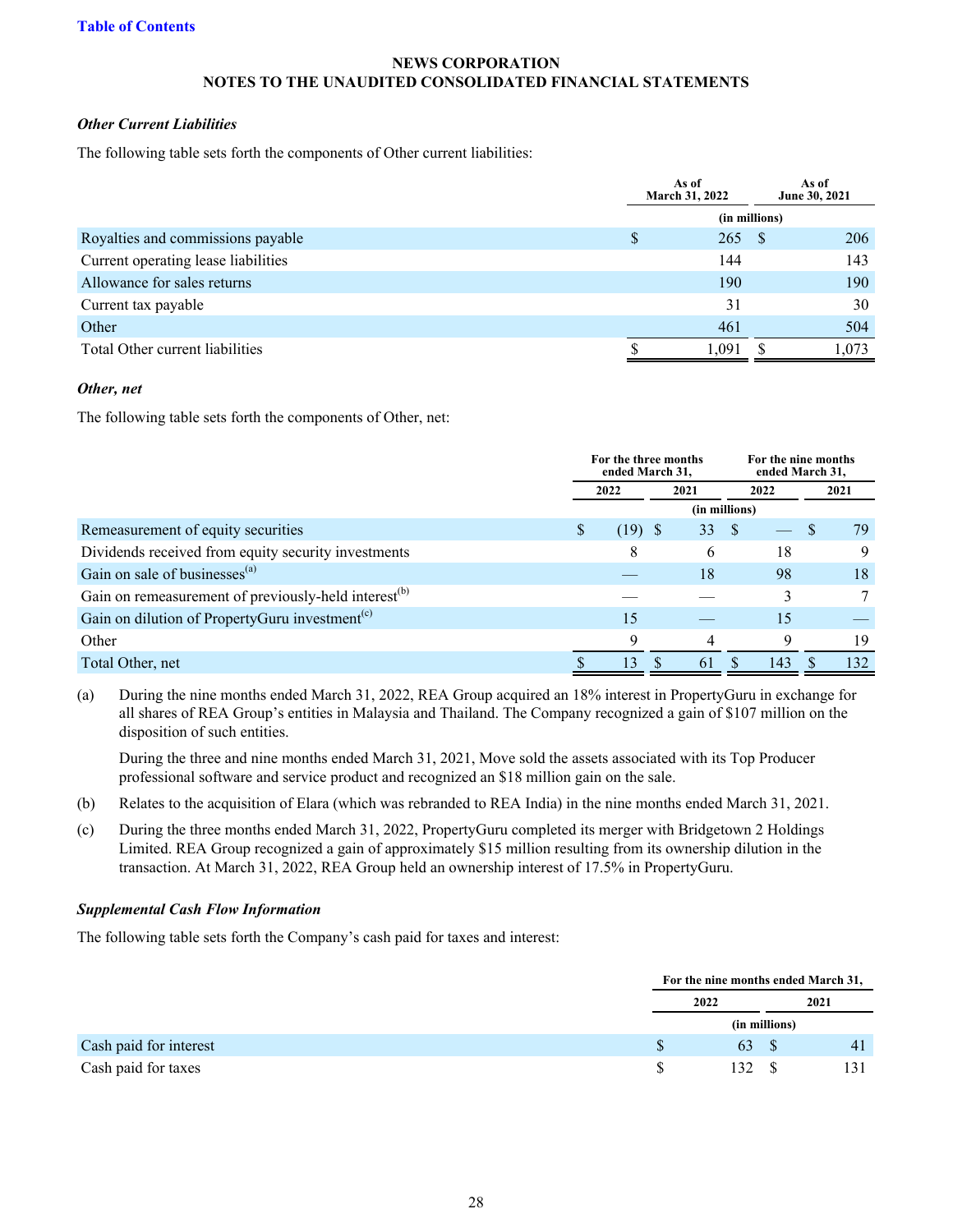#### <span id="page-29-0"></span>**ITEM 2. MANAGEMENT'S DISCUSSION AND ANALYSIS OF FINANCIAL CONDITION AND RESULTS OF OPERATIONS**

*This document, including the following discussion and analysis, contains statements that constitute "forward-looking statements" within the meaning of Section 21E of the Securities Exchange Act of 1934, as amended (the "Exchange Act"), and Section 27A of the Securities Act of 1933, as amended. All statements that are not statements of historical fact are forwardlooking statements. The words "expect," "will," "estimate," "anticipate," "predict," "believe" and similar expressions and variations thereof are intended to identify forward-looking statements. These statements appear in a number of places in this discussion and analysis and include statements regarding the intent, belief or current expectations of the Company, its directors or its officers with respect to, among other things, trends affecting the Company's financial condition or results of operations, the Company's strategy and strategic initiatives and the outcome of contingencies such as litigation and investigations. Readers are cautioned that any forward-looking statements are not guarantees of future performance and involve risks and uncertainties. More information regarding these risks and uncertainties and other important factors that could cause actual results to differ materially from those in the forward-looking statements is set forth under the heading "Risk Factors" in Part I, Item 1A. in News Corporation's Annual Report on Form 10-K for the fiscal year ended June 30, 2021, as filed with the Securities and Exchange Commission (the "SEC") on August 10, 2021 (the "2021 Form 10-K"), and as may be updated in this and other subsequent Quarterly Reports on Form 10-Q. The Company does not ordinarily make projections of its future operating results and undertakes no obligation (and expressly disclaims any obligation) to publicly update or revise any forward-looking statements, whether as a result of new information, future events or otherwise, except as required by law. Readers should carefully review this document and the other documents filed by the Company with the SEC. This section should be read together with the unaudited consolidated financial statements of News Corporation and related notes set forth elsewhere herein and the audited consolidated financial statements of News Corporation and related notes set forth in the 2021 Form 10-K.* 

## **INTRODUCTION**

News Corporation (together with its subsidiaries, "News Corporation," "News Corp," the "Company," "we," or "us") is a global diversified media and information services company comprised of businesses across a range of media, including: digital real estate services, subscription video services in Australia, news and information services and book publishing.

The unaudited consolidated financial statements are referred to herein as the "Consolidated Financial Statements." The consolidated statements of operations are referred to herein as the "Statements of Operations." The consolidated balance sheets are referred to herein as the "Balance Sheets." The consolidated statements of cash flows are referred to herein as the "Statements of Cash Flows." The Consolidated Financial Statements have been prepared in accordance with generally accepted accounting principles in the United States of America ("GAAP").

Management's discussion and analysis of financial condition and results of operations is intended to help provide an understanding of the Company's financial condition, changes in financial condition and results of operations. This discussion is organized as follows:

- *• Overview of the Company's Businesses*—This section provides a general description of the Company's businesses, as well as developments that occurred to date during fiscal 2022 that the Company believes are important in understanding its results of operations and financial condition or to disclose known trends.
- *• Results of Operations*—This section provides an analysis of the Company's results of operations for the three and nine months ended March 31, 2022 and 2021. This analysis is presented on both a consolidated basis and a segment basis. Supplemental revenue information is also included for reporting units within certain segments and is presented on a gross basis, before eliminations in consolidation. In addition, a brief description is provided of significant transactions and events that impact the comparability of the results being analyzed.
- *• Liquidity and Capital Resources*—This section provides an analysis of the Company's cash flows for the nine months ended March 31, 2022 and 2021, as well as a discussion of the Company's financial arrangements and outstanding commitments, both firm and contingent, that existed as of March 31, 2022.

#### **OVERVIEW OF THE COMPANY'S BUSINESSES**

The Company manages and reports its businesses in the following six segments:

*• Digital Real Estate Services*—The Digital Real Estate Services segment consists of the Company's 61.4% interest in REA Group and 80% interest in Move. The remaining 20% interest in Move is held by REA Group. REA Group is a market-leading digital media business specializing in property and is listed on the Australian Securities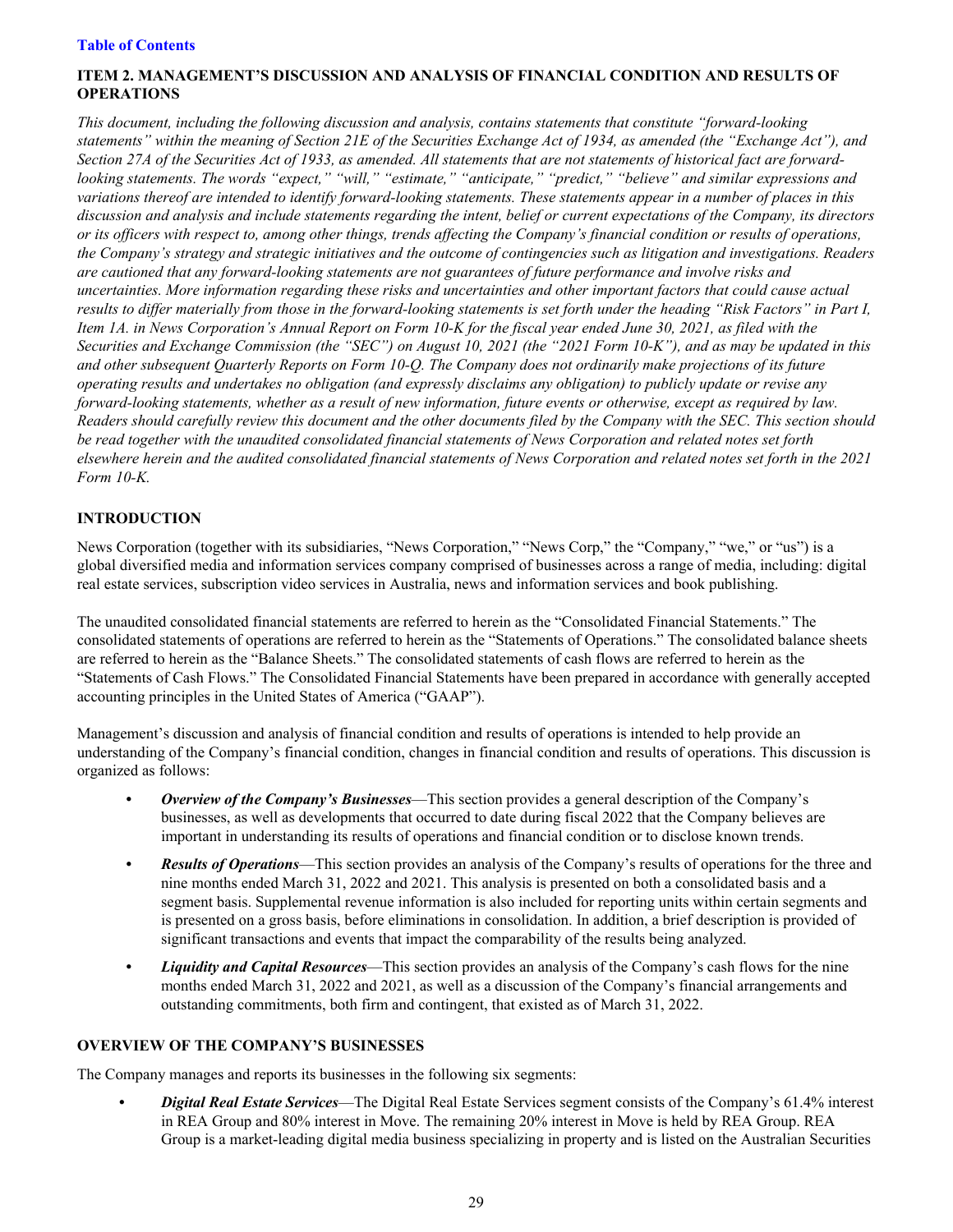Exchange ("ASX") (ASX: REA). REA Group advertises property and property-related services on its websites and mobile apps, including Australia's leading residential, commercial and share property websites, realestate.com.au, realcommercial.com.au and Flatmates.com.au, property.com.au and property portals in India. In addition, REA Group provides property-related data to the financial sector and financial services through an endto-end digital property search and financing experience and a mortgage broking offering.

Move is a leading provider of digital real estate services in the U.S. and primarily operates realtor.com<sup>®</sup>, a premier real estate information, advertising and services platform. Move offers real estate advertising solutions to agents and brokers, including its Connections<sup>SM</sup> Plus, Market VIP<sup>SM</sup> and Advantage<sup>SM</sup> Pro products as well as its referralbased service, ReadyConnect Concierge<sup>SM</sup>. Move also offers online tools and services to do-it-yourself landlords and tenants, as well as professional software and services products.

*• Subscription Video Services*—The Company's Subscription Video Services segment provides sports, entertainment and news services to pay-TV and streaming subscribers and other commercial licensees, primarily via cable, satellite and internet distribution, and consists of (i) the Company's 65% interest in the Foxtel Group (with the remaining 35% interest held by Telstra, an ASX-listed telecommunications company) and (ii) Australian News Channel ("ANC"). The Foxtel Group is the largest Australian-based subscription television provider, with nearly 200 channels covering sports, general entertainment, movies, documentaries, music, children's programming and news. Foxtel and the Kayo Sports streaming service offer the leading sports programming content in Australia, with broadcast rights to live sporting events including: National Rugby League, Australian Football League, Cricket Australia and various motorsports programming. The Foxtel Group also operates *BINGE*, its on-demand entertainment streaming service, and Foxtel Now, a streaming service that provides access across Foxtel's live and on-demand content. In October 2021, the Foxtel Group launched *Flash*, a news aggregation streaming service.

ANC operates the SKY NEWS network, Australia's 24-hour multi-channel, multi-platform news service. ANC channels are distributed throughout Australia and New Zealand and available on Foxtel and Sky Network Television NZ. ANC also owns and operates the international Australia Channel IPTV service and offers content across a variety of digital media platforms, including web, mobile and third-party providers.

- *• Dow Jones*—The Dow Jones segment consists of Dow Jones, a global provider of news and business information, which distributes its content and data through a variety of media channels including newspapers, newswires, websites, applications, or apps, for mobile devices, tablets and e-book readers, newsletters, magazines, proprietary databases, live journalism, video and podcasts. The Dow Jones segment's products, which target individual consumers and enterprise customers, include *The Wall Street Journal*, Factiva, Dow Jones Risk & Compliance, Dow Jones Newswires, *Barron's*, MarketWatch, Investor's Business Daily and, since February 2022, OPIS, as discussed below.
- *• Book Publishing*—The Book Publishing segment consists of HarperCollins, the second largest consumer book publisher in the world, with operations in 17 countries and particular strengths in general fiction, nonfiction, children's and religious publishing. HarperCollins owns more than 120 branded publishing imprints, including Harper, William Morrow, HarperCollins Children's Books, Avon, Harlequin and Christian publishers Zondervan and Thomas Nelson, and publishes works by well-known authors such as Harper Lee, George Orwell, Agatha Christie and Zora Neale Hurston, as well as global author brands including J.R.R. Tolkien, C.S. Lewis, Daniel Silva, Karin Slaughter and Dr. Martin Luther King, Jr. It is also home to many beloved children's books and authors and a significant Christian publishing business.
- *• News Media*—The News Media segment consists primarily of News Corp Australia, News UK and the *New York Post* and includes, among other publications, *The Australian, The Daily Telegraph, Herald Sun, The Courier Mail*  and *The Advertiser* in Australia and *The Times, The Sunday Times, The Sun* and *The Sun on Sunday* in the U.K. This segment also includes Wireless Group, operator of talkSPORT, the leading sports radio network in the U.K., and Storyful, a social media content agency.
- *Other***—The Other segment consists primarily of general corporate overhead expenses, costs related to the U.K.** Newspaper Matters (as defined in Note 10—Commitments and Contingencies to the Consolidated Financial Statements) and transformation costs associated with the Company's ongoing cost reduction initiatives.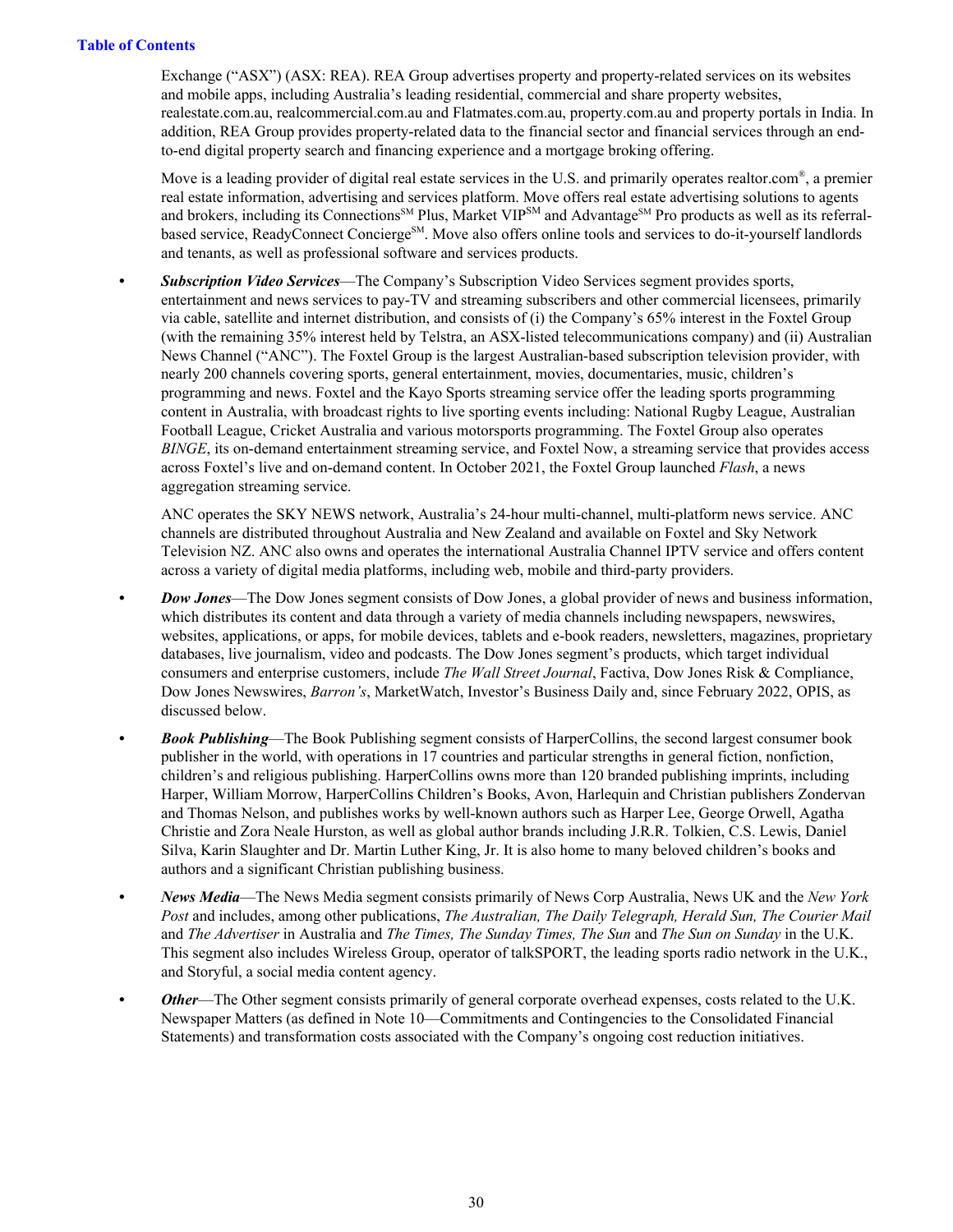#### **Other Business Developments**

#### *Term Loan A and Revolving Credit Facilities*

On March 29, 2022, the Company terminated its existing unsecured \$750 million revolving credit facility and entered into a new credit agreement (the "2022 Credit Agreement") that provides for \$1,250 million of unsecured credit facilities comprised of a \$500 million unsecured term loan A credit facility (the "Term A Facility" and the loans under the Term A Facility are collectively referred to as "Term A Loans") and a \$750 million unsecured revolving credit facility (the "Revolving Facility" and, together with the Term A Facility, the "Facilities") that can be used for general corporate purposes. See Note 6— Borrowings in the accompanying Consolidated Financial Statements.

The Company entered into an interest rate swap derivative to fix the floating rate interest component of its Term A Loans at 2.083%. See Note 8—Financial Instruments and Fair Value Measurements in the accompanying Consolidated Financial Statements.

The Company borrowed the full amount of the Term A Facility on March 31, 2022 (during the fourth quarter of fiscal 2022) and had not borrowed any funds under the Revolving Facility as of that date.

#### *Acquisition of OPIS*

In February 2022, the Company acquired the Oil Price Information Service business and related assets ("OPIS") from S&P Global Inc. ("S&P") and IHS Markit Ltd. ("IHS") for \$1.15 billion in cash, subject to customary purchase price adjustments. OPIS is a global industry standard for benchmark and reference pricing and news and analytics for the oil, natural gas liquids and biofuels industries. The business also provides pricing and news and analytics for the coal, mining and metals end markets and insights and analytics in renewables and carbon pricing. The acquisition enables Dow Jones to become a leading provider of energy and renewables information and furthers its goal of building the leading global business news and information platform for professionals. OPIS is a subsidiary of Dow Jones, and its results are included in the Dow Jones segment. See Note 3—Acquisitions in the accompanying Consolidated Financial Statements.

#### *Senior Notes Offering*

In February 2022, the Company issued \$500 million of senior notes due 2032 (the "2022 Senior Notes"). The 2022 Senior Notes bear interest at a fixed rate of 5.125% per annum, payable in cash semi-annually on February 15 and August 15 of each year, commencing on August 15, 2022. The notes will mature on February 15, 2032. The Company is using the net proceeds from the offering for general corporate purposes, including to fund the acquisitions of the Base Chemicals and OPIS businesses. See Note 6—Borrowings in the accompanying Consolidated Financial Statements.

#### *Agreement to acquire Base Chemicals*

In December 2021, the Company entered into an agreement to acquire the Base Chemicals business ("Base Chemicals") from S&P and IHS for \$295 million in cash, subject to customary purchase price adjustments. Base Chemicals provides pricing data, insights, analysis and forecasting for key base chemicals through its leading Market Advisory and World Analysis services. The acquisition will complement the Company's acquisition of OPIS and enable Dow Jones to further expand into new customer segments and bolster its plans to create a new energy, chemicals and renewables vertical to deliver valuable and trusted specialized content. Base Chemicals will be a subsidiary of Dow Jones, and its results will be included in the Dow Jones segment. The acquisition is subject to customary closing conditions, including regulatory approvals, and is expected to close in the fourth quarter of fiscal 2022.

#### *Share Repurchase Program*

On September 22, 2021, the Company announced a new stock repurchase program authorizing the Company to purchase up to \$1 billion in the aggregate of its outstanding Class A Common Stock and Class B Common Stock (the "Repurchase Program"). The Repurchase Program replaces the Company's \$500 million Class A Common Stock repurchase program approved by the Company's Board of Directors (the "Board of Directors") in May 2013. The manner, timing, number and share price of any repurchases will be determined by the Company at its discretion and will depend upon such factors as the market price of the stock, general market conditions, applicable securities laws, alternative investment opportunities and other factors. The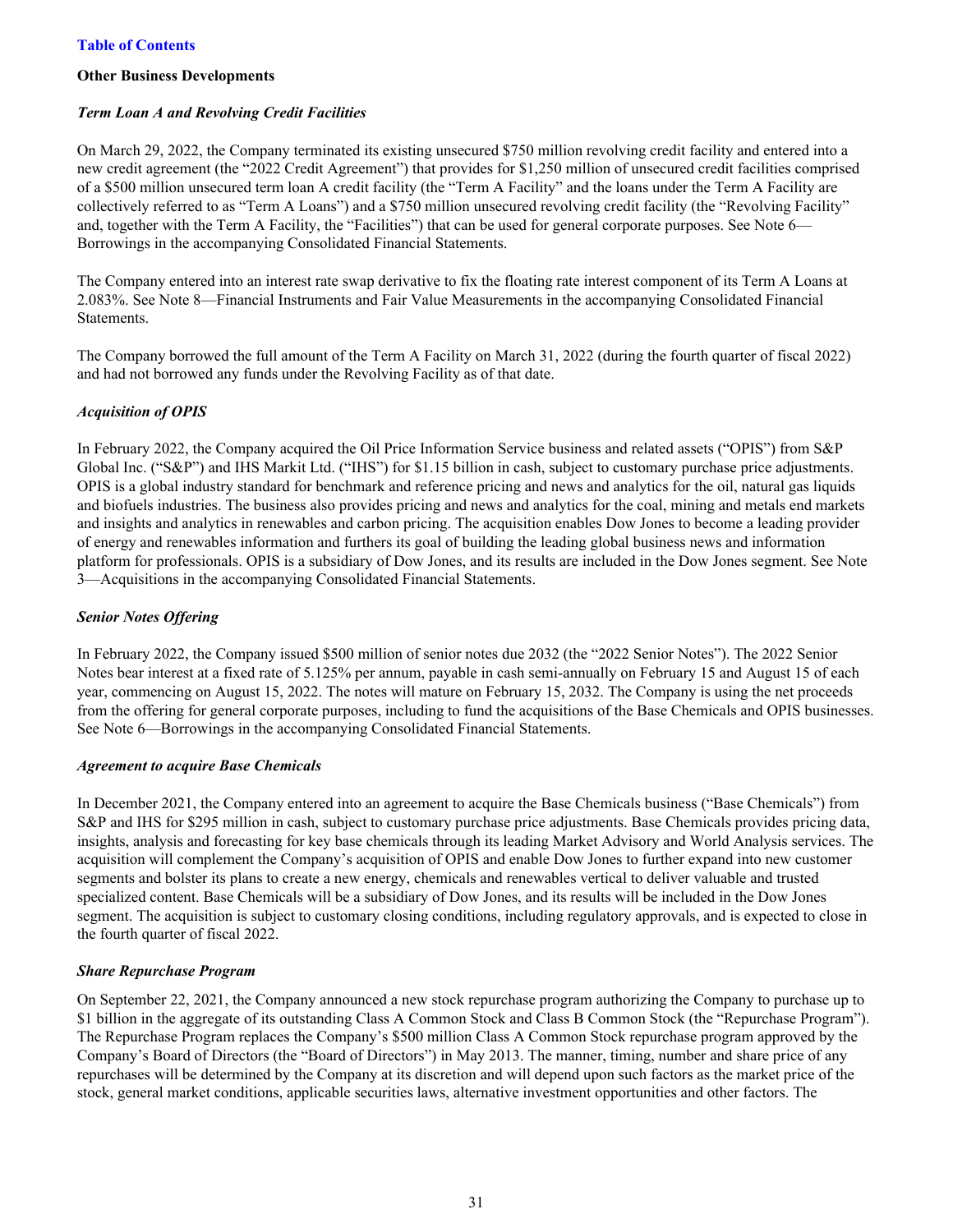Repurchase Program has no time limit and may be modified, suspended or discontinued at any time. See Note 7—Equity in the accompanying Consolidated Financial Statements.

#### *REA Group sale of Malaysia and Thailand businesses*

In August 2021, REA Group acquired an 18% interest (16.6% on a diluted basis) in PropertyGuru Pte. Ltd. ("PropertyGuru"), a leading digital property technology company operating marketplaces in Southeast Asia, in exchange for all shares of REA Group's entities in Malaysia and Thailand. The transaction was completed after REA Group entered into an agreement to sell its 27% interest in its existing venture with 99.co. The transaction created a leading digital real estate services company in Southeast Asia and new opportunities for collaboration and access to a deeper pool of expertise, technology and investment in the region. REA Group received one seat on the board of directors of PropertyGuru as part of the transaction.

In March 2022, PropertyGuru completed its merger with Bridgetown 2 Holdings Limited. As a result of the merger and subsequent investments made in connection with the transaction, REA Group's ownership interest in PropertyGuru was diluted to 17.5% as of March 31, 2022 and a gain of approximately \$15 million was recorded in Other, net.

## *Acquisition of Mortgage Choice*

In June 2021, REA Group acquired Mortgage Choice Limited ("Mortgage Choice") for approximately A\$244 million in cash (approximately \$183 million based on exchange rates as of the closing date), funded by an increase in REA Group's debt facilities. Control was transferred and the acquisition became effective and binding on Mortgage Choice shareholders on June 18, 2021 upon court approval. Mortgage Choice is a leading Australian mortgage broking business, and the acquisition complements REA Group's existing Smartline broker footprint and accelerates REA Group's financial services strategy to establish a leading mortgage broking business with national scale. Mortgage Choice is a subsidiary of REA Group and its results are included in the Digital Real Estate Services segment.

## *Acquisition of HMH Books & Media*

In May 2021, the Company acquired the Books & Media segment of Houghton Mifflin Harcourt ("HMH Books & Media") for \$349 million in cash. HMH Books & Media publishes renowned and awarded children's, young adult, fiction, non-fiction, culinary and reference titles. The acquisition adds an extensive and successful backlist, a strong frontlist in the lifestyle and children's segments and a productions business that provides opportunities to expand HarperCollins's intellectual property across different formats. HMH Books & Media is a subsidiary of HarperCollins and its results are included in the Book Publishing segment.

#### *Acquisition of Investor's Business Daily*

In May 2021, the Company acquired Investor's Business Daily ("IBD") for \$275 million in cash. IBD is a digital-first financial news and research business with unique investing content, analytical products and educational resources, including the Investors.com website. The acquisition expands Dow Jones's offerings with the addition of proprietary data and tools to help professional and retail investors identify top-performing stocks. IBD is operated by Dow Jones, and its results are included within the Dow Jones segment.

#### *Russian and Ukrainian conflict*

The Company has taken steps to ensure the safety of its journalists and other personnel in Ukraine and Russia and will continue to monitor the situation in the region and provide support, as needed, to affected employees. While the Company has extremely limited operations in, or direct exposure to, Russia or Ukraine and the conflict has not had a material impact on its business, financial condition, or results of operations to date, a significant escalation or expansion of the conflict's current scope or related economic disruption could impact the Company's supply chain, broaden inflationary pressures and have an adverse effect on its results of operations.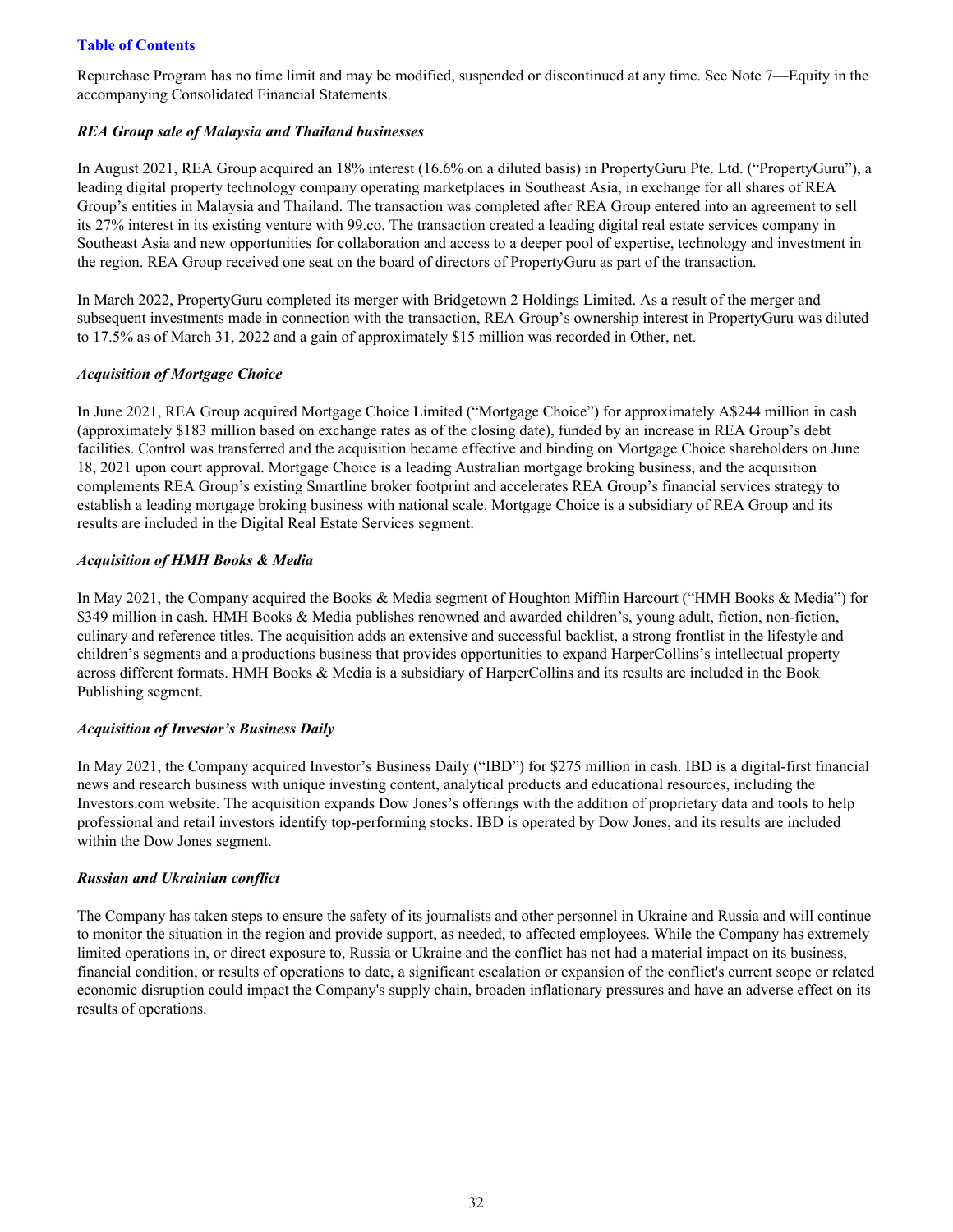#### **RESULTS OF OPERATIONS**

#### *Results of Operations—For the three and nine months ended March 31, 2022 versus the three and nine months ended March 31, 2021*

The following table sets forth the Company's operating results for the three and nine months ended March 31, 2022 as compared to the three and nine months ended March 31, 2021.

|                                                                           |                                 | For the three months ended March 31, |                               |                                 |          |                      |                      | For the nine months ended March 31, |  |  |  |
|---------------------------------------------------------------------------|---------------------------------|--------------------------------------|-------------------------------|---------------------------------|----------|----------------------|----------------------|-------------------------------------|--|--|--|
|                                                                           | 2022                            | 2021                                 | Change                        | $\frac{0}{0}$<br>Change         | 2022     | 2021                 | Change               | $\frac{0}{0}$<br>Change             |  |  |  |
| (in millions, except $\%$ )                                               |                                 |                                      |                               | Better/(Worse)                  |          |                      | Better/(Worse)       |                                     |  |  |  |
| Revenues:                                                                 |                                 |                                      |                               |                                 |          |                      |                      |                                     |  |  |  |
| Circulation and subscription                                              | \$1,099                         | \$1,076                              | $\mathbb{S}$<br>23            | $\frac{0}{0}$<br>$\overline{2}$ | \$3,248  | \$3,108              | \$<br>140            | $5\frac{9}{6}$                      |  |  |  |
| Advertising                                                               | 418                             | 374                                  | 44                            | $12 \frac{9}{6}$                | 1,342    | 1,154                | 188                  | 16 %                                |  |  |  |
| Consumer                                                                  | 497                             | 472                                  | 25                            | $5\frac{9}{6}$                  | 1,615    | 1,436                | 179                  | 12 %                                |  |  |  |
| Real estate                                                               | 316                             | 291                                  | 25                            | $9\%$                           | 988      | 807                  | 181                  | 22 %                                |  |  |  |
| Other                                                                     | 162                             | 122                                  | 40                            | 33 %                            | 518      | 361                  | 157                  | 43 %                                |  |  |  |
| <b>Total Revenues</b>                                                     | 2,492                           | 2,335                                | 157                           | $7\frac{9}{6}$                  | 7,711    | 6,866                | 845                  | 12 %                                |  |  |  |
| Operating expenses                                                        | (1,246)                         | (1,186)                              | (60)                          | $(5)\%$                         | (3,769)  | (3,548)              | (221)                | $(6)\%$                             |  |  |  |
| Selling, general and administrative                                       | (888)                           | (851)                                | (37)                          | $(4) \%$                        | (2, 588) | (2,255)              | (333)                | $(15) \%$                           |  |  |  |
| Depreciation and amortization                                             | (172)                           | (173)                                | 1                             | $1\frac{9}{6}$                  | (505)    | (504)                | (1)                  | $-$ %                               |  |  |  |
| Impairment and restructuring charges                                      | (37)                            | (30)                                 | (7)                           | $(23)\%$                        | (82)     | (93)                 | 11                   | 12 %                                |  |  |  |
| Equity losses of affiliates                                               | (4)                             | (5)                                  | $\mathbf{1}$                  | 20 %                            | (10)     | (9)                  | (1)                  | $(11)\%$                            |  |  |  |
| Interest expense, net                                                     | (25)                            | (12)                                 | (13)                          | $\star\,\star$                  | (68)     | (32)                 | (36)                 | $***$                               |  |  |  |
| Other, net                                                                | 13                              | 61                                   | (48)                          | (79)%                           | 143      | 132                  | 11                   | $8\,9/0$                            |  |  |  |
| Income before income tax expense                                          | 133                             | 139                                  | (6)                           | (4)%                            | 832      | 557                  | 275                  | 49 %                                |  |  |  |
| Income tax expense                                                        | (29)                            | (43)                                 | 14                            | 33 %                            | (199)    | (153)                | (46)                 | $(30)\%$                            |  |  |  |
| Net income                                                                | 104                             | 96                                   | 8                             | $8\,9/0$                        | 633      | 404                  | 229                  | 57 %                                |  |  |  |
| Less: Net income attributable to<br>noncontrolling interests              | (22)                            | (17)                                 | (5)                           | $(29)\%$                        | (120)    | (60)                 | (60)                 | $(100)\%$                           |  |  |  |
| <b>Net income attributable to News</b><br><b>Corporation stockholders</b> | 82<br>$\boldsymbol{\mathsf{S}}$ | 79<br>$\mathbf{\$}$                  | $\mathbf{3}$<br>$\mathbf{\$}$ | $4\%$ \$                        | 513      | $\mathbf{\$}$<br>344 | $\mathbf{\$}$<br>169 | 49 %                                |  |  |  |

\*\* not meaningful

*Revenues*— Revenues increased \$157 million, or 7%, and \$845 million, or 12%, for the three and nine months ended March 31, 2022, respectively, as compared to the corresponding periods of fiscal 2021.

The revenue increase for the three months ended March 31, 2022 was driven by increases at the Dow Jones segment primarily due to the increase in circulation and subscription revenues, which includes the impacts from the acquisitions of IBD and OPIS, and higher advertising revenues, at the Digital Real Estate Services segment primarily due to the acquisition of Mortgage Choice and higher real estate revenues, at the News Media segment primarily due to higher advertising and circulation and subscription revenues and at the Book Publishing segment primarily due to the acquisition of HMH Books and Media. The increases were partially offset by lower revenues at the Subscription Video Services segment due to the negative impact of foreign currency fluctuations. The impact of foreign currency fluctuations of the U.S. dollar against local currencies resulted in a revenue decrease of \$85 million, or 3%, for the three months ended March 31, 2022 as compared to the corresponding period of fiscal 2021.

The revenue increase for the nine months ended March 31, 2022 was driven by increases at the Digital Real Estate Services segment primarily due to higher real estate revenues and the acquisition of Mortgage Choice and at the Book Publishing segment primarily due to the acquisition of HMH Books and Media. The increase was also driven by higher revenues at the Dow Jones segment primarily due to the increase in circulation and subscription revenues, which includes the impacts from the acquisitions of IBD and OPIS, and higher advertising revenues, as well as higher advertising and circulation and subscription revenues at the News Media segment. The increases were partially offset by the decline at the Subscription Video Services segment primarily due to lower residential and commercial subscription revenues and the negative impact of foreign currency fluctuations, partially offset by higher streaming and advertising revenues. The impact of foreign currency fluctuations of the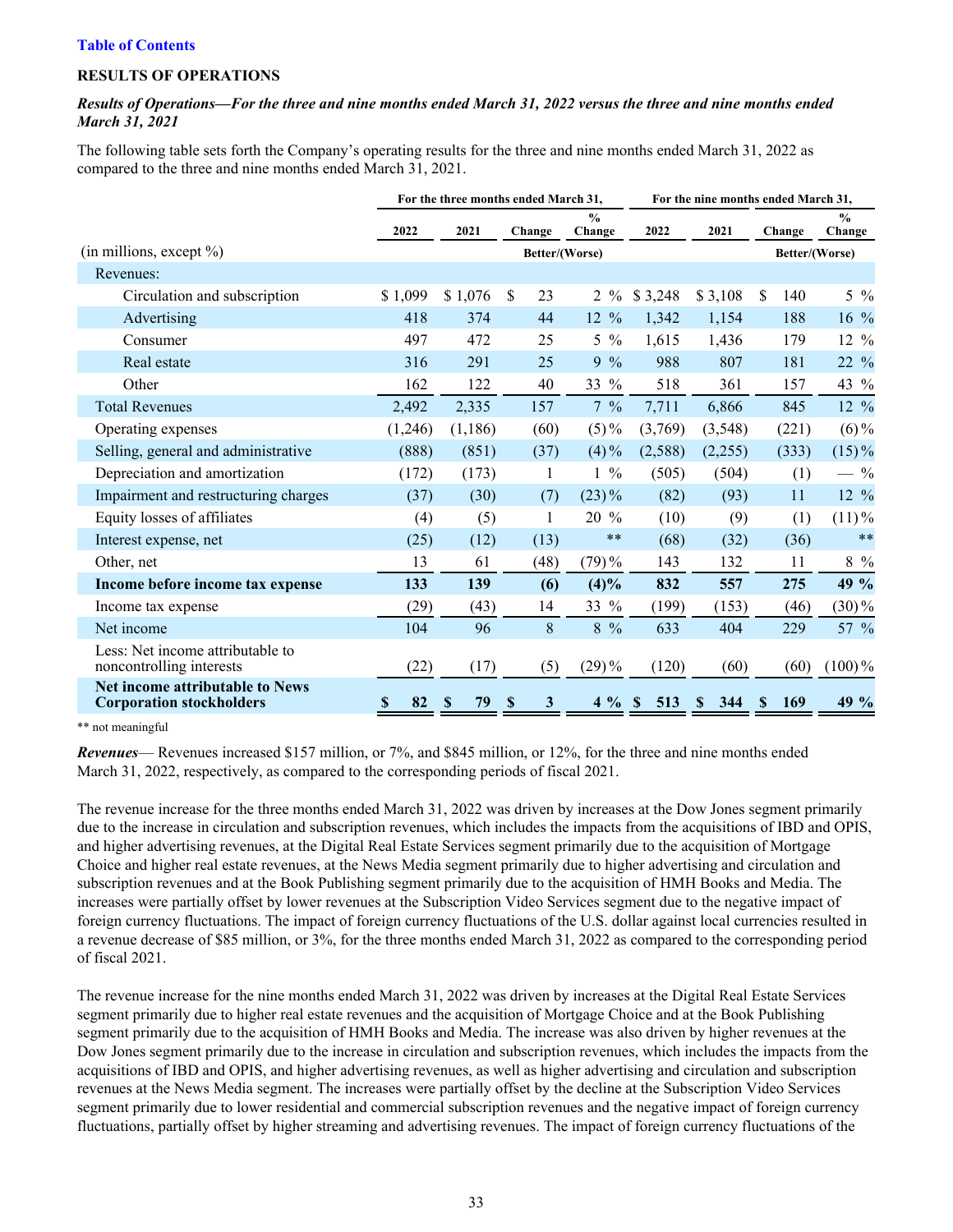U.S. dollar against local currencies resulted in a revenue decrease of \$22 million, or 1%, for the nine months ended March 31, 2022 as compared to the corresponding period of fiscal 2021.

The Company calculates the impact of foreign currency fluctuations for businesses reporting in currencies other than the U.S. dollar by multiplying the results for each quarter in the current period by the difference between the average exchange rate for that quarter and the average exchange rate in effect during the corresponding quarter of the prior year and totaling the impact for all quarters in the current period.

*Operating expenses*— Operating expenses increased \$60 million, or 5%, and \$221 million, or 6%, for the three and nine months ended March 31, 2022, respectively, as compared to the corresponding periods of fiscal 2021.

The increase in operating expenses for the three months ended March 31, 2022 was primarily driven by higher expenses at the Book Publishing segment due to the acquisition of HMH Books and Media and higher manufacturing and freight costs related to the mix of titles and the impact of ongoing supply chain and inflationary pressures and at the Dow Jones segment primarily due to higher employee costs. The impact of foreign currency fluctuations of the U.S. dollar against local currencies resulted in an Operating expense decrease of \$39 million, or 3%, for the three months ended March 31, 2022 as compared to the corresponding period of fiscal 2021.

The increase in operating expenses for the nine months ended March 31, 2022 was primarily driven by higher expenses at the Book Publishing segment due to the acquisition of HMH Books and Media and higher manufacturing and freight costs related to increased sales volumes, the mix of titles and the impact of ongoing supply chain and inflationary pressures and at the Dow Jones segment driven by higher employee costs and the acquisition of IBD. The increase in expenses was also driven by higher costs at the News Media segment primarily due to costs associated with TalkTV, News UK's TV project, and higher print production costs in the U.K., as well as at the Digital Real Estate Services segment due to higher employee costs at Move. The Company has generally observed an increasingly competitive labor market which has led to higher compensation and hiring costs for attracting and retaining highly qualified employees across its businesses and is expected to continue to impact the Company's cost base in the near term. The increased expenses were partially offset by lower expenses at the Subscription Video Services segment, primarily due to the absence of \$57 million of additional sports programming rights and production costs recognized in the prior year that were deferred from fiscal 2020 due to the coronavirus pandemic ("COVID-19"), which was partially offset by increased sports programming rights costs due to the timing of noncomparable events in the current year. The impact of foreign currency fluctuations of the U.S. dollar against local currencies resulted in an Operating expense decrease of \$9 million for the nine months ended March 31, 2022 as compared to the corresponding period of fiscal 2021.

*Selling, general and administrative*— Selling, general and administrative increased \$37 million, or 4%, and \$333 million, or 15%, for the three and nine months ended March 31, 2022, respectively, as compared to the corresponding periods of fiscal 2021.

The increase in selling, general and administrative for the three months ended March 31, 2022 was primarily driven by increased expenses at the Digital Real Estate Services segment due to the acquisition of Mortgage Choice and higher employee costs at both Move and REA Group and at the Dow Jones segment due to the acquisitions of IBD and OPIS, including \$15 million in OPIS-related transaction costs. The increased expenses were partially offset by lower equity-based compensation costs in the Other segment largely related to stock price performance. The impact of foreign currency fluctuations of the U.S. dollar against local currencies resulted in a Selling, general and administrative decrease of \$30 million, or 4%, for the three months ended March 31, 2022 as compared to the corresponding period of fiscal 2021.

The increase in selling, general and administrative for the nine months ended March 31, 2022 was primarily driven by increased expenses at the Digital Real Estate Services segment due to the acquisitions of Mortgage Choice and Elara (which was rebranded to REA India), higher employee costs at both Move and REA Group and increased marketing expense at Move. The increase was also driven by the Dow Jones segment due to the acquisitions of IBD and OPIS, including \$19 million in OPISrelated transaction costs, higher professional services fees and increased employee costs, by the News Media segment due to increased revenues and by the Subscription Video Services segment due to increased marketing and technology costs. The increased expenses were partially offset by lower equity-based compensation costs in the Other segment largely related to stock price performance. The impact of foreign currency fluctuations of the U.S. dollar against local currencies resulted in a Selling, general and administrative decrease of \$9 million for the nine months ended March 31, 2022 as compared to the corresponding period of fiscal 2021.

*Depreciation and amortization*— Depreciation and amortization expense decreased \$1 million, or 1%, and increased \$1 million for the three and nine months ended March 31, 2022, respectively, as compared to the corresponding periods of fiscal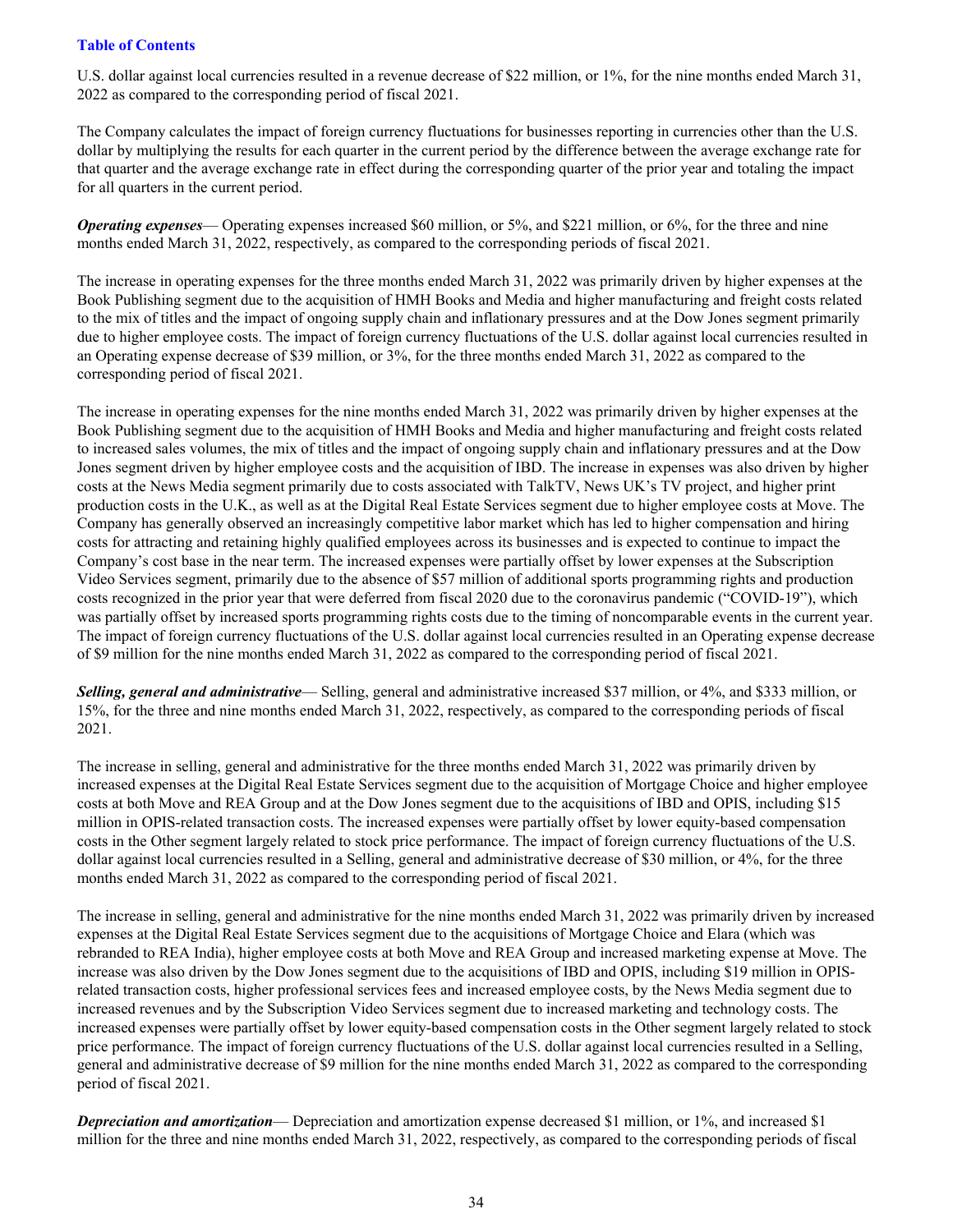2021. For the three and nine months ended March 31, 2022, \$10 million and \$22 million, respectively, of lower depreciation expense driven by the transition to digital and optimization of the Company's printing operations was offset by \$9 million and \$23 million, respectively, of higher amortization expense from intangible assets driven by the Company's recent acquisitions. The impact of foreign currency fluctuations of the U.S. dollar against local currencies resulted in a depreciation and amortization expense decrease of \$7 million, or 4%, and \$4 million, or 1%, for the three and nine months ended March 31, 2022, respectively, as compared to the corresponding periods of fiscal 2021.

*Impairment and restructuring charges*— During the three and nine months ended March 31, 2022, the Company recognized non-cash impairment charges of \$15 million related to the write-down of fixed assets associated with the shutdown and anticipated sale of certain U.S. printing facilities at the Dow Jones segment.

During the three and nine months ended March 31, 2022, the Company recorded restructuring charges of \$22 million and \$67 million, respectively. During the three and nine months ended March 31, 2021, the Company recorded restructuring charges of \$30 million and \$93 million, respectively.

See Note 4—Impairment and Restructuring Charges in the accompanying Consolidated Financial Statements.

*Equity losses of affiliates*— Equity losses of affiliates decreased by \$1 million and increased by \$1 million for the three and nine months ended March 31, 2022, respectively, as compared to the corresponding periods of fiscal 2021. See Note 5— Investments in the accompanying Consolidated Financial Statements.

*Interest expense, net*— Interest expense, net increased by \$13 million and \$36 million for the three and nine months ended March 31, 2022, respectively, as compared to the corresponding periods of fiscal 2021, primarily driven by the issuance of \$1 billion of senior notes in the fourth quarter of fiscal 2021 (the "2021 Senior Notes") and \$500 million of 2022 Senior Notes in the third quarter of fiscal 2022.

*Other, net*— Other, net decreased by \$48 million and increased by \$11 million for the three and nine months ended March 31, 2022, respectively, as compared to the corresponding periods of fiscal 2021. See Note 13—Additional Financial Information in the accompanying Consolidated Financial Statements.

*Income tax expense*— For the three months ended March 31, 2022, the Company recorded income tax expense of \$29 million on pre-tax income of \$133 million, resulting in an effective tax rate that was higher than the U.S. statutory tax rate. The tax rate was impacted by foreign operations which are subject to higher tax rates, offset by the reversal of valuation allowances related to certain deferred tax assets.

For the nine months ended March 31, 2022, the Company recorded income tax expense of \$199 million on pre-tax income of \$832 million, resulting in an effective tax rate that was higher than the U.S. statutory tax rate. The tax rate was impacted by foreign operations which are subject to higher tax rates, offset by the reversal of valuation allowances related to certain deferred tax assets and the lower tax impact related to the sale of REA Group's Malaysia and Thailand businesses.

For the three months ended March 31, 2021, the Company recorded income tax expense of \$43 million on pre-tax income of \$139 million, resulting in an effective tax rate that was higher than the U.S. statutory tax rate. The higher tax rate was primarily due to valuation allowances being recorded against tax benefits in certain foreign jurisdictions with operating losses and the impact of foreign operations which are subject to higher tax rates.

For the nine months ended March 31, 2021, the Company recorded income tax expense of \$153 million on pre-tax income of \$557 million, resulting in an effective tax rate that was higher than the U.S. statutory tax rate. The higher tax rate was primarily due to valuation allowances being recorded against tax benefits in certain foreign jurisdictions with operating losses and the impact of foreign operations which are subject to higher tax rates, offset by a remeasurement of deferred taxes in the U.K.

Management assesses available evidence to determine whether sufficient future taxable income will be generated to permit the use of existing deferred tax assets. Based on management's assessment of available evidence, it has been determined that it is more likely than not that deferred tax assets in certain foreign jurisdictions may not be realized and therefore, a valuation allowance has been established against those tax assets.

*Net income*— Net income for the three and nine months ended March 31, 2022 was \$104 million and \$633 million, respectively, compared to net income of \$96 million and \$404 million for the corresponding periods of fiscal 2021.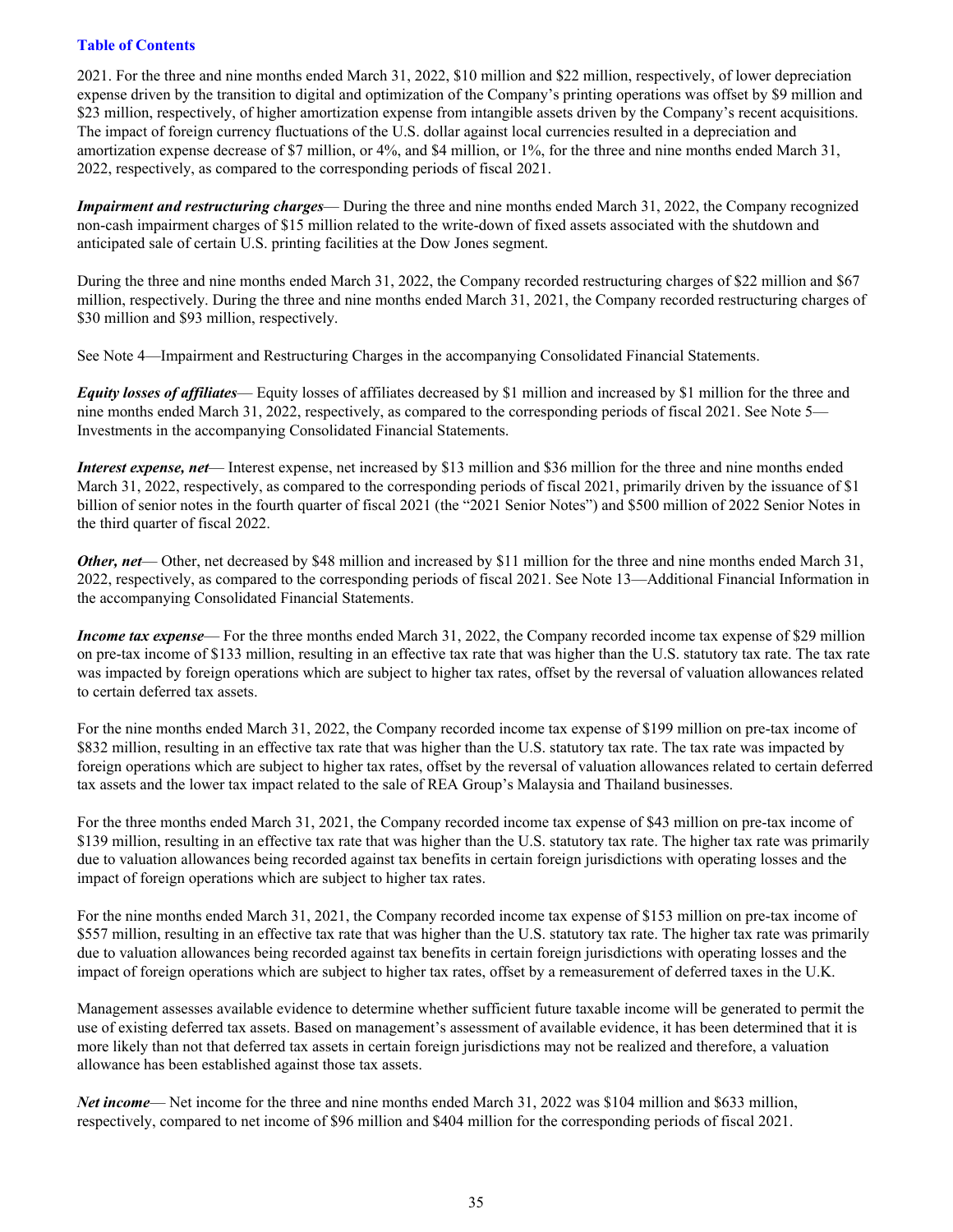Net income for the three months ended March 31, 2022 increased by \$8 million as compared to the corresponding period of fiscal 2021, primarily driven by higher Total Segment EBITDA and lower tax expense, partially offset by lower Other, net and higher interest expense.

Net income for the nine months ended March 31, 2022 increased by \$229 million as compared to the corresponding period of fiscal 2021, primarily driven by higher Total Segment EBITDA, higher Other, net and lower impairment and restructuring charges, partially offset by higher tax expense and higher interest expense.

*Net income attributable to noncontrolling interests*— Net income attributable to noncontrolling interests increased by \$5 million, or 29%, and increased by \$60 million, or 100%, for the three and nine months ended March 31, 2022, respectively, as compared to the corresponding periods of fiscal 2021. The increase for the nine months ended March 31, 2022 was primarily driven by increased earnings at REA Group, which included the \$107 million gain from the disposition of its entities in Malaysia and Thailand.

#### *Segment Analysis*

Segment EBITDA is defined as revenues less operating expenses and selling, general and administrative expenses. Segment EBITDA does not include: depreciation and amortization, impairment and restructuring charges, equity losses of affiliates, interest (expense) income, net, other, net and income tax (expense) benefit. Segment EBITDA may not be comparable to similarly titled measures reported by other companies, since companies and investors may differ as to what items should be included in the calculation of Segment EBITDA.

Segment EBITDA is the primary measure used by the Company's chief operating decision maker to evaluate the performance of, and allocate resources within, the Company's businesses. Segment EBITDA provides management, investors and equity analysts with a measure to analyze the operating performance of each of the Company's business segments and its enterprise value against historical data and competitors' data, although historical results may not be indicative of future results (as operating performance is highly contingent on many factors, including customer tastes and preferences).

Total Segment EBITDA is a non-GAAP measure and should be considered in addition to, not as a substitute for, net income (loss), cash flow and other measures of financial performance reported in accordance with GAAP. In addition, this measure does not reflect cash available to fund requirements and excludes items, such as depreciation and amortization and impairment and restructuring charges, which are significant components in assessing the Company's financial performance. The Company believes that the presentation of Total Segment EBITDA provides useful information regarding the Company's operations and other factors that affect the Company's reported results. Specifically, the Company believes that by excluding certain one-time or non-cash items such as impairment and restructuring charges and depreciation and amortization, as well as potential distortions between periods caused by factors such as financing and capital structures and changes in tax positions or regimes, the Company provides users of its consolidated financial statements with insight into both its core operations as well as the factors that affect reported results between periods but which the Company believes are not representative of its core business. As a result, users of the Company's consolidated financial statements are better able to evaluate changes in the core operating results of the Company across different periods.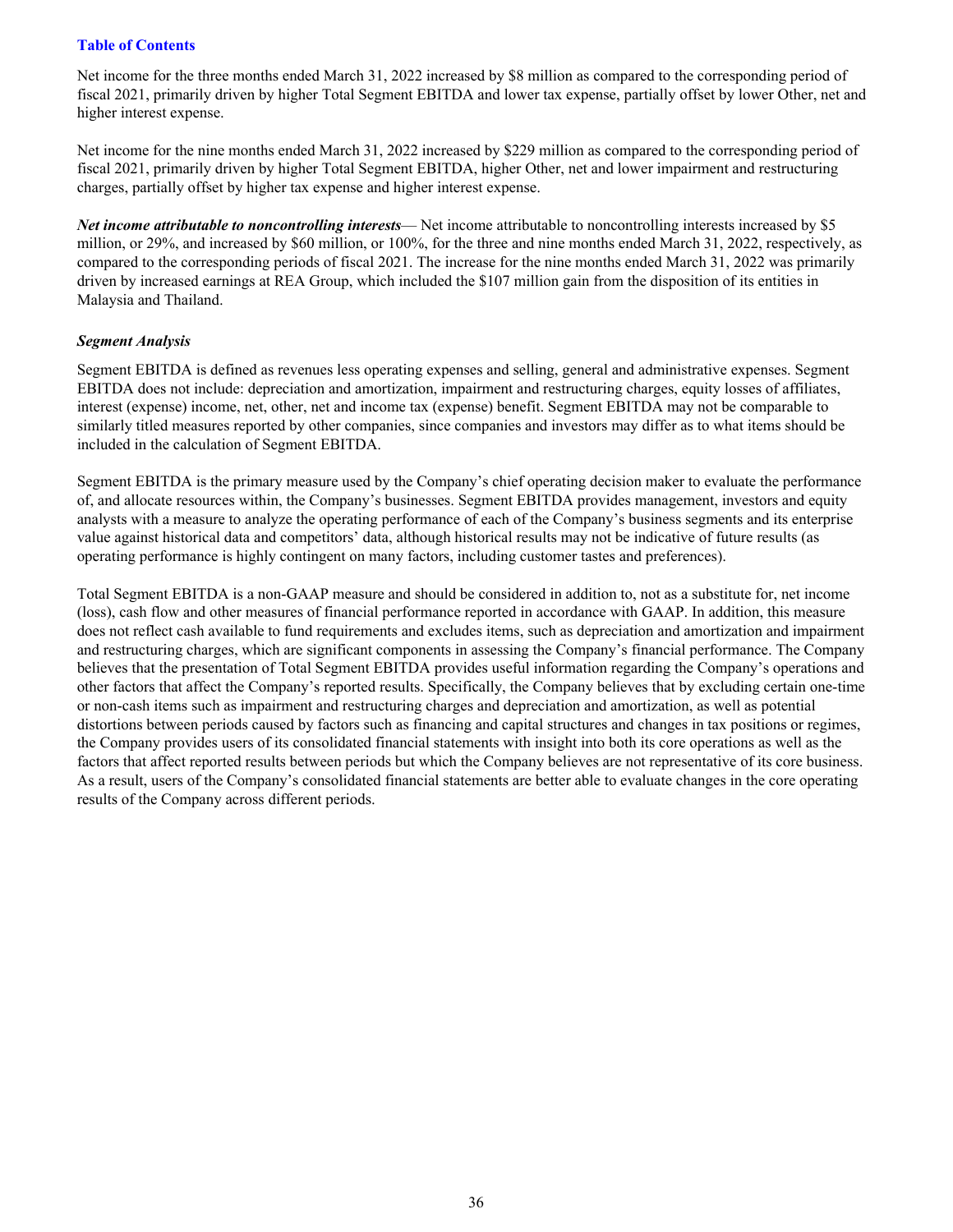The following table reconciles Net income to Total Segment EBITDA for the three and nine months ended March 31, 2022 and 2021:

|                                      |                           | For the three months ended<br>March 31, | For the nine months ended March<br>31, |      |      |       |    |       |
|--------------------------------------|---------------------------|-----------------------------------------|----------------------------------------|------|------|-------|----|-------|
|                                      |                           | 2022                                    |                                        | 2021 |      | 2022  |    | 2021  |
| (in millions)                        |                           |                                         |                                        |      |      |       |    |       |
| Net income                           | $\boldsymbol{\mathsf{S}}$ | $104 \quad$ \$                          |                                        | 96   | - \$ | 633   | -S | 404   |
| Add:                                 |                           |                                         |                                        |      |      |       |    |       |
| Income tax expense                   |                           | 29                                      |                                        | 43   |      | 199   |    | 153   |
| Other, net                           |                           | (13)                                    |                                        | (61) |      | (143) |    | (132) |
| Interest expense, net                |                           | 25                                      |                                        | 12   |      | 68    |    | 32    |
| Equity losses of affiliates          |                           | 4                                       |                                        |      |      | 10    |    | 9     |
| Impairment and restructuring charges |                           | 37                                      |                                        | 30   |      | 82    |    | 93    |
| Depreciation and amortization        |                           | 172                                     |                                        | 173  |      | 505   |    | 504   |
| <b>Total Segment EBITDA</b>          |                           | 358                                     | <sup>S</sup>                           | 298  | -S   | 1,354 |    | 1,063 |

The following tables set forth the Company's Revenues and Segment EBITDA by reportable segment for the three and nine months ended March 31, 2022 and 2021:

|                              |   | For the three months ended March 31, |      |                          |      |                 |              |                          |
|------------------------------|---|--------------------------------------|------|--------------------------|------|-----------------|--------------|--------------------------|
|                              |   |                                      | 2022 |                          | 2021 |                 |              |                          |
| (in millions)                |   | <b>Revenues</b>                      |      | Segment<br><b>EBITDA</b> |      | <b>Revenues</b> |              | Segment<br><b>EBITDA</b> |
| Digital Real Estate Services | S | 416                                  | S    | 137                      | S    | 351             | <sup>S</sup> | 117                      |
| Subscription Video Services  |   | 494                                  |      | 79                       |      | 523             |              | 91                       |
| Dow Jones                    |   | 487                                  |      | 88                       |      | 421             |              | 82                       |
| <b>Book Publishing</b>       |   | 515                                  |      | 67                       |      | 490             |              | 80                       |
| News Media                   |   | 580                                  |      | 39                       |      | 550             |              | 8                        |
| Other                        |   |                                      |      | (52)                     |      |                 |              | (80)                     |
| Total                        |   | 2,492                                |      | 358                      |      | 2,335           |              | 298                      |

|                              | For the nine months ended March 31, |                 |              |                          |      |                 |    |                          |  |  |  |
|------------------------------|-------------------------------------|-----------------|--------------|--------------------------|------|-----------------|----|--------------------------|--|--|--|
|                              |                                     |                 | 2022         |                          | 2021 |                 |    |                          |  |  |  |
| (in millions)                |                                     | <b>Revenues</b> |              | Segment<br><b>EBITDA</b> |      | <b>Revenues</b> |    | Segment<br><b>EBITDA</b> |  |  |  |
| Digital Real Estate Services | S                                   | 1,298           | <sup>S</sup> | 453                      | S    | 980             | S  | 378                      |  |  |  |
| Subscription Video Services  |                                     | 1,502           |              | 279                      |      | 1,530           |    | 293                      |  |  |  |
| Dow Jones                    |                                     | 1,439           |              | 327                      |      | 1,253           |    | 263                      |  |  |  |
| <b>Book Publishing</b>       |                                     | 1,678           |              | 259                      |      | 1,492           |    | 255                      |  |  |  |
| News Media                   |                                     | 1,794           |              | 184                      |      | 1,610           |    | 52                       |  |  |  |
| Other                        |                                     |                 |              | (148)                    |      |                 |    | (178)                    |  |  |  |
| Total                        |                                     | 7,711           | S            | 1,354                    |      | 6,866           | -8 | 1,063                    |  |  |  |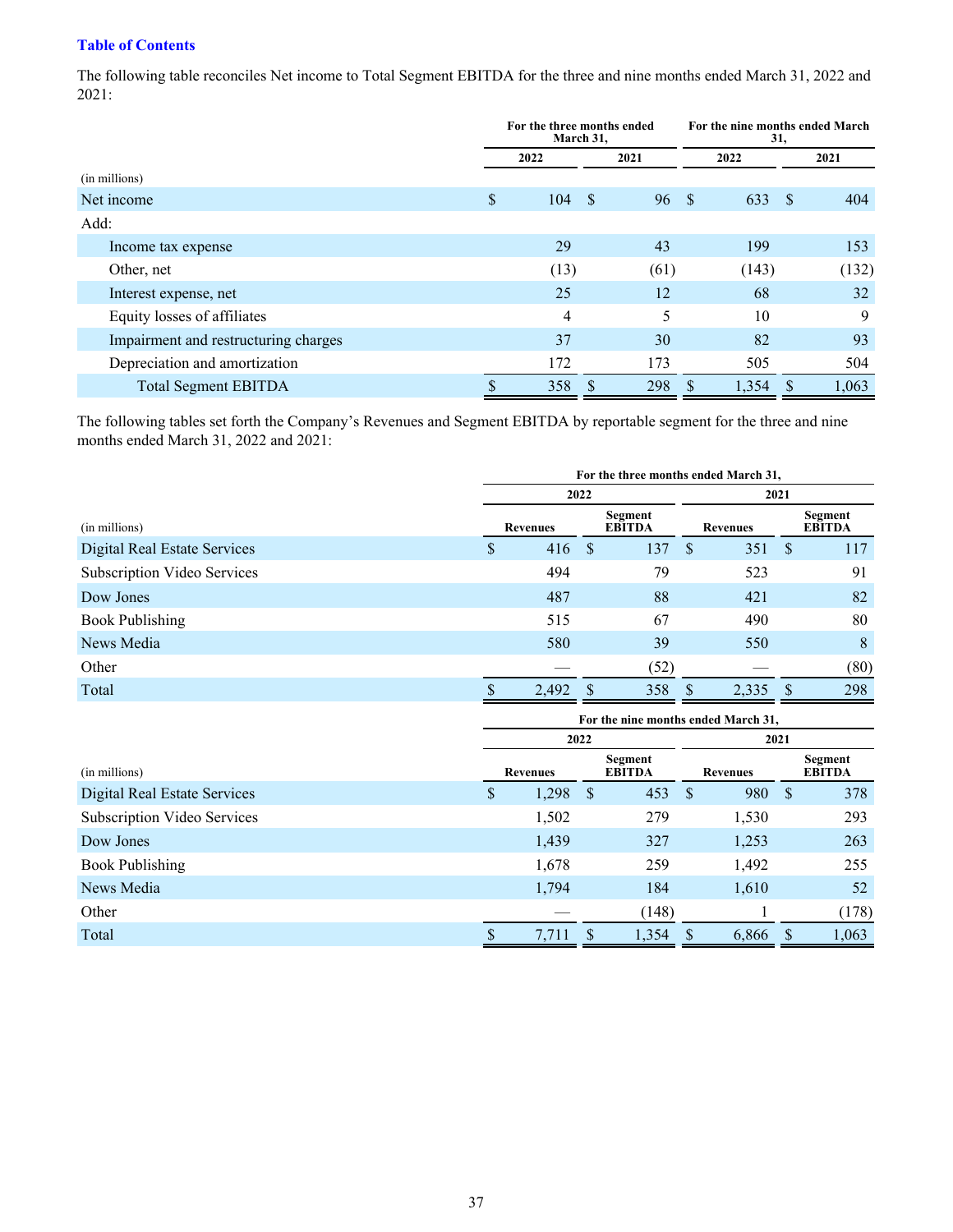*Digital Real Estate Services* (17% and 14% of the Company's consolidated revenues in the nine months ended March 31, 2022 and 2021, respectively)

|                                     |    |       |     |       |    | For the three months ended March 31, | For the nine months ended March 31, |          |          |    |       |   |       |                  |  |          |
|-------------------------------------|----|-------|-----|-------|----|--------------------------------------|-------------------------------------|----------|----------|----|-------|---|-------|------------------|--|----------|
|                                     |    | 2022  |     |       |    | 2021                                 |                                     | Change   | % Change |    | 2022  |   | 2021  | Change           |  | % Change |
| $(in$ millions, except $%$          |    |       |     |       |    |                                      | Better/(Worse)                      |          |          |    |       |   |       | Better/(Worse)   |  |          |
| Revenues:                           |    |       |     |       |    |                                      |                                     |          |          |    |       |   |       |                  |  |          |
| Circulation and subscription        | \$ | 3     | S   | 6     | S  | (3)                                  | $(50)\%$ \$                         |          | 9        | S  | 22    | S | (13)  | $(59) \%$        |  |          |
| Advertising                         |    | 33    |     | 31    |    | $\overline{2}$                       | $6\frac{9}{6}$                      |          | 99       |    | 89    |   | 10    | $11 \frac{9}{6}$ |  |          |
| Real estate                         |    | 316   |     | 291   |    | 25                                   | $9\%$                               |          | 988      |    | 807   |   | 181   | $22\%$           |  |          |
| Other                               |    | 64    |     | 23    |    | 41                                   | $***$                               |          | 202      |    | 62    |   | 140   | $***$            |  |          |
| <b>Total Revenues</b>               |    | 416   |     | 351   |    | 65                                   | $19\%$                              |          | 1,298    |    | 980   |   | 318   | $32 \%$          |  |          |
| Operating expenses                  |    | (48)  |     | (46)  |    | (2)                                  | $(4)\%$                             |          | (155)    |    | (134) |   | (21)  | $(16)\%$         |  |          |
| Selling, general and administrative |    | (231) |     | (188) |    | (43)                                 | $(23)\%$                            |          | (690)    |    | (468) |   | (222) | (47)%            |  |          |
| <b>Segment EBITDA</b>               |    | 137   | \$. | 117   | \$ | <b>20</b>                            | $\frac{0}{0}$<br>17                 | <b>S</b> | 453      | \$ | 378   | S | 75    | 20%              |  |          |

\*\* not meaningful

For the three months ended March 31, 2022, revenues at the Digital Real Estate Services segment increased \$65 million, or 19%, as compared to the corresponding period of fiscal 2021. At REA Group, revenues increased \$57 million, or 30%, to \$246 million for the three months ended March 31, 2022 from \$189 million in the corresponding period of fiscal 2021, primarily due to the \$38 million contribution from the acquisition of Mortgage Choice in the fourth quarter of fiscal 2021 and an increase in Australian residential depth revenue driven by strong national listings and price increases, partially offset by the \$16 million negative impact of foreign currency fluctuations. Revenues at Move increased \$8 million, or 5%, to \$170 million for the three months ended March 31, 2022 from \$162 million in the corresponding period of fiscal 2021, primarily driven by higher real estate revenues. The referral model benefited from higher average home values, partially offset by lower transaction volume, and generated 28% of total Move revenues. The traditional lead generation product benefited from higher contribution from Market VIP<sup>SM</sup>, a hybrid product offering, in addition to increased yield from Connections<sup>SM</sup> Plus, partially offset by lower lead volume. These increases were partially offset by the \$3 million impact from the sale of Top Producer in the third quarter of fiscal 2021. Lead volumes declined 22% for the three months ended March 31, 2022 as compared to the corresponding period of fiscal 2021.

For the three months ended March 31, 2022, Segment EBITDA at the Digital Real Estate Services segment increased \$20 million, or 17%, as compared to the corresponding period of fiscal 2021, primarily driven by the \$21 million higher contribution from REA Group, including a \$3 million contribution from the acquisition of Mortgage Choice, mainly driven by the higher revenues discussed above, partially offset by higher employee costs at both Move and REA Group and the \$7 million negative impact of foreign currency fluctuations.

For the nine months ended March 31, 2022, revenues at the Digital Real Estate Services segment increased \$318 million, or 32%, as compared to the corresponding period of fiscal 2021. Revenues at REA Group increased \$254 million, or 48%, to \$779 million for the nine months ended March 31, 2022 from \$525 million in the corresponding period of fiscal 2021, primarily due to the \$122 million contribution from the acquisition of Mortgage Choice in the fourth quarter of fiscal 2021, an increase in Australian residential depth revenue driven by higher national listings and price increases and an \$18 million increase from the acquisition of REA India in the second quarter of fiscal 2021, partially offset by the \$9 million negative impact of foreign currency fluctuations. Revenues at Move increased \$64 million, or 14%, to \$519 million for the nine months ended March 31, 2022 from \$455 million in the corresponding period of fiscal 2021, primarily driven by higher real estate revenues. The traditional lead generation product benefited from higher contribution from Market VIPSM in addition to increased yield from Connections<sup>SM</sup> Plus, partially offset by lower lead volume. The referral model benefited from higher average home values, partially offset by lower transaction volume, and generated 30% of total Move revenues. These increases were partially offset by the \$12 million impact from the sale of Top Producer in the third quarter of fiscal 2021. Lead volumes declined 17% for the nine months ended March 31, 2022 as compared to the corresponding period of fiscal 2021.

For the nine months ended March 31, 2022, Segment EBITDA at the Digital Real Estate Services segment increased \$75 million, or 20%, as compared to the corresponding period of fiscal 2021. The increase was primarily driven by the \$83 million higher contribution from REA Group, including a \$6 million contribution from the acquisition of Mortgage Choice in the fourth quarter of fiscal 2021, mainly due to the higher revenues discussed above. The increase was partially offset by higher employee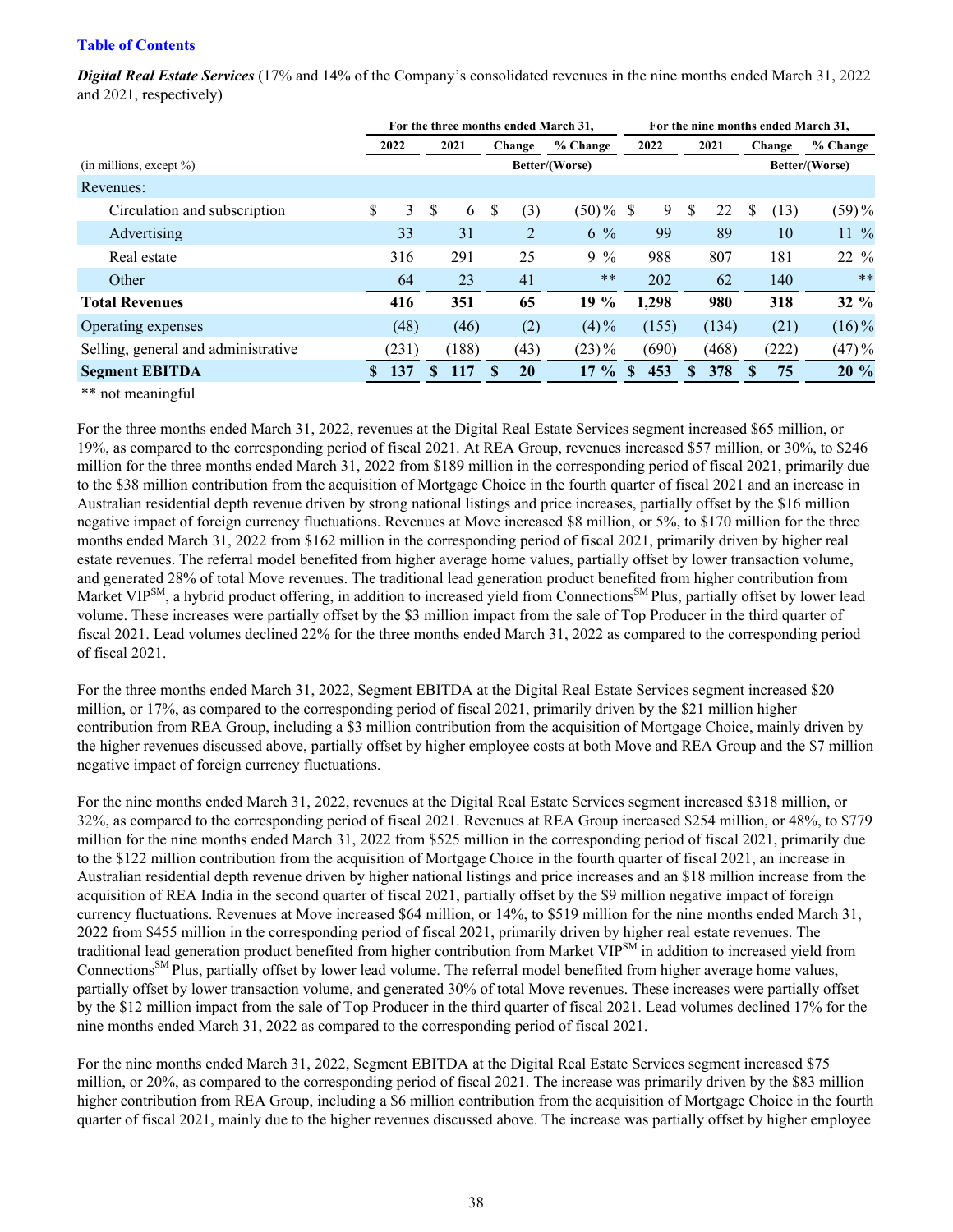costs at Move and REA Group, \$28 million of higher marketing costs at Move, the \$9 million negative impact from the acquisition of REA India and the \$4 million negative impact of foreign currency fluctuations.

*Subscription Video Services* (19% and 22% of the Company's consolidated revenues in the nine months ended March 31, 2022 and 2021, respectively)

|                                     |      |       |      |       |                |        | For the three months ended March 31, | For the nine months ended March 31, |          |        |                |                |  |  |
|-------------------------------------|------|-------|------|-------|----------------|--------|--------------------------------------|-------------------------------------|----------|--------|----------------|----------------|--|--|
|                                     | 2022 |       | 2021 |       |                | Change | % Change                             | 2022                                | 2021     | Change |                | % Change       |  |  |
| $(in$ millions, except $%$          |      |       |      |       | Better/(Worse) |        |                                      |                                     |          |        | Better/(Worse) |                |  |  |
| Revenues:                           |      |       |      |       |                |        |                                      |                                     |          |        |                |                |  |  |
| Circulation and subscription        | S.   | 434   | S    | 469   | S              | (35)   | $(7) \%$                             | \$1,307                             | \$1,352  | S      | (45)           | $(3)\%$        |  |  |
| Advertising                         |      | 51    |      | 46    |                | 5      | $\frac{0}{0}$<br>11                  | 165                                 | 151      |        | 14             | $9\%$          |  |  |
| Other                               |      | 9     |      | 8     |                |        | 13<br>$\frac{0}{0}$                  | 30                                  | 27       |        | 3              | $11\%$         |  |  |
| <b>Total Revenues</b>               |      | 494   |      | 523   |                | (29)   | $(6)\%$                              | 1,502                               | 1,530    |        | (28)           | $(2)\%$        |  |  |
| Operating expenses                  |      | (316) |      | (333) |                | 17     | 5 %                                  | (937)                               | (971)    |        | 34             | $4\frac{9}{6}$ |  |  |
| Selling, general and administrative |      | (99)  |      | (99)  |                |        | $-$ %                                | (286)                               | (266)    |        | (20)           | $(8)\%$        |  |  |
| <b>Segment EBITDA</b>               |      | 79    | -S   | 91    | S              | (12)   | $(13)\%$                             | 279<br>-S                           | 293<br>S | S      | (14)           | $(5)\%$        |  |  |

For the three months ended March 31, 2022, revenues at the Subscription Video Services segment decreased \$29 million, or 6%, as compared to the corresponding period of fiscal 2021 due to the negative impact of foreign currency fluctuations, as the \$29 million increase in streaming revenues, primarily from *BINGE* and Kayo, and higher advertising revenues more than offset lower residential subscription revenues resulting from fewer residential broadcast subscribers. Foxtel Group streaming subscription revenues represented approximately 20% of total circulation and subscription revenues for the three months ended March 31, 2022. The impact of foreign currency fluctuations of the U.S. dollar against local currencies resulted in a revenue decrease of \$35 million, or 7%, for the three months ended March 31, 2022 as compared to the corresponding period of fiscal 2021.

For the three months ended March 31, 2022, Segment EBITDA decreased \$12 million, or 13%, as compared to the corresponding period of fiscal 2021, primarily due to the lower revenues discussed above, higher entertainment and sports programming rights costs, higher investment spending on streaming products, mainly in marketing, the negative \$5 million impact of foreign currency fluctuations and higher technology costs, partially offset by lower professional services costs and lower employee costs due to reduced headcount.

For the nine months ended March 31, 2022, revenues at the Subscription Video Services segment decreased \$28 million, or 2%, as compared to the corresponding period of fiscal 2021, as the \$81 million increase in streaming revenues, primarily from *BINGE* and Kayo, and higher advertising revenues were more than offset by lower residential subscription revenues resulting from fewer residential broadcast subscribers, the negative impact of foreign currency fluctuations and the \$7 million decline in commercial subscription revenues due to COVID-19 related restrictions within certain states in Australia in the first half of fiscal 2022. Foxtel Group streaming subscription revenues represented approximately 19% of total circulation and subscription revenues for the nine months ended March 31, 2022. The impact of foreign currency fluctuations of the U.S. dollar against local currencies resulted in a revenue decrease of \$19 million, or 1%, for the nine months ended March 31, 2022 as compared to the corresponding period of fiscal 2021.

For the nine months ended March 31, 2022, Segment EBITDA decreased \$14 million, or 5%, as compared to the corresponding period of fiscal 2021, primarily due to the decline in revenues discussed above, higher sports and entertainment programming rights costs in the current period, higher investment spending on streaming products, mainly in marketing, and higher technology costs, partially offset by the absence of \$57 million of additional sports programming rights and production costs recognized in the prior year period that were deferred from the fourth quarter of fiscal 2020 due to COVID-19 and lower employee costs due to reduced headcount.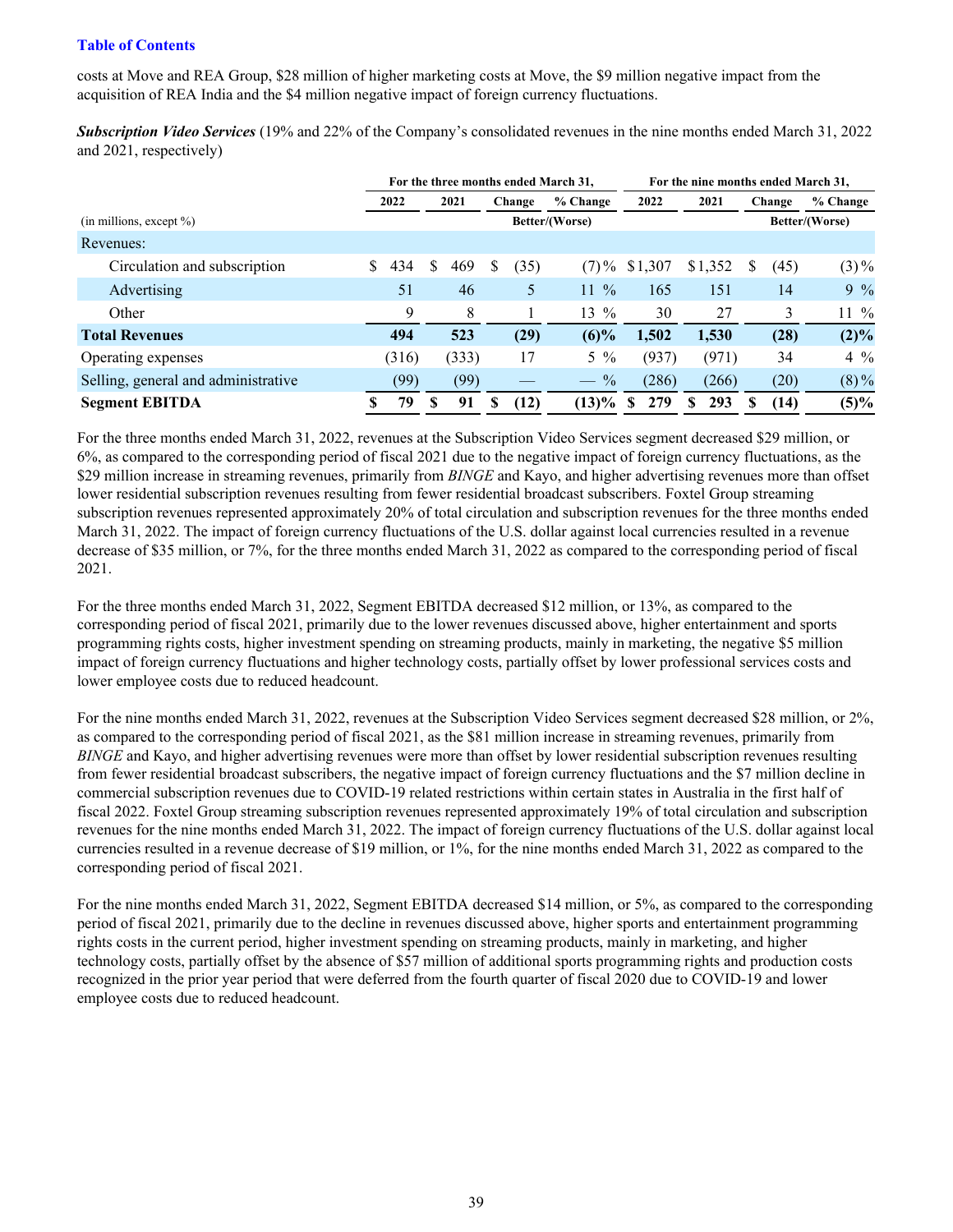The following tables provide information regarding certain key performance indicators for the Foxtel Group, the primary reporting unit within the Subscription Video Services segment, as of and for the three and nine months ended March 31, 2022 and 2021 (see the Company's 2021 Form 10-K for further detail regarding these performance indicators):

|                                                        | As of March 31,        |                |
|--------------------------------------------------------|------------------------|----------------|
|                                                        | 2022                   | 2021           |
|                                                        | (in 000's)             |                |
| <b>Broadcast Subscribers</b>                           |                        |                |
| Residential $^{(a)}$                                   | 1,522                  | 1,711          |
| Commercial <sup>(b)</sup>                              | 240                    | 235            |
| Streaming Subscribers (Total $(Paid)$ ) <sup>(c)</sup> |                        |                |
| Kayo                                                   | $1,209$ $(1,151$ paid) | 914 (851 paid) |
| <b>BINGE</b>                                           | $1,305$ (1,212 paid)   | 679 (516 paid) |
| <b>Foxtel Now</b>                                      | 215 (206 paid)         | 238 (228 paid) |
|                                                        |                        |                |

| Total Subscribers (Total (Paid)) <sup>(d)</sup> |                                      |                |                | 4,509 (4,338 paid) 3,777 (3,541 paid) |
|-------------------------------------------------|--------------------------------------|----------------|----------------|---------------------------------------|
|                                                 | For the three months ended March 31, |                |                | For the nine months ended March 31,   |
|                                                 | 2022                                 | 2021           | 2022           | 2021                                  |
| Broadcast ARPU <sup>(e)</sup>                   | A\$82 (US\$59)                       | A\$80 (US\$62) | A\$82 (US\$60) | A\$80 (US\$59)                        |
| Broadcast Subscriber Churn <sup>(1)</sup>       | $14.3\%$                             | $20.1\%$       | 13.8%          | 17.3%                                 |

(a) Subscribing households throughout Australia as of March 31, 2022 and 2021.

(b) Commercial subscribers throughout Australia as of March 31, 2022 and 2021. Commercial subscribers are calculated as residential equivalent business units and are derived by dividing total recurring revenue from these subscribers by an estimated average Broadcast ARPU which is held constant through the year.

- (c) Total and Paid subscribers for the applicable streaming service as of March 31, 2022 and 2021. Paid subscribers excludes customers receiving service for no charge under certain new subscriber promotions.
- (d) Total subscribers consists of Foxtel's broadcast and streaming services listed above, and, as of March 31, 2022, *Flash*.
- (e) Average monthly broadcast residential subscription revenue per user (excluding Optus) (Broadcast ARPU) for the three and nine months ended March 31, 2022 and 2021.
- (f) Broadcast residential subscriber churn rate (excluding Optus) (Broadcast Subscriber Churn) for the three and nine months ended March 31, 2022 and 2021. Broadcast subscriber churn represents the number of cable and satellite residential subscribers whose service is disconnected, expressed as a percentage of the average total number of cable and satellite residential subscribers, presented on an annual basis.

*Dow Jones* (19% and 18% of the Company's consolidated revenues in the nine months ended March 31, 2022 and 2021, respectively)

|                                     | For the three months ended March 31, |       |   |       |    |        |                     |          | For the nine months ended March 31, |       |   |        |                |  |  |
|-------------------------------------|--------------------------------------|-------|---|-------|----|--------|---------------------|----------|-------------------------------------|-------|---|--------|----------------|--|--|
|                                     |                                      | 2022  |   | 2021  |    | Change | % Change            | 2022     | 2021                                |       |   | Change | % Change       |  |  |
| $(in$ millions, except $%$          |                                      |       |   |       |    |        | Better/(Worse)      |          |                                     |       |   |        | Better/(Worse) |  |  |
| Revenues:                           |                                      |       |   |       |    |        |                     |          |                                     |       |   |        |                |  |  |
| Circulation and subscription        | S.                                   | 377   | S | 329   | S  | 48     | $\frac{0}{0}$<br>15 | \$1,082  | \$                                  | 959   | S | 123    | $13\%$         |  |  |
| Advertising                         |                                      | 102   |   | 85    |    | 17     | $20\%$              | 333      |                                     | 270   |   | 63     | 23 %           |  |  |
| Other                               |                                      | 8     |   |       |    |        | 14 $%$              | 24       |                                     | 24    |   |        | $-$ %          |  |  |
| <b>Total Revenues</b>               |                                      | 487   |   | 421   |    | 66     | $16\%$              | 1,439    |                                     | 1,253 |   | 186    | $15\%$         |  |  |
| Operating expenses                  |                                      | (208) |   | (187) |    | (21)   | $(11)\%$            | (600)    |                                     | (571) |   | (29)   | $(5)\%$        |  |  |
| Selling, general and administrative |                                      | (191) |   | (152) |    | (39)   | $(26)\%$            | (512)    |                                     | (419) |   | (93)   | $(22)\%$       |  |  |
| <b>Segment EBITDA</b>               | S                                    | 88    | S | 82    | -S | 6      | $7\%$               | 327<br>S | \$                                  | 263   |   | 64     | 24 %           |  |  |

For the three months ended March 31, 2022, revenues at the Dow Jones segment increased \$66 million, or 16%, as compared to the corresponding period of fiscal 2021, primarily driven by the increase in circulation and subscription revenues, the \$20 million impact from the acquisition of IBD in the fourth quarter of fiscal 2021, higher advertising revenues and the \$10 million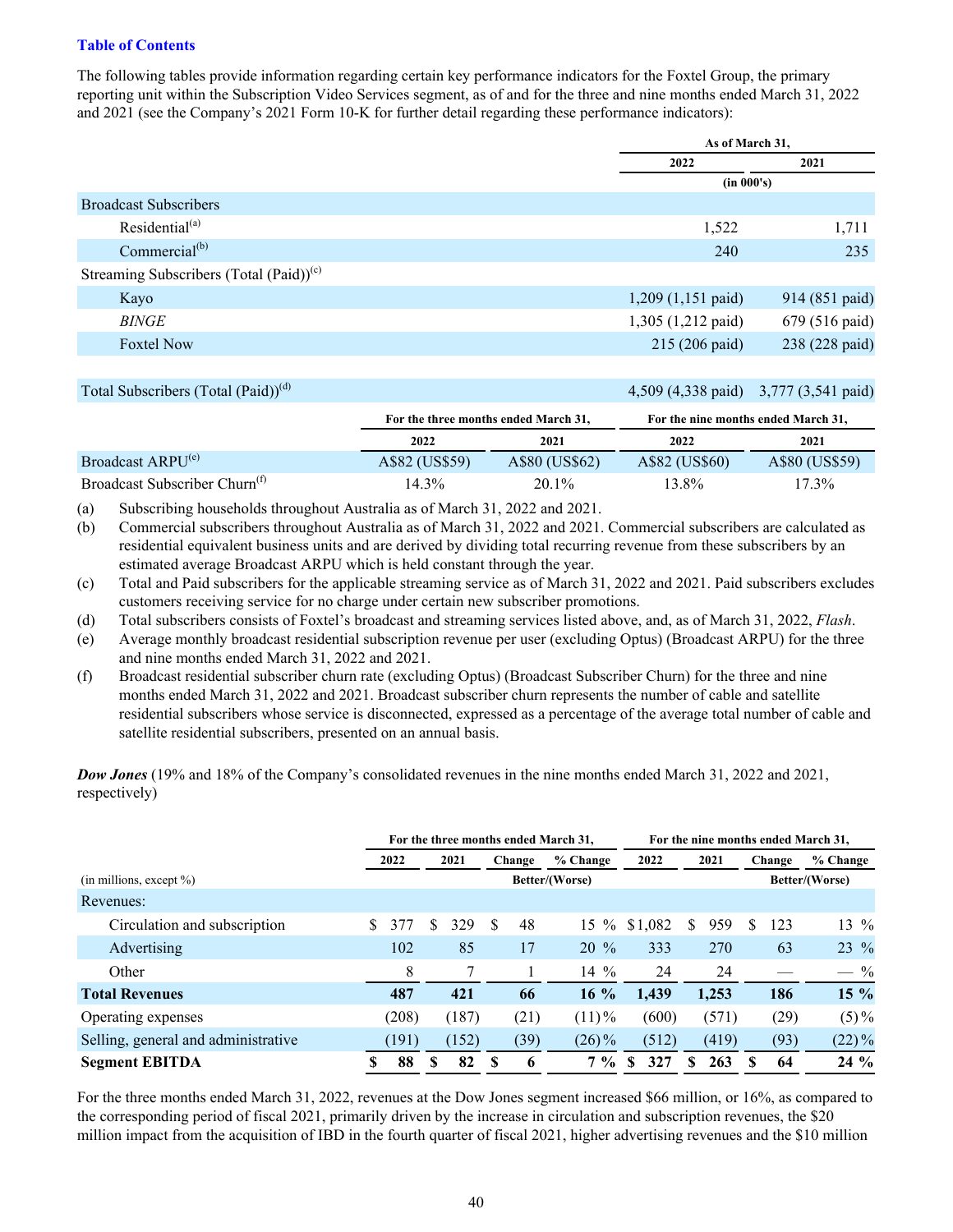impact from the acquisition of OPIS which closed on February 28, 2022. Digital revenues at the Dow Jones segment represented 76% of total revenues for the three months ended March 31, 2022, as compared to 74% in the corresponding period of fiscal 2021. The impact of foreign currency fluctuations of the U.S. dollar against local currencies resulted in a revenue decrease of \$3 million for the three months ended March 31, 2022 as compared to the corresponding period of fiscal 2021.

For the nine months ended March 31, 2022, revenues at the Dow Jones segment increased \$186 million, or 15%, as compared to the corresponding period of fiscal 2021, primarily driven by the increase in circulation and subscription revenues, the \$58 million impact from the acquisition of IBD in the fourth quarter of fiscal 2021, higher advertising revenues and the \$10 million impact from the acquisition of OPIS which closed on February 28, 2022. Digital revenues at the Dow Jones segment represented 74% of total revenues for the nine months ended March 31, 2022, as compared to 72% in the corresponding period of fiscal 2021. The impact of foreign currency fluctuations of the U.S. dollar against local currencies resulted in a revenue decrease of \$2 million for the nine months ended March 31, 2022 as compared to the corresponding period of fiscal 2021.

#### *Circulation and subscription revenues*

|                                             | For the three months ended March 31, |        |    |      |    |        | For the nine months ended March 31, |  |      |  |      |  |        |                  |
|---------------------------------------------|--------------------------------------|--------|----|------|----|--------|-------------------------------------|--|------|--|------|--|--------|------------------|
|                                             |                                      | 2022   |    | 2021 |    | Change | % Change                            |  | 2022 |  | 2021 |  | Change | % Change         |
| $(in$ millions, except $%$                  |                                      |        |    |      |    |        | Better/(Worse)                      |  |      |  |      |  |        | Better/(Worse)   |
| Circulation and subscription revenues:      |                                      |        |    |      |    |        |                                     |  |      |  |      |  |        |                  |
| Circulation and other                       |                                      | \$ 236 | S. | 204  | S. | 32     | $16\%$ \$ 685 \$                    |  |      |  | 604  |  | -81    | $13\%$           |
| Professional information business           |                                      | 141    |    | 125  |    | 16     | $13\%$                              |  | 397  |  | 355  |  | 42     | $12 \frac{9}{6}$ |
| Total circulation and subscription revenues | <sup>\$</sup>                        | 377    |    |      |    | 48     | 15 % \$1,082                        |  |      |  | 959  |  | 123    | $13\%$           |

Circulation and subscription revenues increased \$48 million, or 15%, during the three months ended March 31, 2022 as compared to the corresponding period of fiscal 2021. Circulation and other revenues increased \$32 million, or 16%, primarily driven by the \$18 million impact from the acquisition of IBD and the growth in digital-only subscriptions at *The Wall Street Journal*. Digital revenues represented 68% of circulation revenue for the three months ended March 31, 2022, as compared to 64% in the corresponding period of fiscal 2021. Professional information business revenues increased \$16 million, or 13%, primarily driven by the \$10 million impact from the acquisition of OPIS and an increase of \$6 million in Risk & Compliance revenues.

Circulation and subscription revenues increased \$123 million, or 13%, during the nine months ended March 31, 2022 as compared to the corresponding period of fiscal 2021. Circulation and other revenues increased \$81 million, or 13%, primarily driven by the \$52 million impact from the acquisition of IBD and the growth in digital-only subscriptions at *The Wall Street Journal* and Barron's Group. Digital revenues represented 67% of circulation revenue for the nine months ended March 31, 2022, as compared to 63% in the corresponding period of fiscal 2021. Professional information business revenues increased \$42 million, or 12%, primarily driven by an increase of \$25 million in Risk & Compliance revenues and the \$10 million impact from the acquisition of OPIS.

The following table summarizes average daily consumer subscriptions during the three months ended March 31, 2022 and 2021 for select publications and for all consumer subscription products.<sup>(a)</sup>

|                                           |       | For the three months ended March $31^{(b)}$ , |                |          |  |  |  |  |  |  |
|-------------------------------------------|-------|-----------------------------------------------|----------------|----------|--|--|--|--|--|--|
|                                           | 2022  | 2021                                          | Change         | % Change |  |  |  |  |  |  |
| (in thousands, except $\%$ )              |       |                                               | Better/(Worse) |          |  |  |  |  |  |  |
| The Wall Street Journal                   |       |                                               |                |          |  |  |  |  |  |  |
| Digital-only subscriptions <sup>(c)</sup> | 3,036 | 2,625                                         | 411            | $16\%$   |  |  |  |  |  |  |
| Total subscriptions                       | 3,718 | 3,382                                         | 336            | $10\%$   |  |  |  |  |  |  |
| Barron's Group <sup>(d)</sup>             |       |                                               |                |          |  |  |  |  |  |  |
| Digital-only subscriptions <sup>(c)</sup> | 810   | 674                                           | 136            | $20\%$   |  |  |  |  |  |  |
| Total subscriptions                       | 1,008 | 887                                           | 121            | $14\%$   |  |  |  |  |  |  |
| Total Consumer <sup>(e)</sup>             |       |                                               |                |          |  |  |  |  |  |  |
| Digital-only subscriptions <sup>(c)</sup> | 3,941 | 3.299                                         | 642            | $19\%$   |  |  |  |  |  |  |
| Total subscriptions                       | 4,848 | 4,269                                         | 579            | $14\%$   |  |  |  |  |  |  |

(a) Based on internal data for the periods from December 27, 2021 through March 27, 2022 and December 28, 2020 through March 28, 2021, respectively, with independent verification procedures over global total sales and subscriptions provided by PricewaterhouseCoopers LLP UK.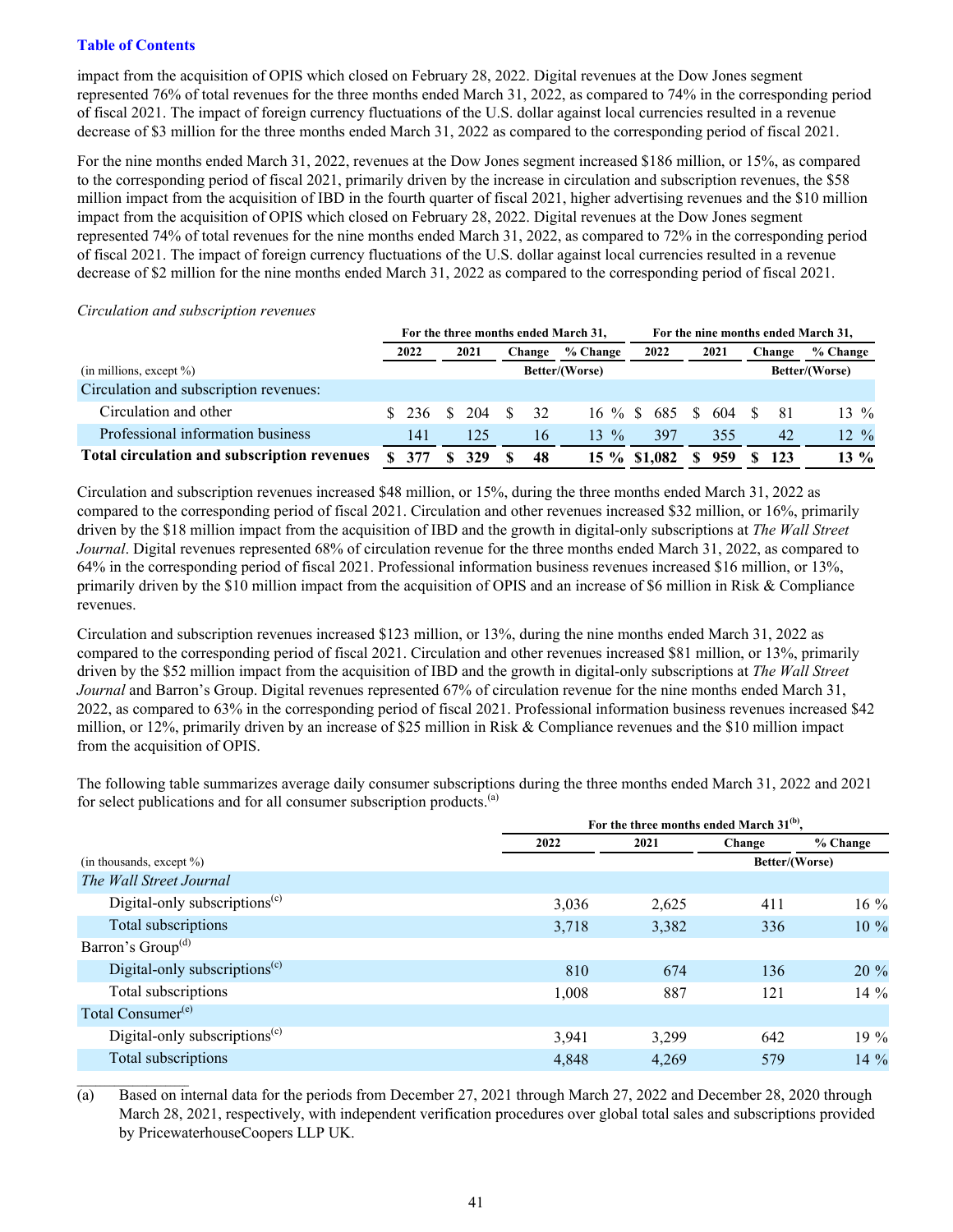- (b) Subscriptions include individual consumer subscriptions, as well as subscriptions purchased by companies, schools, businesses and associations for use by their respective employees, students, customers or members. Subscriptions exclude single-copy sales and copies purchased by hotels, airlines and other businesses for limited distribution or access to customers.
- (c) For some publications, including *The Wall Street Journal* and *Barron's*, Dow Jones sells bundled print and digital products. For bundles that provide access to both print and digital products every day of the week, only one unit is reported each day and is designated as a print subscription. For bundled products that provide access to the print product only on specified days and full digital access, one print subscription is reported for each day that a print copy is served and one digital subscription is reported for each remaining day of the week.
- (d) Barron's Group consists of *Barron's*, MarketWatch, *Financial News* and *Private Equity News.*
- (e) Total Consumer consists of *The Wall Street Journal*, Barron's Group and, for the three months ended March 31, 2022, Investor's Business Daily.

#### *Advertising revenues*

Advertising revenues increased \$17 million, or 20%, during the three months ended March 31, 2022 as compared to the corresponding period of fiscal 2021, driven by the \$11 million increase in digital advertising revenues driven by higher average yields and the \$6 million increase in print advertising revenues due to the ongoing recovery from COVID-19. Digital advertising represented 62% of advertising revenue for the three months ended March 31, 2022, as compared to 61% in the corresponding period of fiscal 2021.

Advertising revenues increased \$63 million, or 23%, during the nine months ended March 31, 2022 as compared to the corresponding period of fiscal 2021. Digital advertising revenues increased by \$38 million, driven by higher average yields, and represented 59% of advertising revenue for both the nine months ended March 31, 2022 and the corresponding period of fiscal 2021. The increase in advertising revenues was also due to the \$25 million increase in print advertising revenues driven by the ongoing recovery from COVID-19.

## *Segment EBITDA*

For the three months ended March 31, 2022, Segment EBITDA at the Dow Jones segment increased \$6 million, or 7%, as compared to the corresponding period of fiscal 2021, including \$5 million and \$3 million contributions from the acquisitions of IBD and OPIS, respectively, primarily due to the increased revenues discussed above, partially offset by increased employee costs, \$15 million of OPIS-related transaction costs and higher professional services fees.

For the nine months ended March 31, 2022, Segment EBITDA at the Dow Jones segment increased \$64 million, or 24%, as compared to the corresponding period of fiscal 2021, including \$15 million and \$3 million contributions from the acquisitions of IBD and OPIS, respectively, primarily due to the increase in revenues discussed above, partially offset by increased employee costs, \$19 million of OPIS-related transaction costs and higher professional services fees.

*Book Publishing* (22% of the Company's consolidated revenues in both the nine months ended March 31, 2022 and 2021)

|                                     | For the three months ended March 31. |       |      |       |   |        |                  | For the nine months ended March 31, |          |        |       |                  |  |
|-------------------------------------|--------------------------------------|-------|------|-------|---|--------|------------------|-------------------------------------|----------|--------|-------|------------------|--|
|                                     | 2022                                 |       | 2021 |       |   | Change | % Change         | 2022                                | 2021     | Change |       | % Change         |  |
| $(in$ millions, except $%$          |                                      |       |      |       |   |        | Better/(Worse)   |                                     |          |        |       | Better/(Worse)   |  |
| Revenues:                           |                                      |       |      |       |   |        |                  |                                     |          |        |       |                  |  |
| Consumer                            | S.                                   | 497   | S.   | 472   | S | 25     |                  | 5 % \$1,615                         | \$1,436  | S      | 179   | $12 \frac{9}{6}$ |  |
| Other                               |                                      | 18    |      | 18    |   |        | $-$ %            | 63                                  | 56       |        |       | 13 %             |  |
| <b>Total Revenues</b>               |                                      | 515   |      | 490   |   | 25     | $5\%$            | 1,678                               | 1,492    |        | 186   | $12 \%$          |  |
| Operating expenses                  |                                      | (359) |      | (309) |   | (50)   | $(16)\%$         | (1,137)                             | (960)    |        | (177) | $(18)\%$         |  |
| Selling, general and administrative |                                      | (89)  |      | (101) |   | 12     | $12 \frac{9}{6}$ | (282)                               | (277)    |        | (5)   | $(2)\%$          |  |
| <b>Segment EBITDA</b>               |                                      | 67    | -S   | 80    | S | (13)   | $(16)\%$         | 259                                 | 255<br>S | -8     | 4     | $2\%$            |  |

For the three months ended March 31, 2022, revenues at the Book Publishing segment increased \$25 million, or 5%, as compared to the corresponding period of fiscal 2021, primarily driven by the \$35 million contribution from the acquisition of HMH Books and Media in the fourth quarter of fiscal 2021 and strength from new releases such as *Red-Handed* by Peter Schweizer and *The Paris Apartment* by Lucy Foley, partially offset by a \$14 million impact from lower sales of the *Bridgerton* series and lower sales in the Children's and foreign language publishing categories. Digital sales decreased by 6% as compared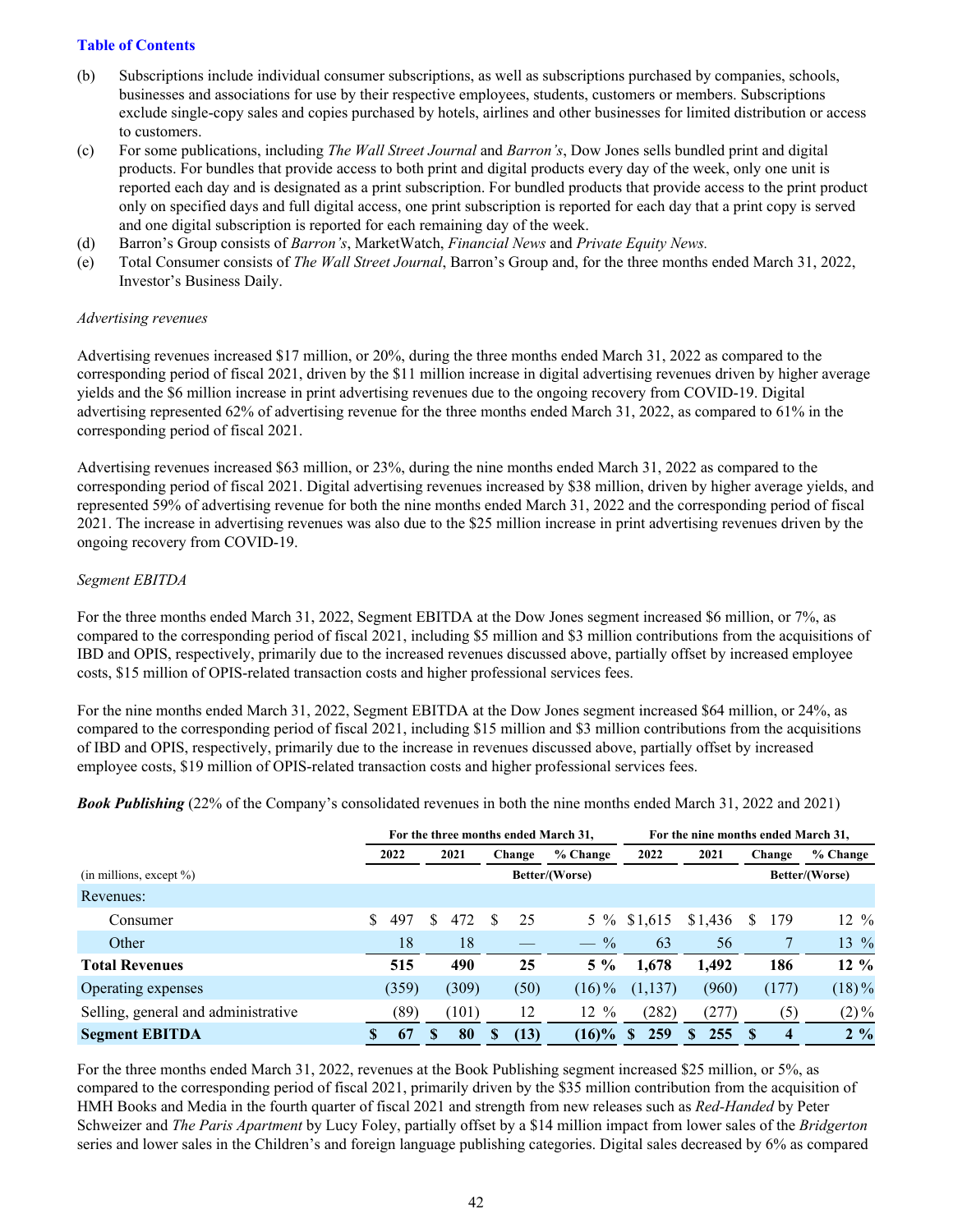to the corresponding period of fiscal 2021 due to lower e-book sales, partially offset by growth in downloadable audiobooks. Digital sales represented approximately 23% of consumer revenues during the three months ended March 31, 2022. The impact of foreign currency fluctuations of the U.S. dollar against local currencies resulted in a revenue decrease of \$6 million, or 1%, for the three months ended March 31, 2022 as compared to the corresponding period of fiscal 2021.

For the three months ended March 31, 2022, Segment EBITDA at the Book Publishing segment decreased \$13 million, or 16%, as compared to the corresponding period of fiscal 2021, including a \$3 million contribution from the acquisition of HMH Books and Media, primarily due to higher manufacturing and freight costs related to the mix of titles and the impact from ongoing supply chain and inflationary pressures. These supply chain and inflationary pressures are expected to continue to impact the business in the near term.

For the nine months ended March 31, 2022, revenues at the Book Publishing segment increased \$186 million, or 12%, as compared to the corresponding period of fiscal 2021, primarily driven by the \$135 million contribution from the acquisition of HMH Books and Media in the fourth quarter of fiscal 2021, increased book sales in the U.K., higher revenues in the General Books category, which benefited from the releases of *Twelve and a Half* by Gary Vaynerchuk, *The Pioneer Woman Cooks: Super Easy!* by Ree Drummond and *The Storyteller* by Dave Grohl, and increased Christian Publishing sales driven by the ongoing recovery of certain distribution channels from COVID-19, partially offset by a \$9 million impact from lower sales of the *Bridgerton* series. Digital sales increased by 2% as compared to the corresponding period of fiscal 2021 due to growth in downloadable audiobooks, partially offset by lower sales of e-books. Digital sales represented approximately 20% of consumer revenues during the nine months ended March 31, 2022. The impact of foreign currency fluctuations of the U.S. dollar against local currencies resulted in a revenue increase of \$2 million for the nine months ended March 31, 2022 as compared to the corresponding period of fiscal 2021.

For the nine months ended March 31, 2022, Segment EBITDA at the Book Publishing segment increased \$4 million, or 2%, as compared to the corresponding period of fiscal 2021, including a \$19 million contribution from the acquisition of HMH Books and Media, as the higher revenues discussed above were more than offset by higher manufacturing and freight costs related to increased sales volumes, the mix of titles and the impact from ongoing supply chain and inflationary pressures.

|                                     | For the three months ended March 31, |       |    |       |    |        |                 | For the nine months ended March 31, |       |   |       |   |        |                |
|-------------------------------------|--------------------------------------|-------|----|-------|----|--------|-----------------|-------------------------------------|-------|---|-------|---|--------|----------------|
|                                     |                                      | 2022  |    | 2021  |    | Change | % Change        |                                     | 2022  |   | 2021  |   | Change | % Change       |
| $(in$ millions, except $%$          |                                      |       |    |       |    |        | Better/(Worse)  |                                     |       |   |       |   |        | Better/(Worse) |
| Revenues:                           |                                      |       |    |       |    |        |                 |                                     |       |   |       |   |        |                |
| Circulation and subscription        | S.                                   | 285   | S  | 272   | S. | 13     | $5\frac{6}{6}$  | S                                   | 850   | S | 775   |   | 75     | $10\%$         |
| Advertising                         |                                      | 232   |    | 212   |    | 20     | $9\%$           |                                     | 745   |   | 644   |   | 101    | $16\%$         |
| Other                               |                                      | 63    |    | 66    |    | (3)    | $(5)\%$         |                                     | 199   |   | 191   |   | 8      | $4\frac{9}{6}$ |
| <b>Total Revenues</b>               |                                      | 580   |    | 550   |    | 30     | $5\%$           |                                     | 1,794 |   | 1,610 |   | 184    | $11\%$         |
| Operating expenses                  |                                      | (315) |    | (311) |    | (4)    | $(1)\%$         |                                     | (940) |   | (912) |   | (28)   | $(3)\%$        |
| Selling, general and administrative |                                      | (226) |    | (231) |    | 5      | $2 \frac{9}{6}$ |                                     | (670) |   | (646) |   | (24)   | $(4) \%$       |
| <b>Segment EBITDA</b>               | S                                    | 39    | -S | 8     | S  | 31     | $**$            | S                                   | 184   | S | 52    | S | 132    | **             |

*News Media* (23% and 24% of the Company's consolidated revenues in the nine months ended March 31, 2022 and 2021, respectively)

#### \*\* not meaningful

Revenues at the News Media segment increased \$30 million, or 5%, for the three months ended March 31, 2022 as compared to the corresponding period of fiscal 2021. Advertising revenues increased \$20 million as compared to the corresponding period of fiscal 2021, driven by digital advertising growth across key mastheads and higher revenues at Wireless Group. Circulation and subscription revenues increased \$13 million as compared to the corresponding period of fiscal 2021, primarily due to higher content licensing revenues, mainly at News Corp Australia, digital subscriber growth across key mastheads and cover price increases, partially offset by print volume declines. The impact of foreign currency fluctuations of the U.S. dollar against local currencies resulted in a revenue decrease of \$25 million, or 5%, for the three months ended March 31, 2022 as compared to the corresponding period of fiscal 2021.

Segment EBITDA at the News Media segment improved by \$31 million for the three months ended March 31, 2022 as compared to the corresponding period of fiscal 2021, primarily due to higher contributions from News Corp Australia of \$25 million, Wireless Group of \$6 million and News UK of \$5 million mainly driven by the higher revenues described above,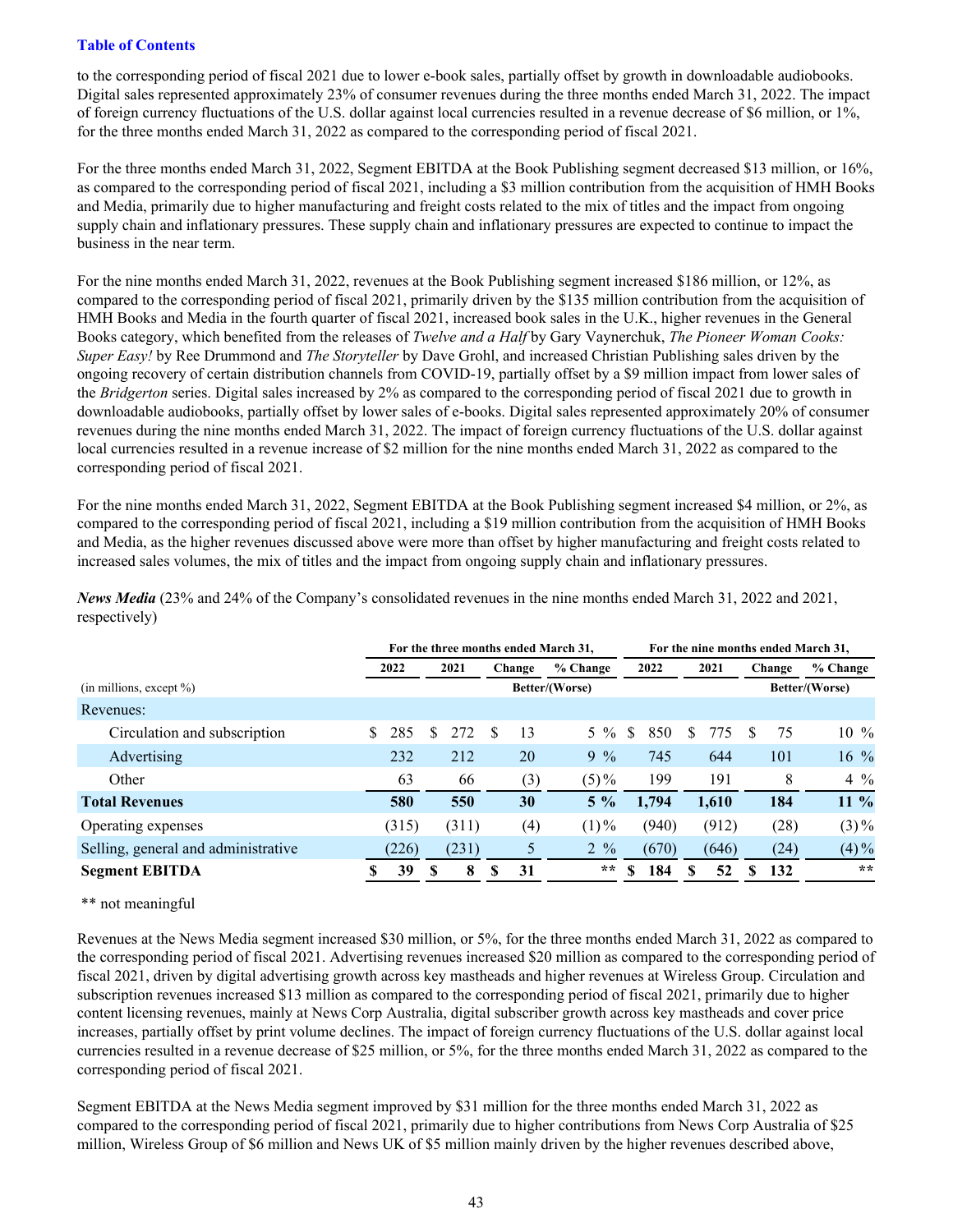partially offset by costs associated with TalkTV. The Company expects to incur incremental costs of at least \$20 million in the fourth quarter of fiscal 2022 compared to the prior year, relating to product investments across the segment, including TalkTV.

Revenues at the News Media segment increased \$184 million, or 11%, for the nine months ended March 31, 2022 as compared to the corresponding period of fiscal 2021. Advertising revenues increased \$101 million as compared to the corresponding period of fiscal 2021, driven by digital advertising growth across key mastheads, print advertising growth at News UK and higher revenues at Wireless Group. Circulation and subscription revenues increased \$75 million as compared to the corresponding period of fiscal 2021, driven by higher content licensing revenues, primarily at News Corp Australia, digital subscriber growth across key mastheads and cover price increases, partially offset by print volume declines. Other revenues for the nine months ended March 31, 2022 increased \$8 million as compared to the corresponding period of fiscal 2021, primarily driven by increased revenues at News Corp Australia, partially offset by lower revenues at News UK. The impact of foreign currency fluctuations of the U.S. dollar against local currencies resulted in a revenue increase of \$6 million for the nine months ended March 31, 2022 as compared to the corresponding period of fiscal 2021.

Segment EBITDA at the News Media segment improved by \$132 million for the nine months ended March 31, 2022 as compared to the corresponding period of fiscal 2021, primarily due to higher contributions from News Corp Australia of \$86 million and News UK of \$38 million mainly driven by the higher revenues described above, as well as increased contributions of \$15 million and \$10 million from Wireless Group and the *New York Post*, respectively, partially offset by costs associated with TalkTV.

## *News Corp Australia*

Revenues were \$255 million for the three months ended March 31, 2022, an increase of \$6 million, or 2%, compared to revenues of \$249 million in the corresponding period of fiscal 2021. Circulation and subscription revenues increased \$8 million, primarily driven by higher content licensing revenues and digital subscriber growth, partially offset by the \$8 million negative impact of foreign currency fluctuations. Advertising revenues decreased \$5 million, driven by the \$7 million negative impact of foreign currency fluctuations and lower print advertising revenues due to continued weakness in the print advertising market, partially offset by higher digital advertising revenues driven by higher impressions and the ongoing recovery from COVID-19.

Revenues were \$796 million for the nine months ended March 31, 2022, an increase of \$74 million, or 10%, compared to revenues of \$722 million in the corresponding period of fiscal 2021. Circulation and subscription revenues increased \$41 million, primarily driven by higher content licensing revenues and digital subscriber growth, partially offset by the \$4 million negative impact of foreign currency fluctuations. Advertising revenues increased \$13 million, primarily due to higher digital advertising revenues driven by higher impressions, partially offset by lower print advertising revenues due mainly to continued weakness in the print advertising market and the negative impact of COVID-19-related restrictions in the first quarter of fiscal 2022 and the \$4 million negative impact of foreign currency fluctuations. Other revenues increased \$20 million, primarily due to higher third-party printing and other services revenues.

#### *News UK*

Revenues were \$244 million for the three months ended March 31, 2022, an increase of \$9 million, or 4%, as compared to revenues of \$235 million in the corresponding period of fiscal 2021. Advertising revenues increased \$16 million, primarily due to higher digital advertising revenues, mainly at *The Sun*, and higher print advertising revenues, mainly at *The Times*, driven by the ongoing recovery of the advertising market from COVID-19, partially offset by the \$2 million negative impact of foreign currency fluctuations. Circulation and subscription revenues increased \$2 million, primarily driven by cover price increases and digital subscriber growth, partially offset by print volume declines and the \$4 million negative impact of foreign currency fluctuations. Other revenues decreased \$9 million, primarily due to lower brand partnership revenues.

Revenues were \$751 million for the nine months ended March 31, 2022, an increase of \$65 million, or 9%, as compared to revenues of \$686 million in the corresponding period of fiscal 2021. Advertising revenues increased \$52 million, primarily due to higher digital advertising revenues, mainly at *The Sun*, and higher print advertising revenues, mainly at *The Times*, driven by the ongoing recovery of the advertising market from COVID-19 and the \$4 million positive impact of foreign currency fluctuations. Circulation and subscription revenues increased \$25 million, primarily driven by digital subscriber growth, cover price increases and the \$8 million positive impact of foreign currency fluctuations, partially offset by print volume declines. Other revenues decreased \$12 million, primarily due to lower brand partnership revenues.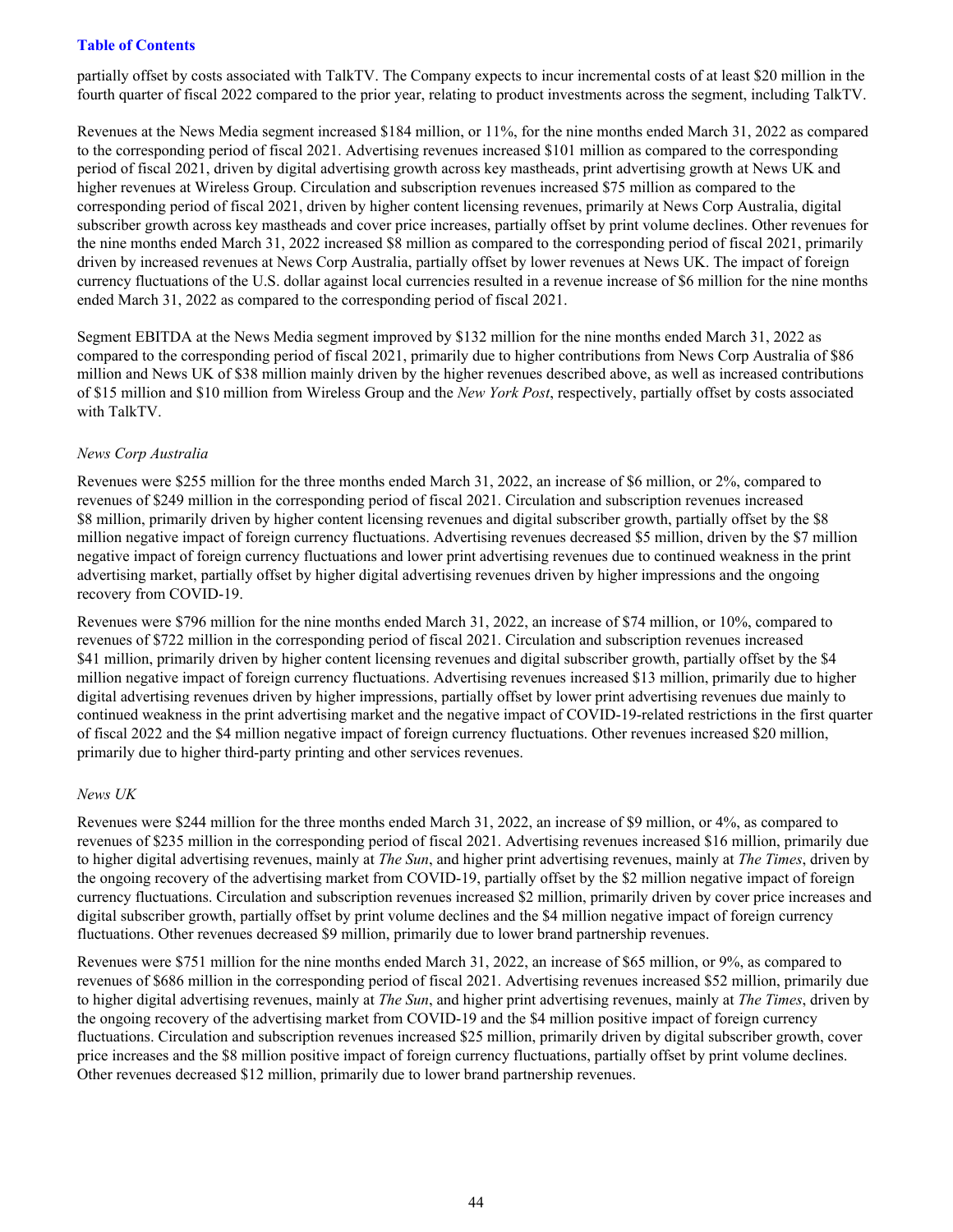#### **LIQUIDITY AND CAPITAL RESOURCES**

#### *Current Financial Condition*

The Company's principal source of liquidity is internally generated funds and cash and cash equivalents on hand. As of March 31, 2022, the Company's cash and cash equivalents were \$1.9 billion. The Company also has available borrowing capacity under its new Revolving Facility and certain other facilities, as described below, and expects to have access to the worldwide credit and capital markets, subject to market conditions, in order to issue additional debt if needed or desired. The Company currently expects these elements of liquidity will enable it to meet its liquidity needs for at least the next 12 months, including repayment of indebtedness. Although the Company believes that its cash on hand and future cash from operations, together with its access to the credit and capital markets, will provide adequate resources to fund its operating and financing needs for at least the next 12 months, its access to, and the availability of, financing on acceptable terms in the future will be affected by many factors, including: (i) the financial and operational performance of the Company and/or its operating subsidiaries, as applicable, (ii) the Company's credit ratings and/or the credit rating of its operating subsidiaries, as applicable, (iii) the provisions of any relevant debt instruments, credit agreements, indentures and similar or associated documents, (iv) the liquidity of the overall credit and capital markets and (v) the state of the economy. There can be no assurances that the Company will continue to have access to the credit and capital markets on acceptable terms.

As of March 31, 2022, the Company's consolidated assets included \$1,022 million in cash and cash equivalents that were held by its foreign subsidiaries. Of this amount, \$82 million is cash not readily accessible by the Company as it is held by REA Group, a majority owned but separately listed public company. REA Group must declare a dividend in order for the Company to have access to its share of REA Group's cash balance. The Company earns income outside the U.S., which is deemed to be permanently reinvested in certain foreign jurisdictions. The Company does not currently intend to repatriate these earnings. Should the Company require more capital in the U.S. than is generated by and/or available to its domestic operations, the Company could elect to transfer funds held in foreign jurisdictions. The transfer of funds from foreign jurisdictions may be cumbersome due to local regulations, foreign exchange controls and taxes. Additionally, the transfer of funds from foreign jurisdictions may result in higher effective tax rates and higher cash paid for income taxes for the Company.

The principal uses of cash that affect the Company's liquidity position include the following: operational expenditures including employee costs, paper purchases and programming costs; capital expenditures; income tax payments; investments in associated entities; acquisitions; the repurchase of shares; dividends; and the repayment of debt and related interest. In addition to the acquisitions and dispositions disclosed elsewhere, the Company has evaluated, and expects to continue to evaluate, possible future acquisitions and dispositions of certain businesses. Such transactions may be material and may involve cash, the issuance of the Company's securities or the assumption of indebtedness.

#### *Issuer Purchases of Equity Securities*

On September 22, 2021, the Company announced a new Repurchase Program authorizing the Company to purchase up to \$1 billion in the aggregate of its outstanding Class A Common Stock and Class B Common Stock. The Repurchase Program replaces the Company's \$500 million Class A Common Stock repurchase program approved by the Board of Directors in May 2013. The manner, timing, number and share price of any repurchases will be determined by the Company at its discretion and will depend upon such factors as the market price of the stock, general market conditions, applicable securities laws, alternative investment opportunities and other factors. The Repurchase Program has no time limit and may be modified, suspended or discontinued at any time. As of March 31, 2022, the remaining authorized amount under the Repurchase Program was approximately \$873 million.

Stock repurchases commenced on November 9, 2021. During the three and nine months ended March 31, 2022, the Company repurchased and subsequently retired 2.5 million and 3.9 million shares of Class A Common Stock for approximately \$54 million and \$85 million, respectively, and 1.2 million and 1.9 million shares of Class B Common Stock for approximately \$27 million and \$42 million, respectively. The Company did not purchase any of its Class A Common Stock or Class B Common Stock during the nine months ended March 31, 2021.

#### *Dividends*

In February 2022, the Board of Directors declared a semi-annual cash dividend of \$0.10 per share for Class A Common Stock and Class B Common Stock. The dividend was paid on April 13, 2022 to stockholders of record as of March 16, 2022. The timing, declaration, amount and payment of future dividends to stockholders, if any, is within the discretion of the Board of Directors. The Board of Directors' decisions regarding the payment of future dividends will depend on many factors, including the Company's financial condition, earnings, capital requirements and debt facility covenants, other contractual restrictions, as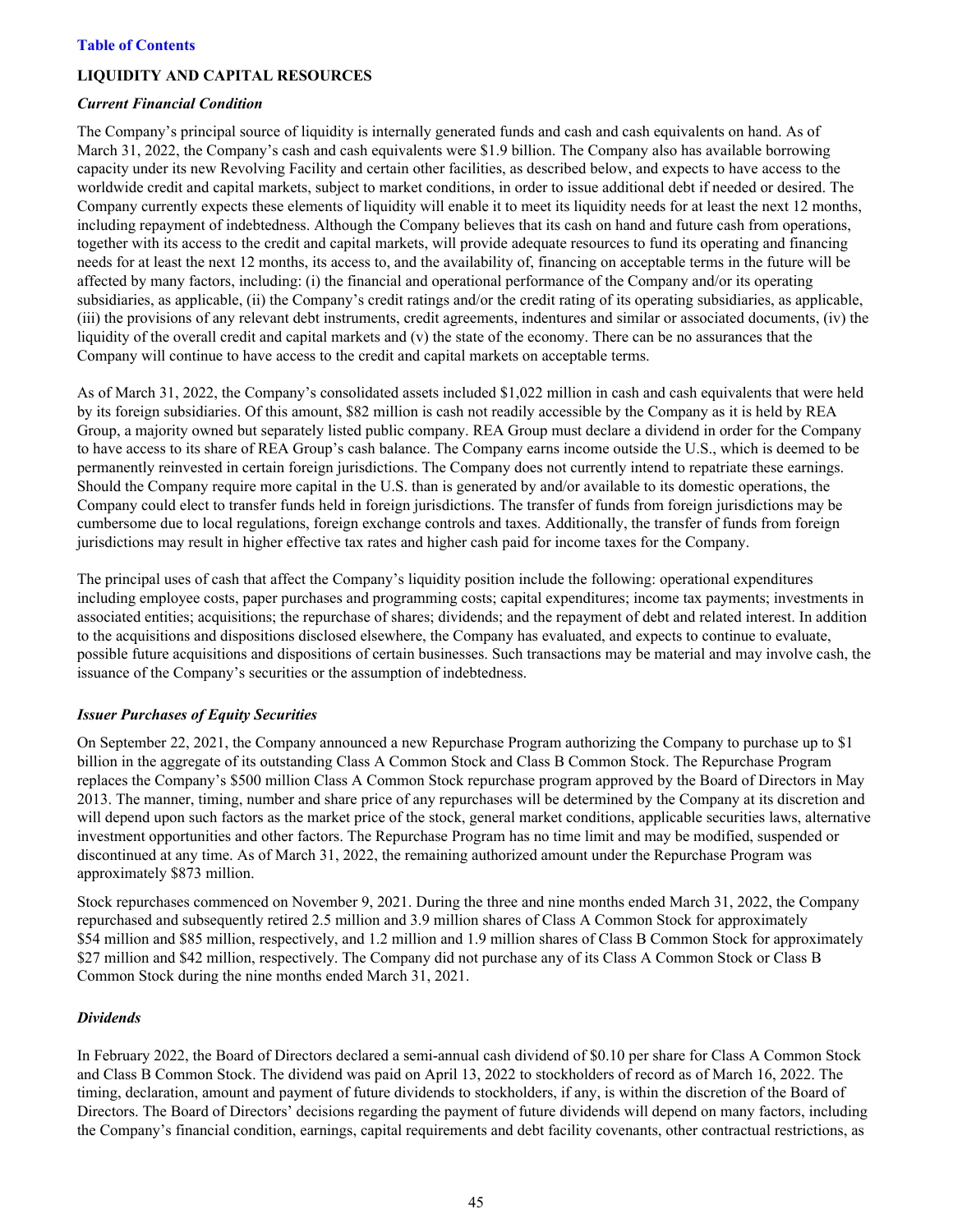well as legal requirements, regulatory constraints, industry practice, market volatility and other factors that the Board of Directors deems relevant.

#### *Sources and Uses of Cash—For the nine months ended March 31, 2022 versus the nine months ended March 31, 2021*

Net cash provided by operating activities for the nine months ended March 31, 2022 and 2021 was as follows (in millions):

| For the nine months ended March 31.       | 2022    | 2021  |
|-------------------------------------------|---------|-------|
| Net cash provided by operating activities | 1.030 S | 1.060 |

Net cash provided by operating activities decreased by \$30 million for the nine months ended March 31, 2022 as compared to the nine months ended March 31, 2021. The decrease was primarily due to higher working capital, driven by higher employee bonus and equity-based compensation payments, payments related to one-time legal settlement costs and higher inventory purchases, as well as \$22 million in higher interest payments, partially offset by higher Total Segment EBITDA.

Net cash used in investing activities for the nine months ended March 31, 2022 and 2021 was as follows (in millions):

| For the nine months ended March 31.   | 2022         | 2021  |
|---------------------------------------|--------------|-------|
| Net cash used in investing activities | $(1.554)$ \$ | (346) |

Net cash used in investing activities increased by \$1,208 million for the nine months ended March 31, 2022, as compared to the nine months ended March 31, 2021. During the nine months ended March 31, 2022, the Company used \$1,167 million of cash for acquisitions, of which \$1,146 million related to the acquisition of OPIS on February 28, 2022, \$315 million of cash for capital expenditures, of which \$125 million related to Foxtel, and \$99 million for investments.

During the nine months ended March 31, 2021, the Company used \$253 million of cash for capital expenditures, of which \$103 million related to Foxtel, and \$91 million primarily for the acquisitions of REA India and Avail.

Net cash provided by (used in) financing activities for the nine months ended March 31, 2022 and 2021 was as follows (in millions):

| For the nine months ended March 31.                 | 2022  | 2021  |
|-----------------------------------------------------|-------|-------|
| Net cash provided by (used in) financing activities | 174 S | (329) |

Net cash provided by (used in) financing activities increased by \$503 million for the nine months ended March 31, 2022, as compared to the nine months ended March 31, 2021. During the nine months ended March 31, 2022, the Company had new borrowings of \$1,157 million primarily related to the 2022 Senior Notes, REA Group and Foxtel. The net cash provided by financing activities was partially offset by \$662 million of borrowing repayments, primarily related to Foxtel's 2019 Credit Facility and REA Group's refinancing of its bridge facility, \$125 million of stock repurchases of outstanding Class A and Class B Common Stock under the Repurchase Program and dividend payments of \$114 million to News Corporation stockholders and REA Group minority stockholders.

During the nine months ended March 31, 2021, the Company repaid \$326 million of borrowings related to Foxtel and made dividend payments of \$104 million to News Corporation stockholders and REA Group minority stockholders. The net cash used in financing activities for the nine months ended March 31, 2021 was partially offset by new borrowings related to Foxtel of \$165 million.

#### *Reconciliation of Free Cash Flow Available to News Corporation*

Free cash flow available to News Corporation is a non-GAAP financial measure defined as net cash provided by operating activities, less capital expenditures ("free cash flow"), less REA Group free cash flow, plus cash dividends received from REA Group. Free cash flow available to News Corporation should be considered in addition to, not as a substitute for, cash flows from operations and other measures of financial performance reported in accordance with GAAP. Free cash flow available to News Corporation may not be comparable to similarly titled measures reported by other companies, since companies and investors may differ as to what items should be included in the calculation of free cash flow.

The Company considers free cash flow available to News Corporation to provide useful information to management and investors about the amount of cash that is available to be used to strengthen the Company's balance sheet and for strategic opportunities including, among others, investing in the Company's business, strategic acquisitions, dividend payouts and repurchasing stock. The Company believes excluding REA Group's free cash flow and including dividends received from REA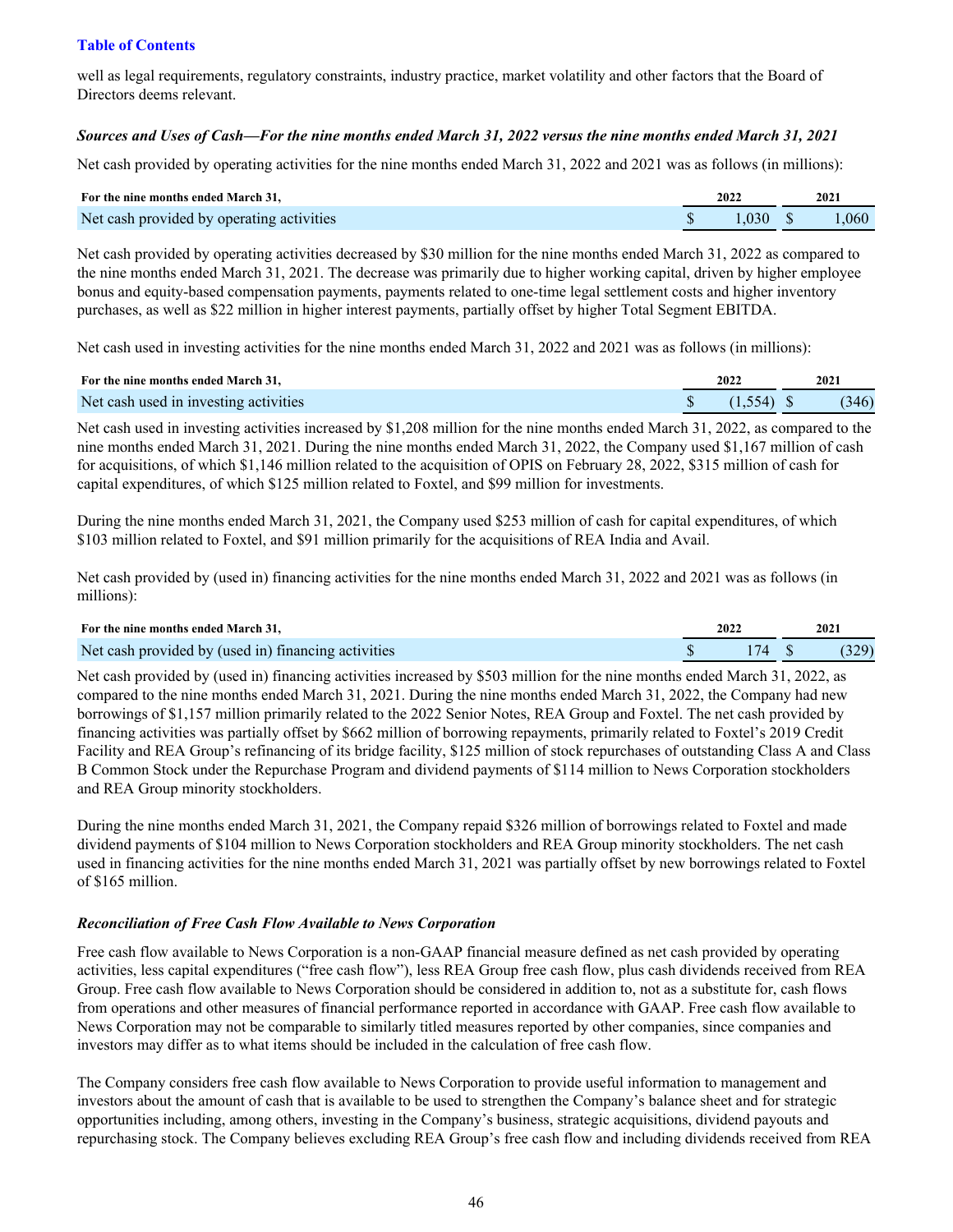Group provides users of its consolidated financial statements with a measure of the amount of cash flow that is readily available to the Company, as REA Group is a separately listed public company in Australia and must declare a dividend in order for the Company to have access to its share of REA Group's cash balance. The Company believes free cash flow available to News Corporation provides a more conservative view of the Company's free cash flow because this presentation includes only that amount of cash the Company actually receives from REA Group, which has generally been lower than the Company's unadjusted free cash flow.

A limitation of free cash flow available to News Corporation is that it does not represent the total increase or decrease in the cash balance for the period. Management compensates for the limitation of free cash flow available to News Corporation by also relying on the net change in cash and cash equivalents as presented in the Statements of Cash Flows prepared in accordance with GAAP which incorporate all cash movements during the period.

The following table presents a reconciliation of net cash provided by operating activities to free cash flow available to News Corporation:

|                                              | For the nine months ended<br>March 31, |              |       |  |  |
|----------------------------------------------|----------------------------------------|--------------|-------|--|--|
|                                              | 2022                                   |              | 2021  |  |  |
|                                              | (in millions)                          |              |       |  |  |
| Net cash provided by operating activities    | \$<br>1,030                            | $\mathbf{S}$ | 1,060 |  |  |
| Less: Capital expenditures                   | (315)                                  |              | (253) |  |  |
|                                              | 715                                    |              | 807   |  |  |
| Less: REA Group free cash flow               | (184)                                  |              | (114) |  |  |
| Plus: Cash dividends received from REA Group | 87                                     |              | 69    |  |  |
| Free cash flow available to News Corporation | 618                                    |              | 762   |  |  |

Free cash flow available to News Corporation decreased by \$144 million in the nine months ended March 31, 2022 to \$618 million from \$762 million in the corresponding period of fiscal 2021, primarily due to higher capital expenditures and lower net cash provided by operating activities as discussed above, partially offset by higher dividends received from REA Group.

## *Borrowings*

As of March 31, 2022, the Company, certain subsidiaries of NXE Australia Pty Limited (the "Foxtel Group" and together with such subsidiaries, the "Foxtel Debt Group") and REA Group and certain of its subsidiaries (REA Group and certain of its subsidiaries, the "REA Debt Group") had total borrowings of \$2.8 billion, including the current portion and finance lease liabilities. Both the Foxtel Group and REA Group are consolidated but non wholly-owned subsidiaries of News Corp, and their indebtedness is only guaranteed by members of the Foxtel Debt Group and REA Debt Group, respectively, and is non-recourse to News Corp.

## *News Corp Borrowings*

As of March 31, 2022, the Company had borrowings of \$1,479 million, which consisted of the carrying value of its 2021 Senior Notes and 2022 Senior Notes.

In February 2022, the Company issued \$500 million of senior notes due 2032. The 2022 Senior Notes bear interest at a fixed rate of 5.125% per annum, payable in cash semi-annually on February 15 and August 15 of each year, commencing on August 15, 2022. The notes will mature on February 15, 2032.

The 2022 Senior Notes are the senior unsecured obligations of the Company and rank equally in right of payment with the Company's existing and future senior debt, including the 2021 Senior Notes and its term loan A and revolving credit facilities, which are described below. The Company may redeem all or a part of the 2022 Senior Notes upon payment of the redemption prices and applicable premiums, if any, set forth in the indenture governing the 2022 Senior Notes (the "Indenture"), plus any accrued and unpaid interest. In addition, prior to February 15, 2025, the Company may redeem up to 40% of the aggregate principal amount of the 2022 Senior Notes with the net cash proceeds of certain equity offerings at the redemption price set forth in the Indenture, plus any accrued and unpaid interest. In the event of specified change in control events, the Company must offer to purchase the outstanding 2022 Senior Notes from the holders at a purchase price equal to 101% of the principal amount, plus any accrued and unpaid interest.

There are no financial maintenance covenants with respect to the 2022 Senior Notes. The Indenture contains other covenants that, among other things and subject to certain exceptions, (i) limit the Company's ability and the ability of its subsidiaries to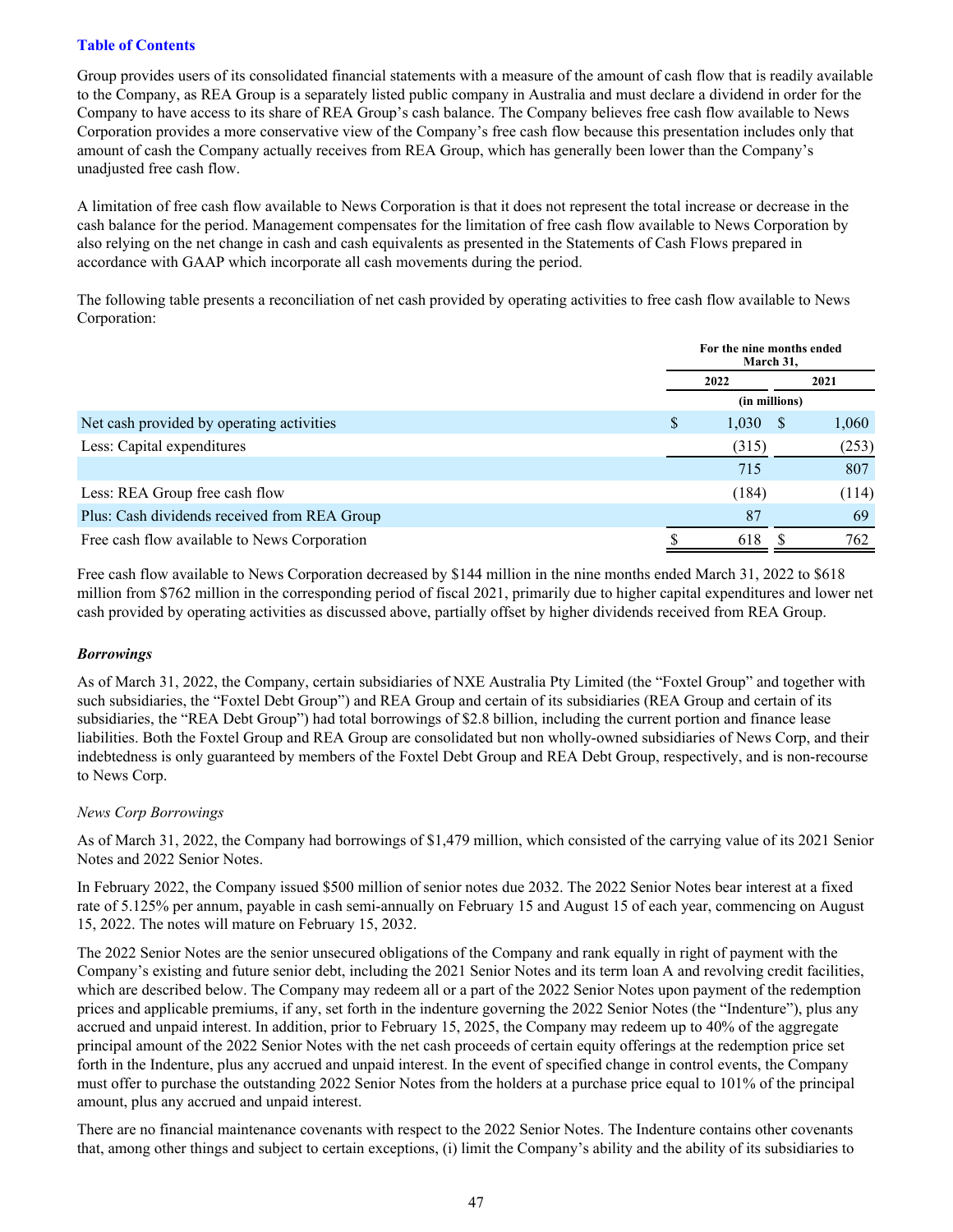incur any liens securing indebtedness for borrowed money and (ii) limit the Company's ability to consolidate or merge with or into another person or sell or otherwise dispose of all or substantially all of the assets of the Company and its subsidiaries (taken as a whole).

#### *Foxtel Group Borrowings*

As of March 31, 2022, the Foxtel Debt Group had (i) borrowings of approximately \$935 million, including the full drawdown of its 2019 Term Loan Facility, amounts outstanding under the 2019 Credit Facility and 2017 Working Capital Facility, its outstanding U.S. private placement senior unsecured notes and amounts outstanding under the Telstra Facility (described below), and (ii) total undrawn commitments of A\$339 million available under the 2017 Working Capital Facility and 2019 Credit Facility.

In addition to third-party indebtedness, the Foxtel Debt Group has related party indebtedness, including A\$900 million of outstanding shareholder loans and available facilities from the Company. The shareholder loans accrue interest at a variable rate of the Australian BBSY plus an applicable margin ranging from 6.30% to 7.75% and mature in December 2027. The shareholder revolving credit facility accrues interest at a variable rate of the Australian BBSY plus an applicable margin ranging from 2.00% to 3.75%, depending on the Foxtel Debt Group's net leverage ratio, and matures in July 2024. Additionally, the Foxtel Debt Group has an A\$170 million subordinated shareholder loan facility agreement with Telstra which can be used to finance cable transmission costs due to Telstra. The Telstra Facility accrues interest at a variable rate of the Australian BBSY plus an applicable margin of 7.75% and matures in December 2027. The Company excludes the utilization of the Telstra Facility from the Statements of Cash Flows because it is non-cash.

## *REA Group Borrowings*

As of March 31, 2022, REA Group had (i) borrowings of approximately \$310 million, consisting of amounts outstanding under its 2022 Credit Facility (as defined below), and (ii) A\$187 million of undrawn commitments available under its 2022 Credit Facility.

During the nine months ended March 31, 2022, REA Group completed a debt refinancing in which it repaid all amounts outstanding under its 2021 Bridge facility with the proceeds from a new A\$600 million unsecured syndicated credit facility (the "2022 Credit Facility") consisting of two sub-facilities: (i) a three year, A\$400 million revolving loan facility (the "2022 Credit facility — tranche 1") and (ii) a four year, A\$200 million revolving loan facility (the "2022 Credit facility — tranche 2").

Borrowings under the 2022 Credit facility — tranche 1 accrue interest at a rate of the Australian BBSY plus a margin of between 1.00% and 2.10%, depending on REA Group's net leverage ratio. Borrowings under the 2022 Credit facility — tranche 2 accrue interest at a rate of the Australian BBSY plus a margin of between 1.15% and 2.25%, depending on REA Group's net leverage ratio. Both tranches carry a commitment fee of 40% of the applicable margin on any undrawn balance.

The 2022 Credit Facility requires REA Group to maintain (i) a net leverage ratio of not more than 3.5 to 1.0 and (ii) an interest coverage ratio of not less than 3.0 to 1.0.

## *Term Loan A and Revolving Credit Facilities*

On March 29, 2022, the Company terminated its existing unsecured \$750 million revolving credit facility and entered into a new credit agreement (the "2022 Credit Agreement") that provides for \$1,250 million of unsecured credit facilities comprised of a \$500 million unsecured term loan A credit facility (the "Term A Facility" and the loans under the Term A Facility are collectively referred to as "Term A Loans") and a \$750 million unsecured revolving credit facility (the "Revolving Facility" and, together with the Term A Facility, the "Facilities") that can be used for general corporate purposes. The Revolving Facility has a sublimit of \$100 million available for issuances of letters of credit. Under the 2022 Credit Agreement, the Company may request increases with respect to either Facility in an aggregate principal amount not to exceed \$250 million.

The Term A Loans will amortize in equal quarterly installments in an aggregate annual amount equal to 0.0%, 2.5%, 2.5%, 5.0% and 5.0%, respectively, of the original principal amount of the Term A Facility for each 12-month period commencing on June 30, 2022. The loans under the Revolving Facility will not amortize. All amounts under the 2022 Credit Agreement with respect to the Facilities are due on March 31, 2027, unless earlier terminated in the circumstances set forth in the 2022 Credit Agreement. The Company may request that the maturity date of the Term A Facility be extended under certain circumstances as set forth in the 2022 Credit Agreement by at least one year. The Company may also request that the maturity date of the revolving credit commitments under the Revolving Facility be extended under certain circumstances as set forth in the 2022 Credit Agreement for up to two additional one-year periods.

Interest on borrowings is based on either (a) an Alternative Currency Term Rate formula, (b) a Term SOFR formula, (c) an Alternative Currency Daily Rate formula ((a) through (c) each, a "Relevant Rate") or (d) the Base Rate formula, each as set forth in the 2022 Credit Agreement. The applicable margin for borrowings under the Facilities and the commitment fee for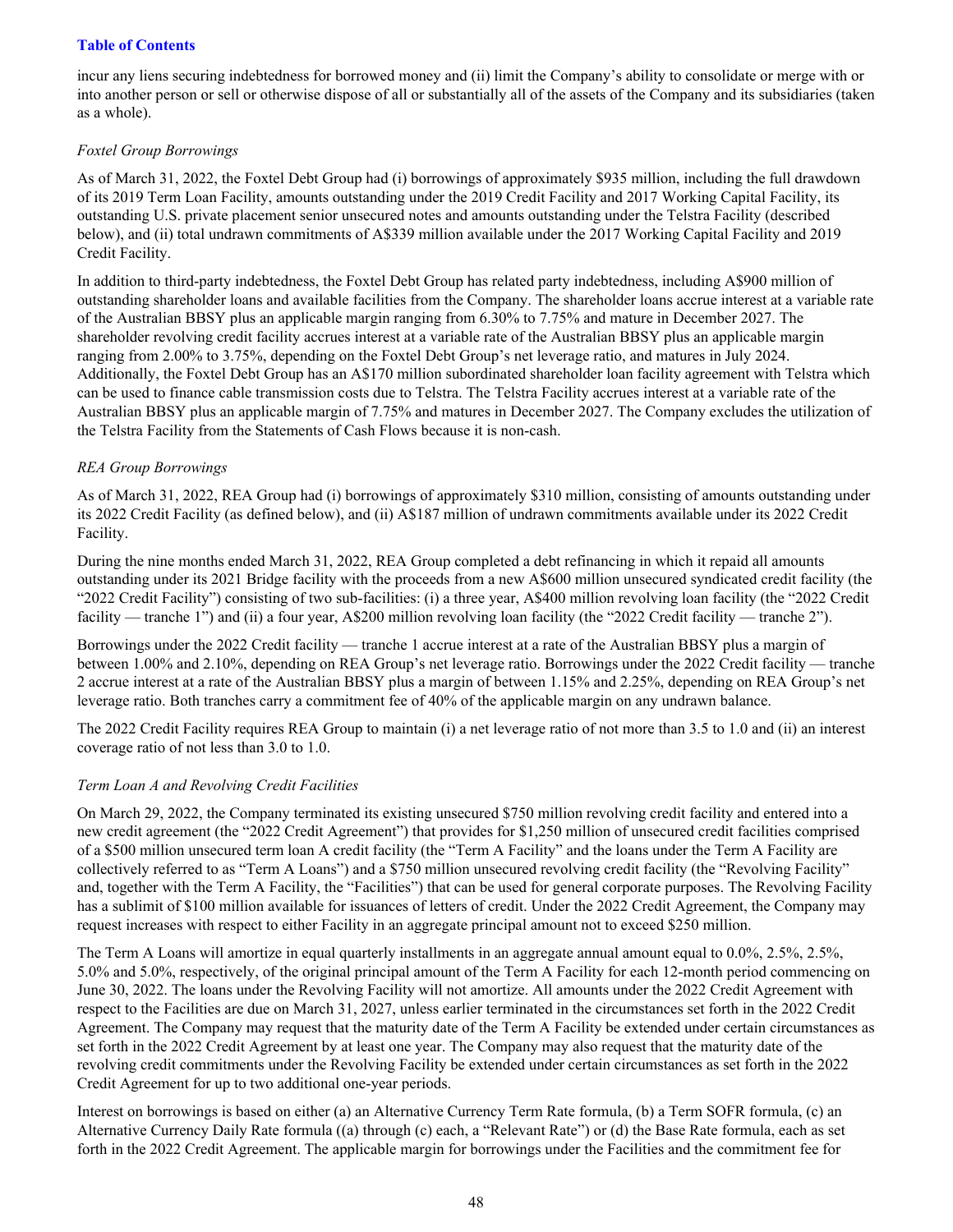undrawn balances under the Revolving Facility are based on the pricing grid in the 2022 Credit Agreement, which varies based on the Company's adjusted operating income net leverage ratio. At inception, the Company was paying a commitment fee of 0.20% on any undrawn balance under the Revolving Facility and, with respect to any outstanding borrowings under the Facilities, an applicable margin of 0.375% for a Base Rate borrowing and 1.375% for a Relevant Rate borrowing.

The 2022 Credit Agreement requires the Company to maintain an adjusted operating income net leverage ratio of not more than 3.0 to 1.0, subject to certain adjustments following a material acquisition, and a net interest coverage ratio of not less than 3.0 to 1.0.

During the three months ended March 31, 2022, the Company entered into an interest rate swap derivative with a \$500 million notional amount to exchange the floating rate interest component of its Term A Loans for a fixed rate of 2.083%. This interest rate swap derivative meets the criteria for cash flow hedge accounting. Refer to Note 8—Financial Instruments and Fair Value Measurements in the accompanying Consolidated Financial Statements for further detail.

The Company borrowed the full amount of the Term A Facility on March 31, 2022 (during the fourth quarter of fiscal 2022) and had not borrowed any funds under the Revolving Facility as of that date.

All of the Company's borrowings contain customary representations, covenants and events of default. The Company was in compliance with all such covenants at March 31, 2022.

See Note 6—Borrowings in the accompanying Consolidated Financial Statements for further details regarding the Company's outstanding debt, including certain information about interest rates and maturities related to such debt arrangements.

## *Commitments*

The Company has commitments under certain firm contractual arrangements ("firm commitments") to make future payments. These firm commitments secure the current and future rights to various assets and services to be used in the normal course of operations. As a result of the issuance of the 2022 Senior Notes during the three months ended March 31, 2022, the Company has presented its commitments associated with its borrowings and the related interest payments in the table below. See Note 6 —Borrowings in the accompanying Consolidated Financial Statements. The Company's remaining commitments as of March 31, 2022 have not changed significantly from the disclosures included in the 2021 Form 10-K.

|                                                | As of March 31, 2022          |             |               |           |       |  |  |  |  |  |
|------------------------------------------------|-------------------------------|-------------|---------------|-----------|-------|--|--|--|--|--|
|                                                | <b>Payments Due by Period</b> |             |               |           |       |  |  |  |  |  |
|                                                |                               | More than 5 |               |           |       |  |  |  |  |  |
|                                                | Total                         | year        | 1-3 years     | 3-5 years | years |  |  |  |  |  |
|                                                |                               |             | (in millions) |           |       |  |  |  |  |  |
| Borrowings <sup>(a)</sup>                      | 2,740                         | 276         | 864           |           | 1,591 |  |  |  |  |  |
| Interest payments on borrowings <sup>(b)</sup> | 657                           | 104         | 180           | 143       | 230   |  |  |  |  |  |
| Total commitments and contractual obligations  | \$<br>3,397                   | 380         | 1.044         | 152       | 1.821 |  |  |  |  |  |

(a) See Note 6—Borrowings in the accompanying Consolidated Financial Statements. The table above does not include amounts related to the Company's Term A Loan, as the amounts were drawn during the fourth quarter of fiscal 2022.

(b) Reflects the Company's expected future interest payments based on borrowings outstanding and interest rates applicable at March 31, 2022. Such rates are subject to change in future periods. See Note 6—Borrowings in the accompanying Consolidated Financial Statements.

#### *Contingencies*

**\_\_\_\_\_\_\_\_\_\_\_\_\_\_\_\_\_\_\_\_\_\_\_\_**

The Company routinely is involved in various legal proceedings, claims and governmental inspections or investigations, including those discussed in Note 10 to the Consolidated Financial Statements. The outcome of these matters and claims is subject to significant uncertainty, and the Company often cannot predict what the eventual outcome of pending matters will be or the timing of the ultimate resolution of these matters. Fees, expenses, fines, penalties, judgments or settlement costs which might be incurred by the Company in connection with the various proceedings could adversely affect its results of operations and financial condition.

The Company establishes an accrued liability for legal claims when it determines that a loss is both probable and the amount of the loss can be reasonably estimated. Once established, accruals are adjusted from time to time, as appropriate, in light of additional information. The amount of any loss ultimately incurred in relation to matters for which an accrual has been established may be higher or lower than the amounts accrued for such matters. Legal fees associated with litigation and similar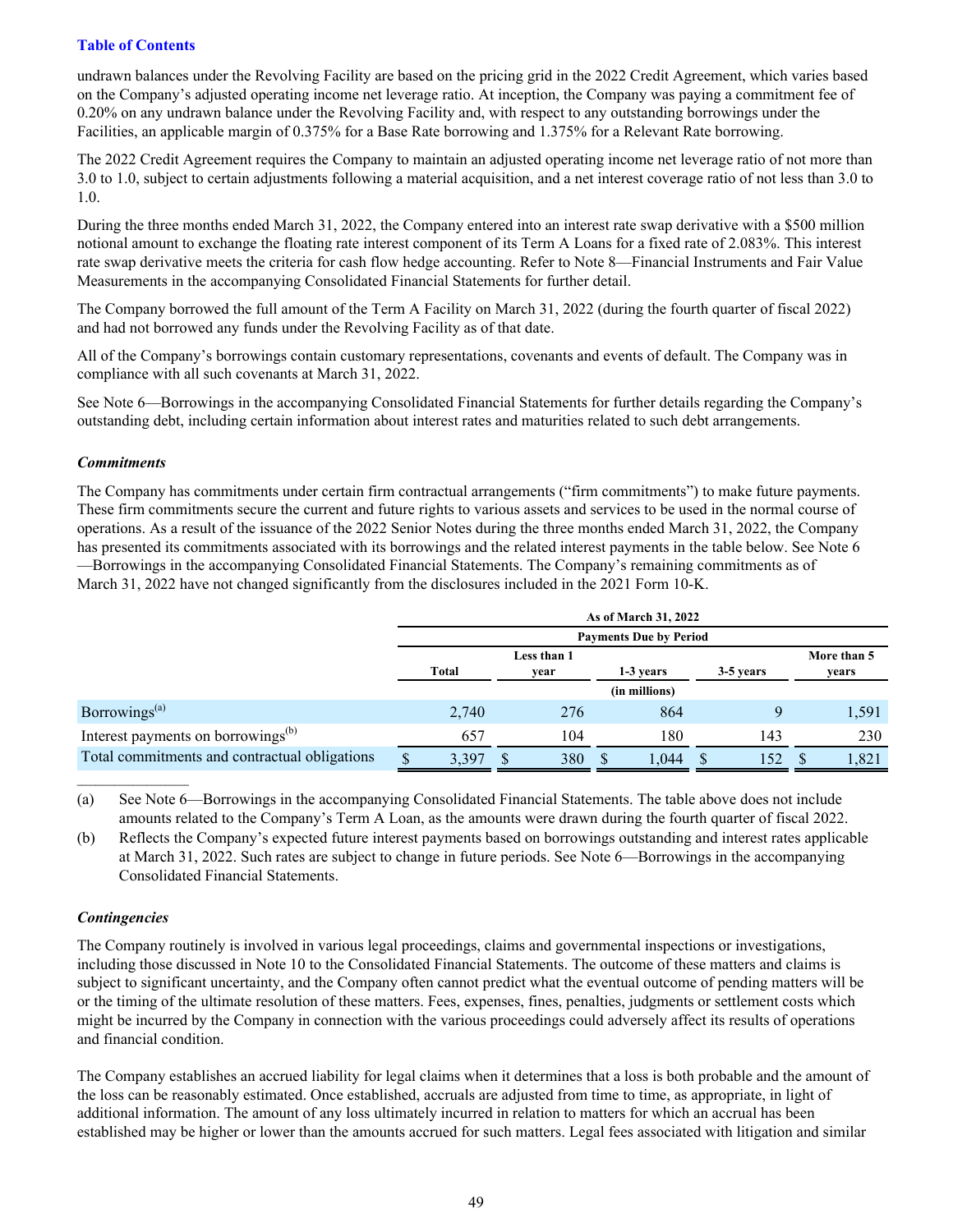<span id="page-50-0"></span>proceedings are expensed as incurred. The Company recognizes gain contingencies when the gain becomes realized or realizable. See Note 10—Commitments and Contingencies in the accompanying Consolidated Financial Statements.

The Company's tax returns are subject to on-going review and examination by various tax authorities. Tax authorities may not agree with the treatment of items reported in the Company's tax returns, and therefore the outcome of tax reviews and examinations can be unpredictable. The Company believes it has appropriately accrued for the expected outcome of uncertain tax matters and believes such liabilities represent a reasonable provision for taxes ultimately expected to be paid. However, these liabilities may need to be adjusted as new information becomes known and as tax examinations continue to progress, or as settlements or litigations occur.

## **ITEM 3. QUANTITATIVE AND QUALITATIVE DISCLOSURES ABOUT MARKET RISK**

There has been no material change in the Company's assessment of its sensitivity to market risk since its presentation set forth in Item 7A, "Quantitative and Qualitative Disclosures About Market Risk," in the Company's 2021 Form 10-K.

## **ITEM 4. CONTROLS AND PROCEDURES**

#### **(a) Disclosure Controls and Procedures**

The Company's management, with the participation of the Company's Chief Executive Officer and Chief Financial Officer, has evaluated the effectiveness of the Company's disclosure controls and procedures (as such term is defined in Rules 13a-15(e) and 15(d)-15(e) under the Securities Exchange Act of 1934, as amended (the "Exchange Act")) as of the end of the period covered by this quarterly report. Based on such evaluation, the Company's Chief Executive Officer and Chief Financial Officer have concluded that, as of the end of such period, the Company's disclosure controls and procedures were effective in recording, processing, summarizing and reporting, on a timely basis, information required to be disclosed by the Company in the reports that it files or submits under the Exchange Act and were effective in ensuring that information required to be disclosed by the Company in the reports it files or submits under the Exchange Act is accumulated and communicated to the Company's management, including the Company's Chief Executive Officer and Chief Financial Officer, as appropriate to allow timely decisions regarding required disclosure.

#### **(b) Internal Control Over Financial Reporting**

There has been no change in the Company's internal control over financial reporting (as such term is defined in Rules 13a-15(f) and 15(d)-15(f) under the Exchange Act) during the Company's third quarter of fiscal 2022 that has materially affected, or is reasonably likely to materially affect, the Company's internal control over financial reporting.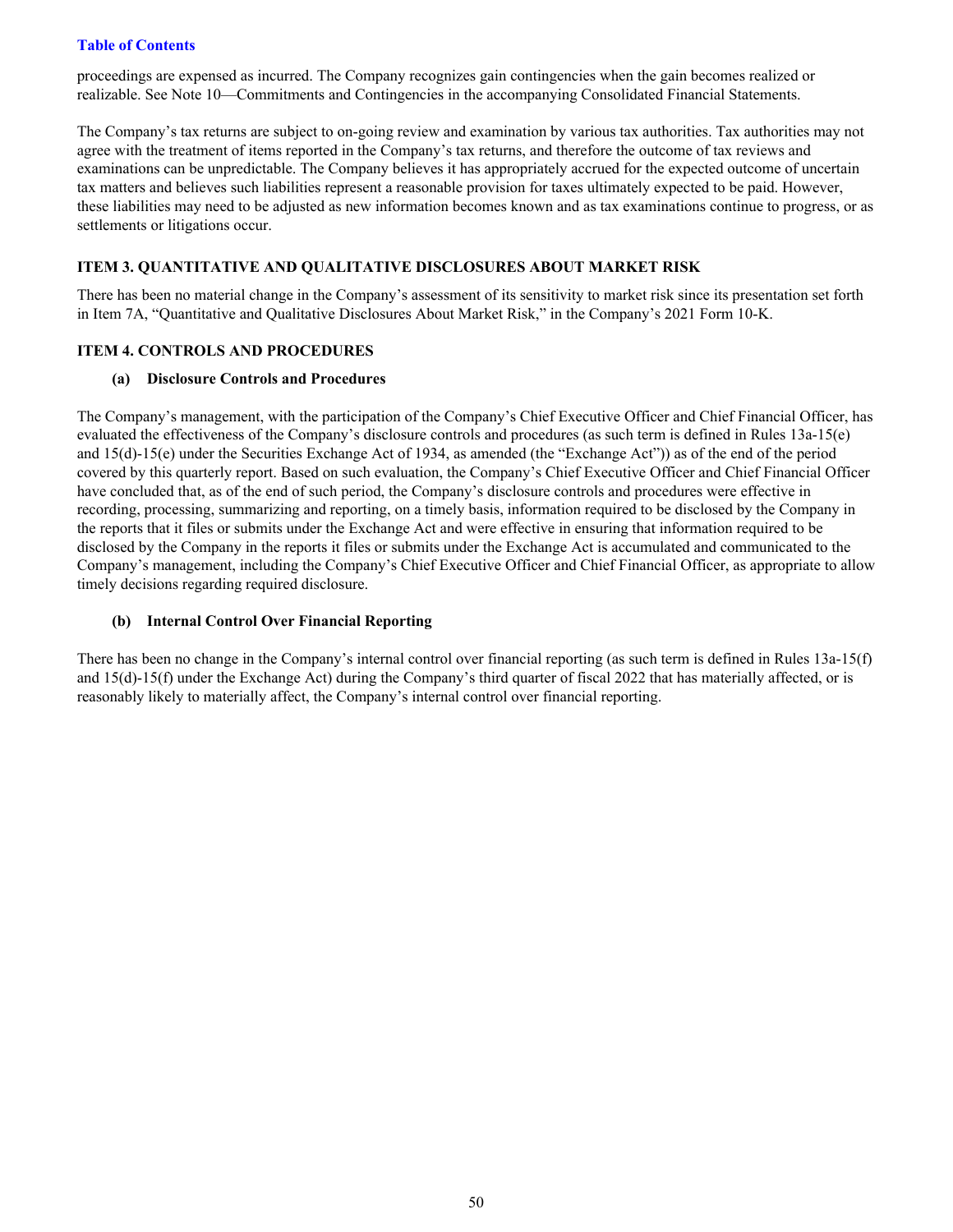## **PART II**

## <span id="page-51-0"></span>**ITEM 1. LEGAL PROCEEDINGS**

See Note 10—Commitments and Contingencies in the accompanying Consolidated Financial Statements.

## **ITEM 1A. RISK FACTORS**

There have been no material changes to the risk factors described in the 2021 Form 10-K, as supplemented by the Company's Quarterly Report on Form 10-Q for the period ended December 31, 2021.

## **ITEM 2. UNREGISTERED SALES OF EQUITY SECURITIES AND USE OF PROCEEDS**

On September 22, 2021, the Company announced a new stock repurchase program authorizing the Company to purchase up to \$1 billion in the aggregate of its outstanding Class A Common Stock and Class B Common Stock (the "Repurchase Program"). The Repurchase Program replaces the Company's \$500 million Class A Common Stock repurchase program approved by the Company's Board of Directors (the "Board of Directors") in May 2013. The manner, timing, number and share price of any repurchases will be determined by the Company at its discretion and will depend upon such factors as the market price of the stock, general market conditions, applicable securities laws, alternative investment opportunities and other factors. The Repurchase Program has no time limit and may be modified, suspended or discontinued at any time.

The following table details our monthly share repurchases during the three months ended March 31, 2022:

|                                         | <b>Total Number</b><br>of Shares<br>Purchased -<br>Class $A^{(a)}$ | <b>Total Number</b><br>of Shares<br>Purchased -<br>Class $B^{(a)}$ | Average<br><b>Price Paid</b><br>Per Share -<br>Class $A^{(b)}$ |                                         |    | Average<br><b>Price Paid</b><br>Per Share -<br>Class $B^{(b)}$ | <b>Total Number of</b><br><b>Shares Purchased</b><br>as Part of Publicly<br>Announced<br>Program | <b>Dollar Value of Shares</b><br><b>That May Yet Be</b><br><b>Purchased Under</b><br><b>Publicly Announced</b><br>Program <sup>(b)</sup> |
|-----------------------------------------|--------------------------------------------------------------------|--------------------------------------------------------------------|----------------------------------------------------------------|-----------------------------------------|----|----------------------------------------------------------------|--------------------------------------------------------------------------------------------------|------------------------------------------------------------------------------------------------------------------------------------------|
|                                         |                                                                    |                                                                    |                                                                | (in millions, except per share amounts) |    |                                                                |                                                                                                  |                                                                                                                                          |
| December 27, 2021 - January<br>23, 2022 | 0.8                                                                | $0.4 \quad$ S                                                      |                                                                | 22.45                                   | S. | 22.68                                                          | $1.2 \quad$                                                                                      | 928                                                                                                                                      |
| January 24, 2022 - February 27,<br>2022 | 1.0                                                                | $0.4^{\circ}$                                                      | <sup>S</sup>                                                   | 22.11                                   | S. | 22.26                                                          | 1.4 S                                                                                            | 900                                                                                                                                      |
| February 28, 2022 - March 27,<br>2022   | 0.7                                                                | $0.4^{\circ}$                                                      | <sup>\$</sup>                                                  | 21.61                                   | S. | 21.89                                                          | $1.1 \quad$ S                                                                                    | 873                                                                                                                                      |
| Total                                   | 2.5                                                                | 1.2                                                                |                                                                | 22.05                                   |    | 22.27                                                          | 3.7                                                                                              |                                                                                                                                          |

(a) The Company has not made any repurchases of Common Stock other than in connection with the publicly announced stock repurchase program described above.

(b) Amounts exclude fees, commissions or other costs associated with the repurchases.

## **ITEM 3. DEFAULTS UPON SENIOR SECURITIES**

Not applicable.

#### **ITEM 4. MINE SAFETY DISCLOSURES**

Not applicable.

## **ITEM 5. OTHER INFORMATION**

Not applicable.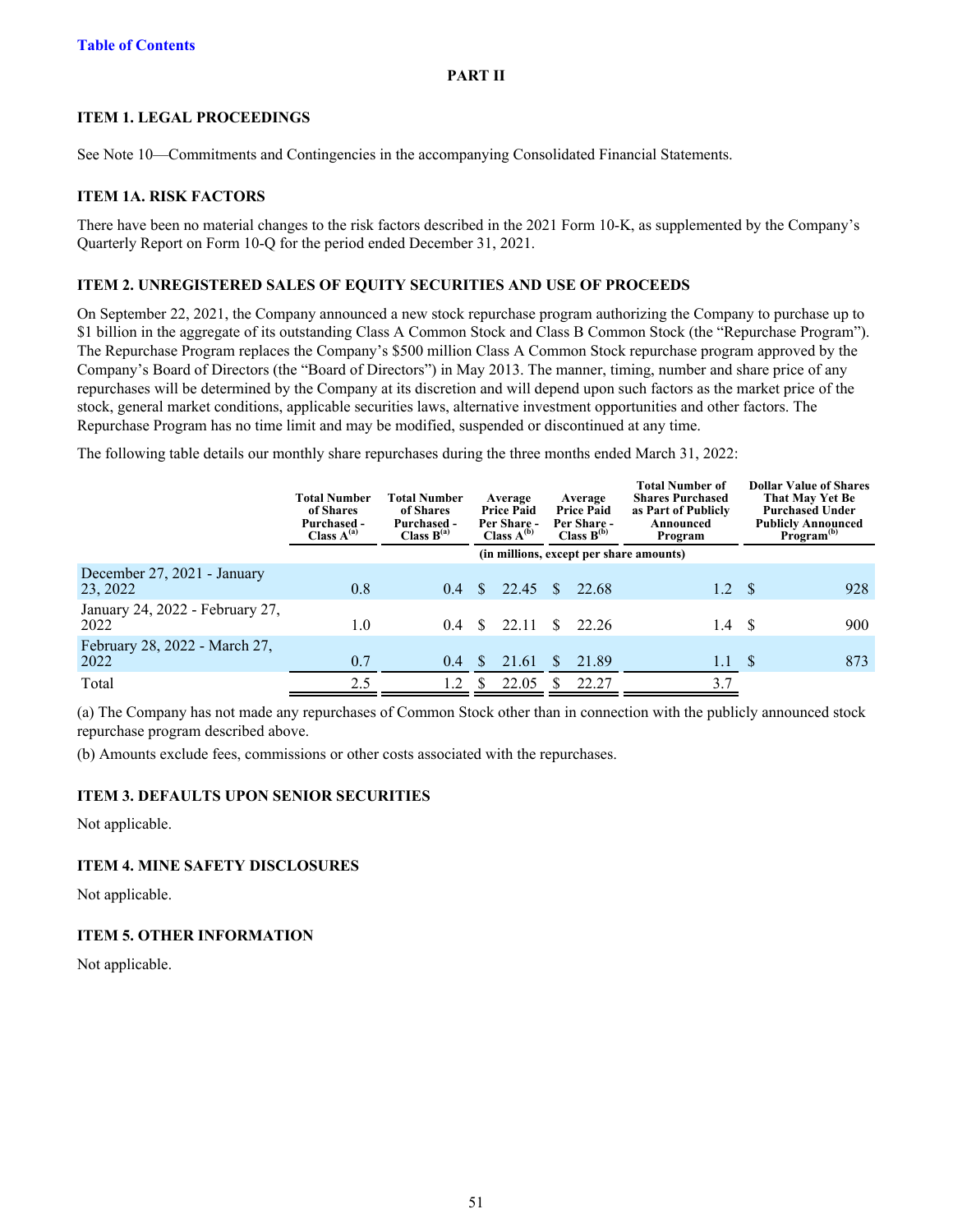## <span id="page-52-0"></span>**ITEM 6. EXHIBITS**

(a) Exhibits.

- 4.1 [Indenture, dated February 11, 2022, between the Company and U.S. Bank Trust Company, National Association, as](http://www.sec.gov/Archives/edgar/data/1564708/000119312522037541/d307858dex41.htm)  [trustee. \(Incorporated by reference to Exhibit 4.1 to the Current Report of News Corporation on Form 8-K \(File No.](http://www.sec.gov/Archives/edgar/data/1564708/000119312522037541/d307858dex41.htm)  [001-35769\) filed with the Securities and Exchange Commission on February 14, 2022.\)](http://www.sec.gov/Archives/edgar/data/1564708/000119312522037541/d307858dex41.htm)
- 4.2 [Form of 5.125% Senior Notes due 2032. \(Incorporated by reference to Exhibit 4.2 to the Current Report of News](http://www.sec.gov/Archives/edgar/data/1564708/000119312522037541/d307858dex41.htm)  [Corporation on Form 8-K \(File No. 001-35769\) filed with the Securities and Exchange Commission on February 14,](http://www.sec.gov/Archives/edgar/data/1564708/000119312522037541/d307858dex41.htm)   $2022.$
- 10.1 [Credit Agreement, dated as of March 29, 2022, among the Company, the lenders and other parties party thereto, and](http://www.sec.gov/Archives/edgar/data/1564708/000119312522089934/d335185dex101.htm)  [Bank of America, N.A., as Administrative Agent. \(Incorporated by reference to Exhibit 10.1 to the Current Report](http://www.sec.gov/Archives/edgar/data/1564708/000119312522089934/d335185dex101.htm)  [of News Corporation on Form 8-K \(File No. 001-35769\) filed with the Securities and Exchange Commission on](http://www.sec.gov/Archives/edgar/data/1564708/000119312522089934/d335185dex101.htm)  [March 30, 2022.\)](http://www.sec.gov/Archives/edgar/data/1564708/000119312522089934/d335185dex101.htm)
- 31.1 Chief Executive Officer Certification required by Rules 13a-14 and 15d-14 under the Securities Exchange Act of 1934, as amended.\*
- 31.2 Chief Financial Officer Certification required by Rules 13a-14 and 15d-14 under the Securities Exchange Act of 1934, as amended.\*
- 32.1 Certification of Chief Executive Officer and Chief Financial Officer pursuant to 18 U.S.C. Section 1350, as adopted pursuant to Section 906 of the Sarbanes Oxley Act of 2002.\*\*
- 101 The following financial information from the Company's Quarterly Report on Form 10-Q for the quarter ended March 31, 2022 formatted in Inline XBRL: (i) Consolidated Statements of Operations for the three and nine months ended March 31, 2022 and 2021 (unaudited); (ii) Consolidated Statements of Comprehensive Income for the three and nine months ended March 31, 2022 and 2021 (unaudited); (iii) Consolidated Balance Sheets as of March 31, 2022 (unaudited) and June 30, 2021 (audited); (iv) Consolidated Statements of Cash Flows for the nine months ended March 31, 2022 and 2021 (unaudited); and (v) Notes to the Unaudited Consolidated Financial Statements.\*
- 104 The cover page from News Corporation's Quarterly Report on Form 10-Q for the quarter ended March 31, 2022, formatted in Inline XBRL (included as Exhibit 101).\*
- Filed herewith.
- \*\* Furnished herewith